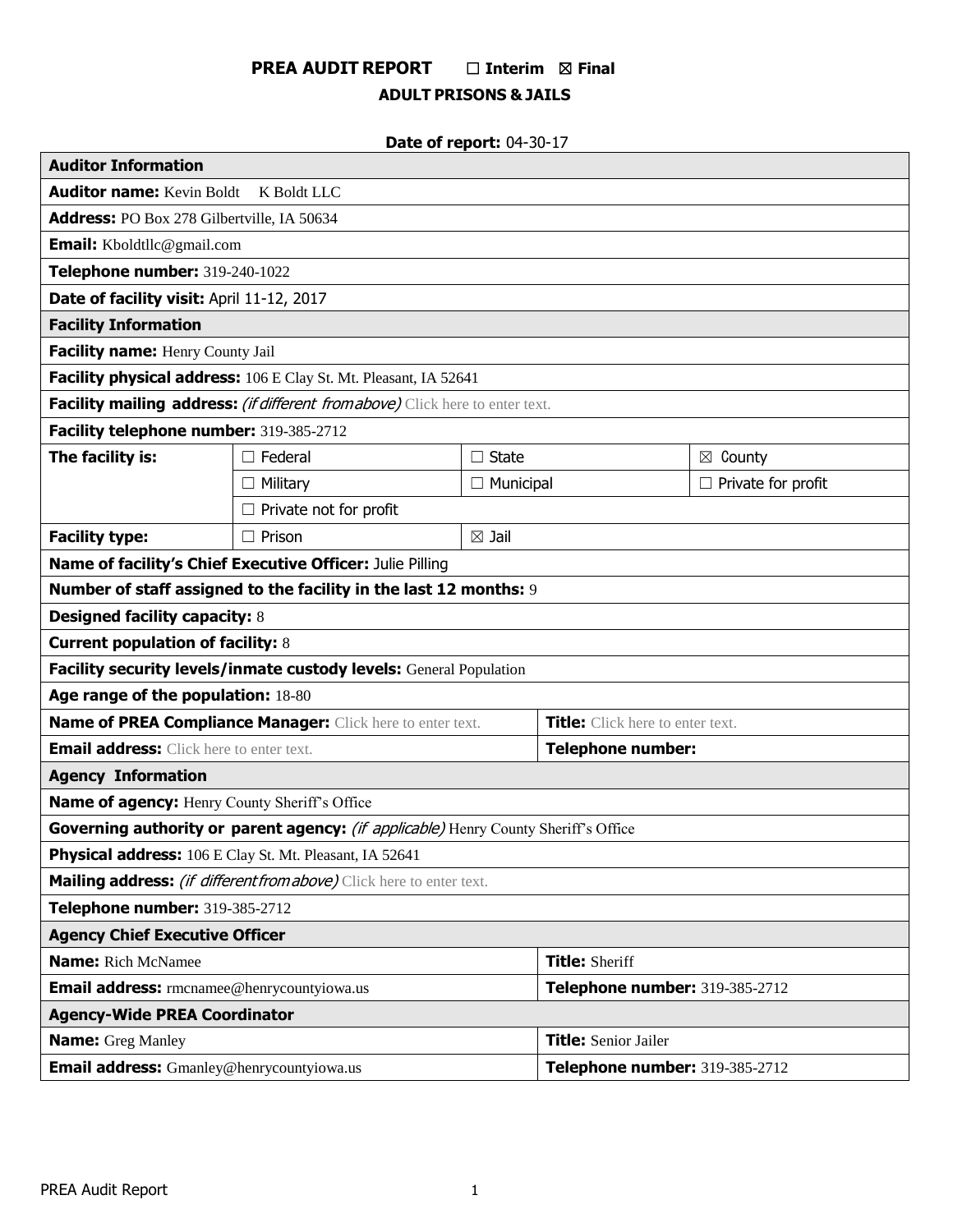### **AUDITFINDINGS**

## **NARRATIVE**

The Prison Rape Elimination Act Audit (PREA) on-site audit for the Henry County Jail Facility, Mt. Pleasant, Iowa was conducted on April 11-12, 2017 by Department of Justice PREA Certified Auditor Kevin Boldt of K. Boldt LLC, Gilbertville, IA.

Pre-audit preparation began on February  $25<sup>th</sup>$ ,  $2017$  which included a review of all documentation and materials submitted by the Henry County Jail Facility PREA Coordinator Greg Manley. Information reviewed included the Pre-Audit Questionnaire, agency policies, procedures, forms, education materials, training documentation, organizational charts, posters, brochures, Henry County Sheriff web site and other PREA related materials that were provided to demonstrate compliance with the PREA standards. Review of the material produced a series of questions and recommendations that were submitted to the PREA Coordinator to prepare for compliance to the PREA Standards. The PREA Coordinator was able to send some of the requested information and material prior to the on-site audit. PREA Coordinator Manley was also able to update and train policy information prior to the onsite visit.

The auditor arrived at the Henry County Jail Facility and observed sexual abuse victim reporting pamphlets in the lobby which offered multiple information options to the public for reporting purposes. A sample of the pamphlets were obtained as documentation of compliance and are referred to in this report.

The Henry County Jail Facility PREA Coordinator Greg Manley was introduced and escorted the auditor around the facility to familiarize myself with the building. I was lead to a conference room that would be used as the interview area during the two day audit. This conference room was secured and set aside for my use. This auditor had requested several items including training information, schedules, inmate rosters and other documentation needed to conduct the on-site audit. This information was prepared and available for the on-site audit to begin.

The audit began with a meeting with Sheriff Rich McNamee, Jail Administrator Julie Pilling, PREA Coordinator Greg Manley and Executive Director of the South Area Crime Commission Carrie Folkerts. I explained the process and preferred tour schedule and interviewing process to everyone present. This auditor requested the best times to interview specialized staff to accommodate their schedule as best possible. The schedules of these staff were given and interview times were set.

PREA Coordinator Manley escorted this auditor through the secured area of the jail where observations were made of the building layout, design, camera positions, CCTV monitors, shower and toilet facilities, information postings, intake, change out and searching areas, staff interaction, inmate movements, program areas and medical facilities. Questions were asked and information was obtained.

This auditor was introduced to staff and, after the guided tour of the facility, was given access of the jail for the purpose of observing staff and inmates, reviewing material, and conducting informal staff interviews.

Inmate files were randomly selected with documentation of PREA information signed confirming all had been made aware of the zero tolerance policy upon booking. Computerized files are used to maintain records of the extensive training video information. The Henry County Jail Facility (HCJF) utilizes a PREA Inmate Education Video to educate inmates upon being placed in housing. This documentation reflects all inmates are shown the training video every morning.

During the guided tour, this auditor observed the PREA Zero Tolerance Postings and the Notice of Audit provided to the PREA Coordinator available for all inmates and staff to observe.

This auditor was given a copy of the inmate roster which consisted of eight (8) inmates housed at this facility, each of these inmates would be interviewed. Each inmate would be escorted individually to the secured room for the interviews.

Sheriff McNamee was interviewed and present during the two day on site audit. The Sheriff has designated Jail Administrator Julie Pilling to assign the PREA Coordinator as Senior Jailer Greg Manley. The Sheriff has given the Jail Administrator and PREA Coordinator the time and resources needed to implement the PREA Standards. Sheriff McNamee understands the importance of training staff and inmates and to keep inmates safe while they are in custody of the Henry County Jail.

During the two day audit, there were 8 inmate interviews that were conducted in the secured room of the jail. Staff was given the list of inmates to escort to the interview, when the interview was completed, the staff would exchange each inmate for the interviews. These interviews were conducted using the Department of Justice PREA protocol questions. All inmates confirmed they had been given information on the Zero Tolerance Policy and how to report at booking. They stated they were shown the PREA informational video every morning after being placed in their housing unit. They also stated the information is in the Jail Rule Book and posted on the walls. They were also aware of the PREA Audit dates as this information had been posted for several weeks prior to the audit visit. The inmates all gave positive comments on staff and they felt they were safe from any sexual abuse or harassment at this facility. They believed all staff were professional and were truly concerned for the inmate's safety. They all stated they could approach any staff member with a concern and it would be addressed.

There were 11 staff members interviewed during this on site audit. Interviews included line staff, supervisory staff, medical, volunteers,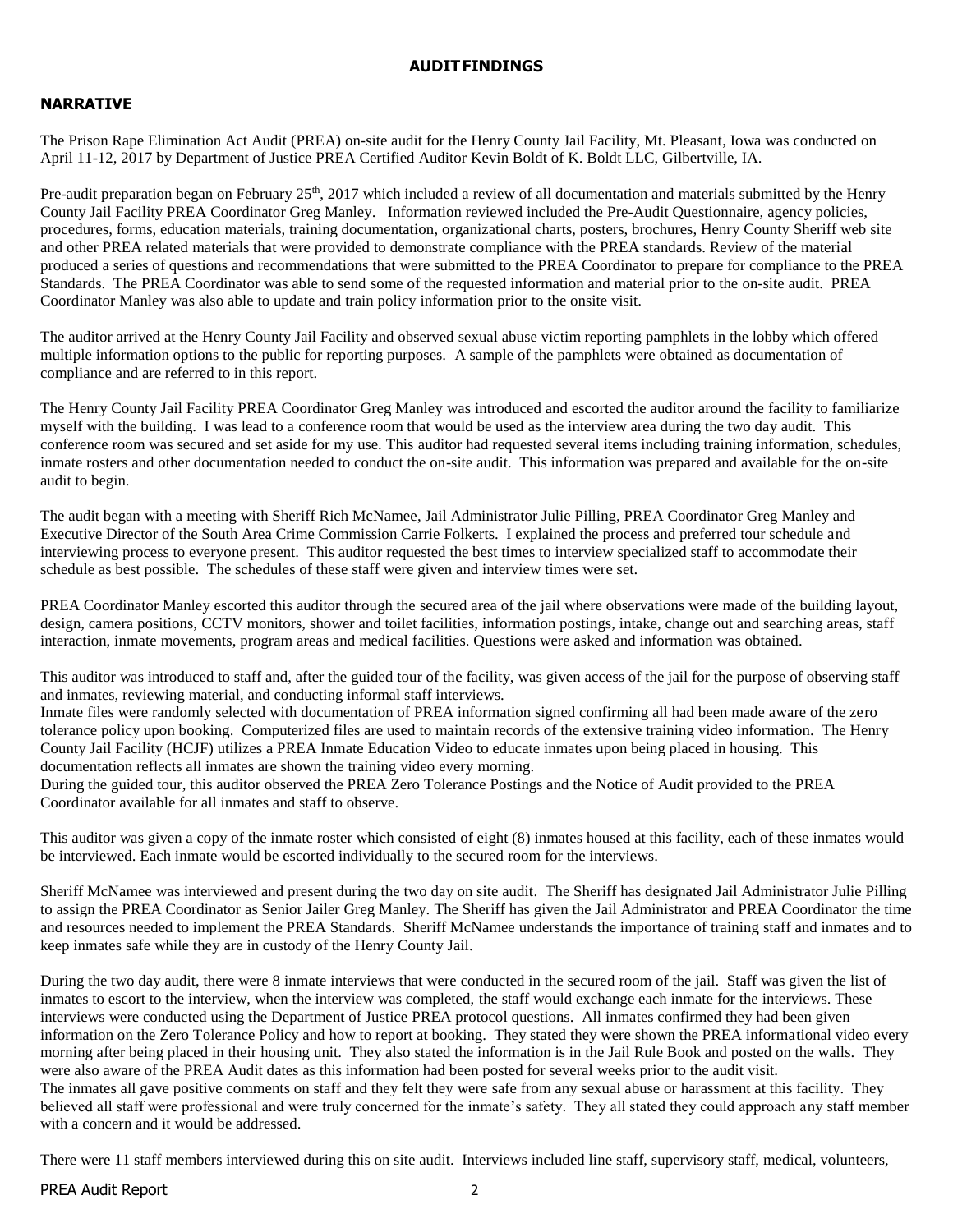contractors and investigators. The Henry County Jail uses a shift schedule dividing the staff into 2 shifts, day and overnight. a sample of both shifts were included in the staff interviews.

The staff interviews were also conducted using the Department of Justice PREA protocol questions. These interviews were conducted in the secured conference room assigned for the audit.

The line staff provide multiple services in the jail and were asked many of the protocol questions that included, screening, first responder, juvenile and the random sample of staff question list. The staff were aware of the zero tolerance policy, reporting and response duties. They have completed training both for the Henry County Jail and the annual Iowa Law Enforcement Academy Mandatory Jailer Training.

The Henry County Sheriff's Office has 9 civilian employees assigned to the jail, there are another 13 jail employees that operate the dispatch center, civil process servers, office administration and sworn staff for patrol and investigative functions. The Sheriff requires all civilian and sworn staff to attend the required Iowa Law Enforcement Academy Jail Schools to meet Iowa Administrative Code Chapter 50 Jail Standards. This is in event of an unforeseen problem, all staff members have been trained and can assist in jail functions. Interviews with a sample of these staff members also revealed they have been trained on and understand the PREA Standards.

The Henry County Sheriff has available three investigators who have been trained to investigate all sexual abuse or harassment allegations. All three have extensive backgrounds in investigations and training. One of these three investigators were interviewed during the PREA on-site audit and he confirmed his obligations to investigate all allegations of sexual abuse or harassment to conclusion and would work with the Henry County Attorney for advice or opinions.

Administration was interviewed regarding the training, record keeping and policies. The Henry County Sheriff and other administrators are promoting training and making policy changes to become PREA compliant.

This auditor was given access to all areas of the jail to conduct the on-site audit, the administration and line staff were all welcoming and offered information and assistance whenever needed. The Henry County Jail Staff have accepted the training and changes needed for PREA compliance to operate the facility and are very concerned of the inmates' safety. It is apparent the Henry County Jail Administration has promoted the PREA standards in a positive manner for the line staff to accept the needs of standards, protocol, response and training.

At the end of the audit site visit, a meeting was held with Sheriff McNamee, Jail Administrator Pilling and PREA Coordinator Manley. The auditor advised the interim / final report would be completed within 30 days as required.

This auditor used the Henry County polices, web site, handouts, training files, inmate files, letters of understanding, observations of inmates and staff, interviews of inmates and staff and all other related information and material to determine PREA compliance of the Henry County Jail Facility.

## **DESCRIPTION OF FACILITY CHARACTERISTICS**

The Henry County Jail is located in the Henry County seat of Mt Pleasant, Iowa. Henry County has a population of 20, 145 per the 2010 census.

The Henry County Jail was built and occupied in 1963. It's design is of two floors with the upper floor housing the Henry County Sheriff's Department offices for patrol, civil, investigations, records and includes the county's dispatch and communications center.

The Henry County Jail is an 8 bed linear style facility that contains 3 cells. Each cell is designed as a dorm style room with toilet and shower facilities. The cells are classified as male general population and female general population.

The cells are designed as 2 bed male dorm, 4 bed male dorm and 2 bed female dorm.

There are work release violators that can also be held at this facility where they are separated from the pre-trail detainees.

The jail has an outdoor exercise area, a changing room and storage, Jail Administrator's Office, medical room and an interview room that serves multiple functions including visitation, these are all on the lower floor.

The booking room is on the upper floor and is shared with patrol staff for interviews, reports and sobriety testing.

This jail facility is utilized to house the 8 inmates who are on work release or are awaiting their upcoming trial date. The Henry County Jail is not able to house all of it's 44 inmates and utilizes other agency facilities to house inmates who have trial dates set in the distant future, special status, disciplinary or other classified inmates.

This jail facility has been updated with video monitoring systems that can be viewed by dispatchers and security staff. The video cameras have been modified to prevent any viewing of inmates in states of undress or while using the toilet facilities. This auditor did observe a blind spot in the 4 bed dorm that can allow for an inmate to be off camera and unable to be viewed using the closed circuit monitoring system. The inmate would need to be standing or sitting on the table in the corner of the room to be off camera view.

There is another blind spot in this same dorm room under a bed. The inmate would need to have crawled under the bed to be out of view.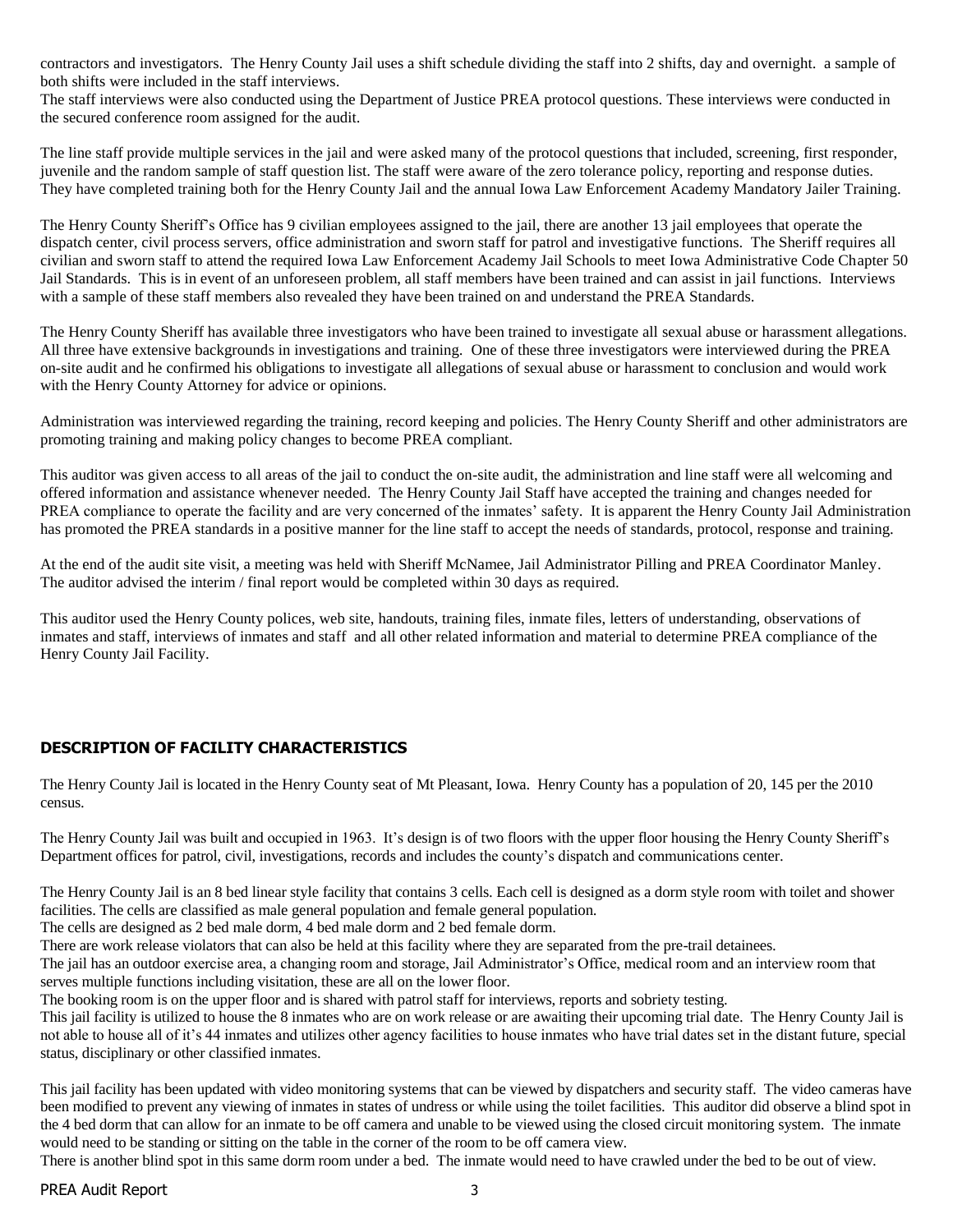The staff are aware of these two blind spots and perform security checks as needed. Due to this dorm holding only 4 inmates, staff can see from the CCTV if an inmate has moved to either of these blind spots.

Due to the architectural design of this 1963 linear style facility, the administration and staff have implemented the most effective monitoring system without infringing on inmate privacy. The staff also monitor the CCTV to confirm these inmates do not move to one of these blind spots.

This auditor was able to observe staff announce their presence to cross gender inmates upon performing cell checks on the rear area of the cells. The architectural design again limits the staff from being able to announce their presence when entering the housing area of the jail The staff, upon opening the door to the hallway, are immediately in view of the East Cell and not able to announce prior to entering the hallway. This again is a linear style design issue that creates a question from the jail staff for appropriate announcement. The HCJF staff and administration all observe the monitors before entering the hallway and announce as soon as the hallway entry door is opened. Interviews with the inmates all confirm that staff announce their presence when performing checks or entering the back hallway. This auditor observed staff and also attempted to devise options to the HCJF staff to announce their presence. Short of making physical changes to the facility or adding an intercom system, the staff are performing this function to the best of their ability that this facility structure can offer.

This facility does not have a single occupancy or segregation cell available to separate inmates. If staff encounters a situation where an inmate must be isolated, inmates are transferred to contracted area jails that can accommodate this type of inmate.

The Medical Care room has a blind that can be pulled down to cover the camera during inmate exams. This Medical room is shared space for book outs and is kept locked when staff is not present.

The laundry room also doubles as the search and changing room for inmates. There is a painted area on the floor of this room to direct inmates to which will keep them free from being viewed in a state of undress on the CCTV.

The facility does not hold juveniles.

The HCJF staff requires inmates to be escorted by staff at all times they are out of their dorm cells.

### **SUMMARY OF AUDIT FINDINGS**

This narrative is provided to give information of how the auditor conducted the Henry County PREA Audit and where information was obtained to determine the report outcome. Each standard was reviewed and justification is explained in each standard requirement.

The Henry County Jail Facility is staffed and administered by a very well trained and professional group of employees. During the audit, the staff was interviewed and observed to be well informed of their duties and training they have received for all the PREA standards.

The inmate interviews also reinforced these observations. The inmates were confident the staff were there to operate the jail as safely for the inmates as possible and if there were any problems, all staff were approachable to report problems.

This auditor was able to contact the PREA Coordinator during the reviewing of material supplied with the Pre-Audit Questionnaire. The PREA Coordinator took immediate steps to supply information and make needed changes as requested prior to the on-site visit and changes during the audit visit, these changes were able to be made and implemented before the on-site audit was completed.

This auditor has found all standards have been met as set by the Prison Rape Elimination Act. There were concerns as listed above regarding the CCTV and ability to make cross gender announcements. These two issues would require structural changes of the facility to make these improvements. The staff was observed to be using their best efforts to overcome this physical restriction to adhere to the PREA Standards.

It was also learned during the Pre-audit conversations that the Henry County Sheriff is working with the Henry County Board of Supervisors to educate the public of the shortcomings of the current jail and to prepare for a modern facility that can be built with the safety of inmates and staff and will meet the needs of Henry County for several years. This building update would resolve any physical building barriers to alleviate these concerns.

This auditor was also able to interview 8 inmates being housed within the HCJF. On the day of the on-site visit, the Henry County Jail did have 44 inmates in custody. These overflow inmates were being held in other facilities that could accommodate this population. The Henry County Jail Administration has entered into letters of understanding with these facilities to house the overflow prisoners. These letters of understanding state the jail administration will follow the PREA Standards.

There was no interim report written with corrective actions required as the Henry County PREA Coordinator was able to work with the PREA Auditor to obtain compliance with all standards during the audit process.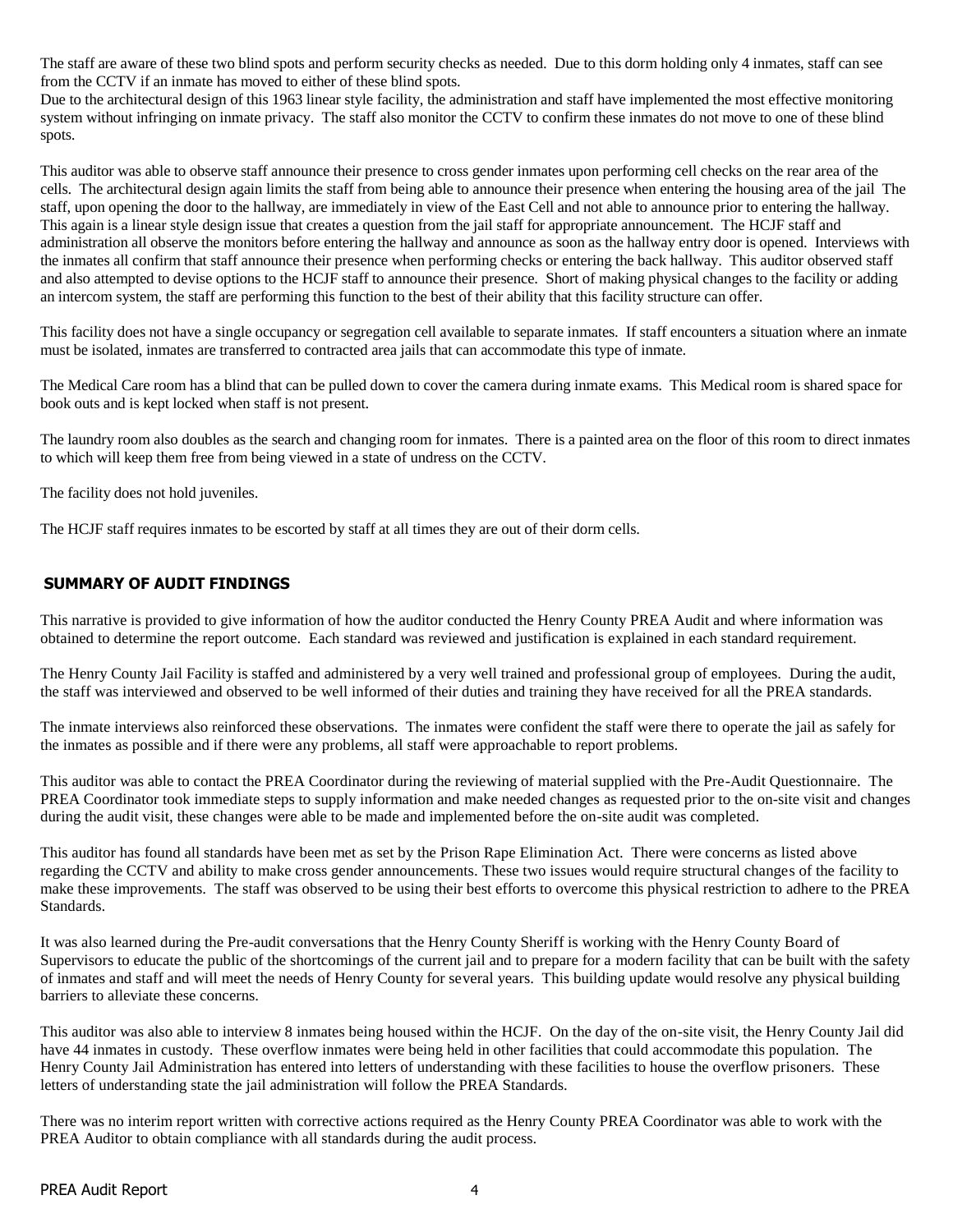Number of standards exceeded: **3**

- Number of standards met: **40**
- Number of standards not met: **0**
- Number of standards not applicable: **0**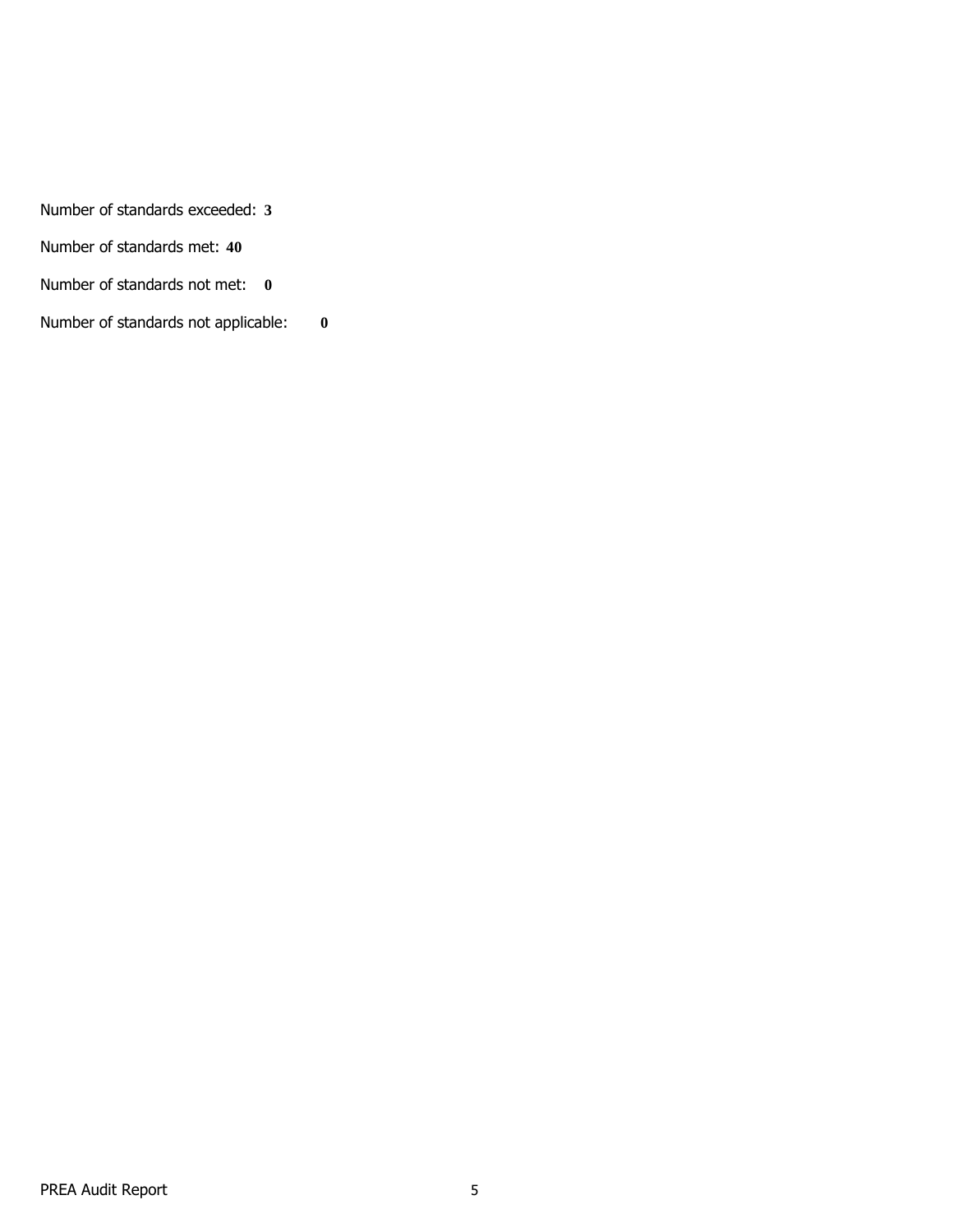## **Standard 115.11 Zero tolerance of sexual abuse and sexual harassment; PREA Coordinator**

- ☐ Exceeds Standard (substantially exceeds requirement of standard)
- $\boxtimes$  Meets Standard (substantial compliance; complies in all material ways with the standard for the relevant review period)
- ☐ Does Not Meet Standard (requires corrective action)

**Auditor discussion, including the evidence relied upon in making the compliance or non-compliance determination, the auditor's analysis and reasoning, and the auditor's conclusions. This discussion must also include corrective action recommendations where the facility does not meet standard. These recommendations must be included in the Final Report, accompanied by information on specific corrective actions taken by the facility.**

The HCJF has in place a Zero Tolerance policy of sexual abuse and sexual harassment including definitions of all forms of sexual abuse or harassment and the agency's approach to training, preventing, detecting and responding, investigation and follow up to such conduct.

The Sheriff has appointed an upper level manager to perform the duties of the PREA Coordinator. This Coordinator is given ample time and authority to develop, implement and oversee agency efforts to comply with the PREA standards.

The HCJF does employ an upper level supervisor as the PREA Coordinator. This Coordinator is given as much time as needed to perform and oversee all PREA issues.

- Interview with the Jail Administrator confirmed the PREA Coordinator is given as much time needed to perform the duties of the PREA Coordinator. This Coordinator has been working for over the past year to write, update, train, document, research and obtain necessary information for the HCJF to become PREA compliant.
- The Sheriff has designated the PREA duties to the PREA Coordinator.
- Interviews with the PREA Coordinator confirm he is given the authority to develop, implement and oversee the agency's efforts to comply with PREA Standards.
- Interviews with staff, medical and contractors confirm they are all aware of the written policy and that the PREA Coordinator has the authority to oversee the PREA requirements.
- The HCJF is a single facility and does not utilize a PREA Compliance Manager.

The Zero Tolerance Policy is stated in the following:

- Agency Policy
- Inmate education handout at booking
- Inmate rule book
- Cell postings
- Agency website

Policy

 $\bullet$  A-27 Pg 1

### Documentation

- Inmate Booking information handout
- Inmate Rule Book
- Cell Postings
- Agency Website
- Volunteer and Contractor training sheet

## **Standard 115.12 Contracting with other entities for the confinement of inmates**

- $\Box$  Exceeds Standard (substantially exceeds requirement of standard)
- $\boxtimes$  Meets Standard (substantial compliance; complies in all material ways with the standard for the relevant review period)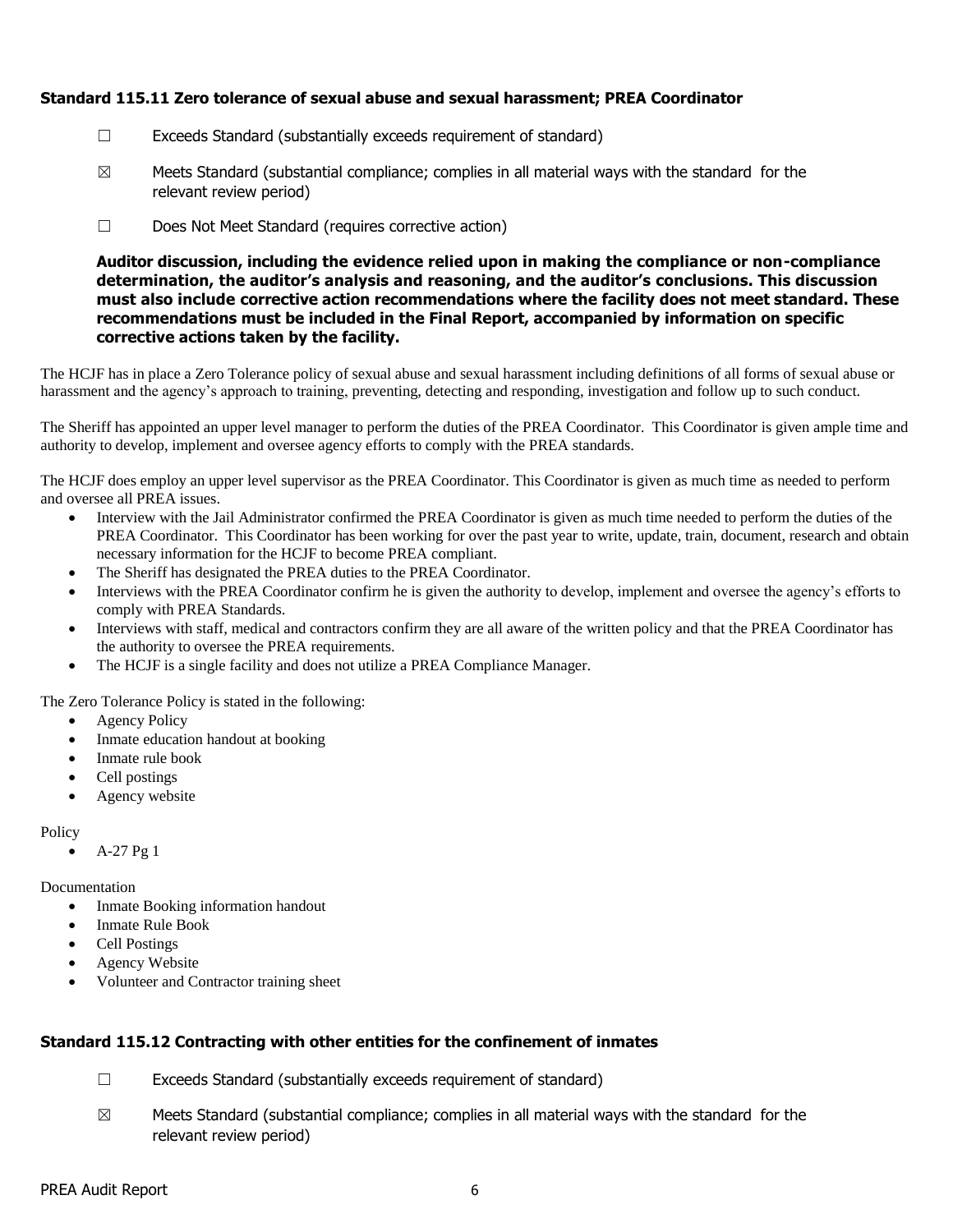☐ Does Not Meet Standard (requires corrective action)

**Auditor discussion, including the evidence relied upon in making the compliance or non-compliance determination, the auditor's analysis and reasoning, and the auditor's conclusions. This discussion must also include corrective action recommendations where the facility does not meet standard. These recommendations must be included in the Final Report, accompanied by information on specific corrective actions taken by the facility.**

The HCJF does house inmates at other Iowa jail facilities. This policy states that all contracted facilities must comply with PREA Standards and report all PREA information to the HCJF.

The PREA Coordinator must monitor and confirm compliance is being met.

Interview with the PREA Coordinator confirmed all contracted facilities have signed an agreement regarding compliance and duties to report any PREA misconduct.

At the time of audit, there have been no reported allegations or investigations of PREA violations at any of the contracted facilities.

**Policy** 

A-27 Pg 15

Documentation

- PREA Agreement with Jefferson County Iowa Jail
- PREA Agreement with Lee County Iowa Jail
- PREA Agreement with Louisa County Iowa Jail
- PREA Agreement with Washington County Iowa Jail

### **Standard 115.13 Supervision and monitoring**

- $\Box$  Exceeds Standard (substantially exceeds requirement of standard)
- $\boxtimes$  Meets Standard (substantial compliance; complies in all material ways with the standard for the relevant review period)
- ☐ Does Not Meet Standard (requires corrective action)

**Auditor discussion, including the evidence relied upon in making the compliance or non-compliance determination, the auditor's analysis and reasoning, and the auditor's conclusions. This discussion must also include corrective action recommendations where the facility does not meet standard. These recommendations must be included in the Final Report, accompanied by information on specific corrective actions taken by the facility.**

The HCJF does have a policy that requires a staffing plan that has been developed by the Sheriff and Jail Administrator. This policy takes into account adequate staffing levels are met to comply with Iowa Jail Standards for monitoring of inmates, CCTV is also considered as part of the determination of staff needed. The staffing plan is documented and if there are any deviations to this plan, this information is also documented. A review will be completed at least annually.

The HCJF Policy requires upper level supervisors to conduct unannounced rounds to identify and deter any sexual abuse or harassment.

Iowa Jail Standards Chapter 50 requires at least one female staff member on duty if females are being housed. This requirement is being met whenever female inmates are in custody.

Staff Interviews:

- Interviews confirmed there is a minimum number of staff on hand at all times to safely and effectively operate the HCJF. Staff stated there is always a female on staff for searches and they could think of no times that a female was ever refused any program due to lack of female staffing to conduct searches.
- The HCJF has trained all Sheriff's Department Staff to be available if needed to augment staffing needs.
- Staff also stated that due to the job responsibilities, the layout of the facility and the entry procedures, supervisors would be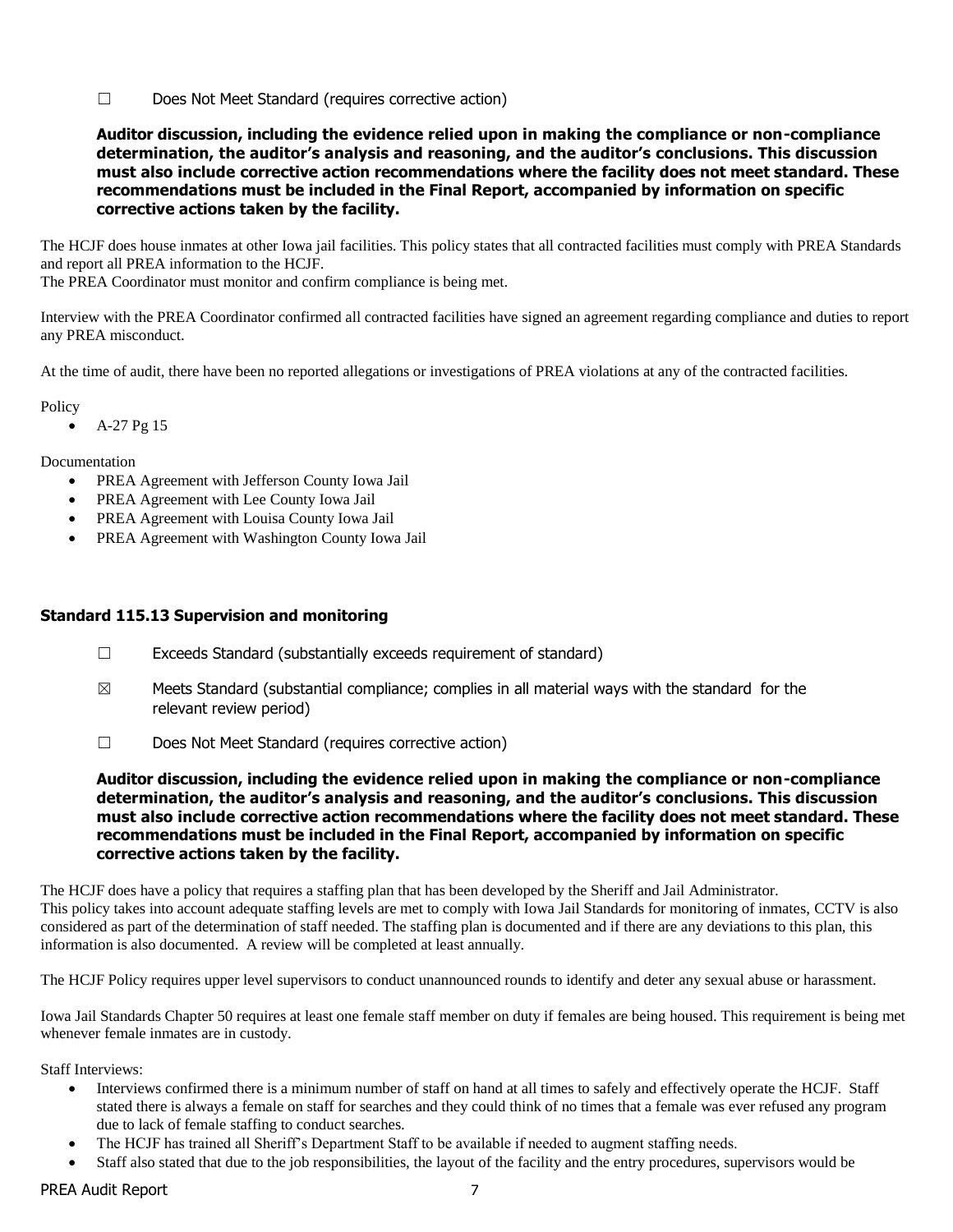working side by side with line staff.

Supervisors are assigned to both day and night shifts where unannounced rounds are recorded.

Administrative Interviews:

- Administration confirm they do observe staff during these unannounced rounds and document each round as required by policy.
- There have been no staffing problems, findings of inadequacy, any allegations or other issues in the past year that warranted an update to the staffing plan.
- The staffing schedule is prepared at least one month in advance and takes into consideration all the above factors.
- If there is an emergency or unforeseen circumstance, the Jail Administrator can make these changes immediately.
- If there are any times of non-compliance with the staffing plan, documentation will be completed and filed as required.

Staff Interviews:

 During interviews of staff they all stated there was adequate staffing to perform their duties and, if something were to occur, they could contact a supervisor who could authorize more staff to be called in.

Inmate Interviews:

All inmates stated they have not been refused opportunities due to lack of staff at the HCJF.

Observations:

- During the on site audit tour, this auditor observed enough staff was available to conduct normal operations of the facility and no programs or opportunities were denied due to staffing shortfalls.
- This auditor arrived early in the morning to interview overnight staff. The facility administrators brought in staff to allow overnight staff to be interviewed without interruption.
- Unannounced rounds log sheet was observed in the Jail Administrator's Office.

#### Policy:

 $\bullet$  A-27 Pg 15

### Documentation:

- Unannounced Rounds Log Sheet
- Staffing Schedule for last 12 months

## **Standard 115.14 Youthful inmates**

- ☐ Exceeds Standard (substantially exceeds requirement of standard)
- $\boxtimes$  Meets Standard (substantial compliance; complies in all material ways with the standard for the relevant review period)
- ☐ Does Not Meet Standard (requires corrective action)

**Auditor discussion, including the evidence relied upon in making the compliance or non-compliance determination, the auditor's analysis and reasoning, and the auditor's conclusions. This discussion must also include corrective action recommendations where the facility does not meet standard. These recommendations must be included in the Final Report, accompanied by information on specific corrective actions taken by the facility.**

The HCJF does not house any youthful inmates (Juveniles) at their facility.

Observation:

- There were no youthful offenders in the HCJF during the on site audit tour.
- The booking room is on the top floor of the building and away from the secured area where adults are held.

Staff Interviews:

- Staff interviewed stated youthful offenders (juveniles) are not housed in the HCJF.
- Staff all stated that during booking all youthful offenders are escorted by the arresting officer until they were removed from the HCJF, they are kept sight and sound separated from adult inmates until booking is complete and removed from the facility.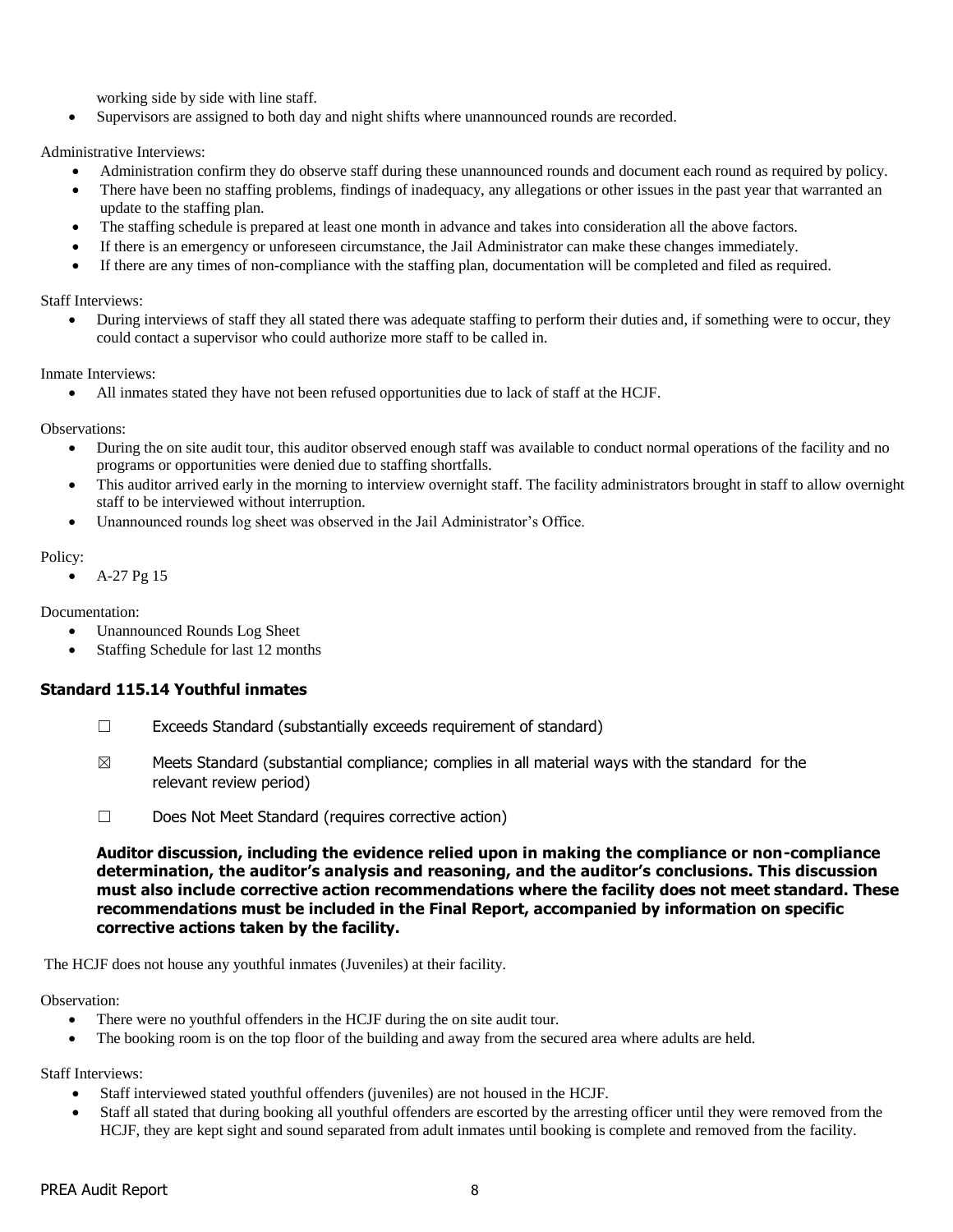## **Standard 115.15 Limits to cross-gender viewing and searches**

- $\Box$  Exceeds Standard (substantially exceeds requirement of standard)
- $\boxtimes$  Meets Standard (substantial compliance; complies in all material ways with the standard for the relevant review period)
- ☐ Does Not Meet Standard (requires corrective action)

### **Auditor discussion, including the evidence relied upon in making the compliance or non-compliance determination, the auditor's analysis and reasoning, and the auditor's conclusions. This discussion must also include corrective action recommendations where the facility does not meet standard. These recommendations must be included in the Final Report, accompanied by information on specific corrective actions taken by the facility.**

The HCJF policy does not allow for cross gender staff members to conduct any strip searches of inmates unless there are exigent circumstances. In the event of exigent circumstances, documentation will occur.

The HCJF policy does allow for medical providers to conduct strip searches, this will be documented.

Male staff are restricted from conducting pat down searches on females.

The HCJF Policy does not allow conducting searches to determine genital status. Medical staff is to interview, check medical records or if necessary to conduct an examination in private.

The HCJF will allow inmates to shower, perform bodily functions and change clothing without nonmedical staff of the opposite gender viewing their breasts, buttocks or genitalia, except in exigent circumstances or when such viewing is incident to routine cell checks.

The HCJF has a policy in place that allows for interviews of LGBTI inmates to determine the offenders status.

This interview process will include health services staff and includes history and medical reports to help determine placement.

HCJF also has a policy regarding inmate expectation of privacy while using shower, toilet and sink.

- Cross gender staff must announce their presence when they enter the housing unit
- Inmates are allowed to shower and use toilet facilities without non-medical staff of the opposite gender viewing their breasts, buttocks or genitalia except in exigent circumstances or incidental to routing cell checks.

Staff Interviews:

- Staff knew they were not to conduct cross gender strip searches or conduct body cavity searches.
- Male staff stated they were not allowed to conduct any type of search on a female inmate. There would always be a female staff member available.
- Female inmates were never restricted from programs due to lack of female staff for searches.
- Cross gender staff announce their presence when entering the housing area.
- Male staff do not enter the female housing area without a female staff member present.
- Staff knew to conduct an interview to determine placement of transgender or intersex inmates. They also advised they were not to conduct a search solely for the purpose to determine genital status.
- Staff also stated they would ask the inmate what gender they identified with for search preference.

Inmate Interviews:

- Female inmates interviewed stated they have only been pat searched by female staff members.
- All inmates reported that cross gender staff announce their presence before security checks are conducted.
- There were no inmates in the HCJF who identified themselves as LGBTI or felt they would be victimized while in the HCJF. No interviews of this type were possible.

Observations:

- It was observed during staff rounds that all staff of opposite gender announced their presence when conducting security checks.
- Staff was observed to make the announcement during the audit tour inspection.
- The showers all have a curtains for privacy.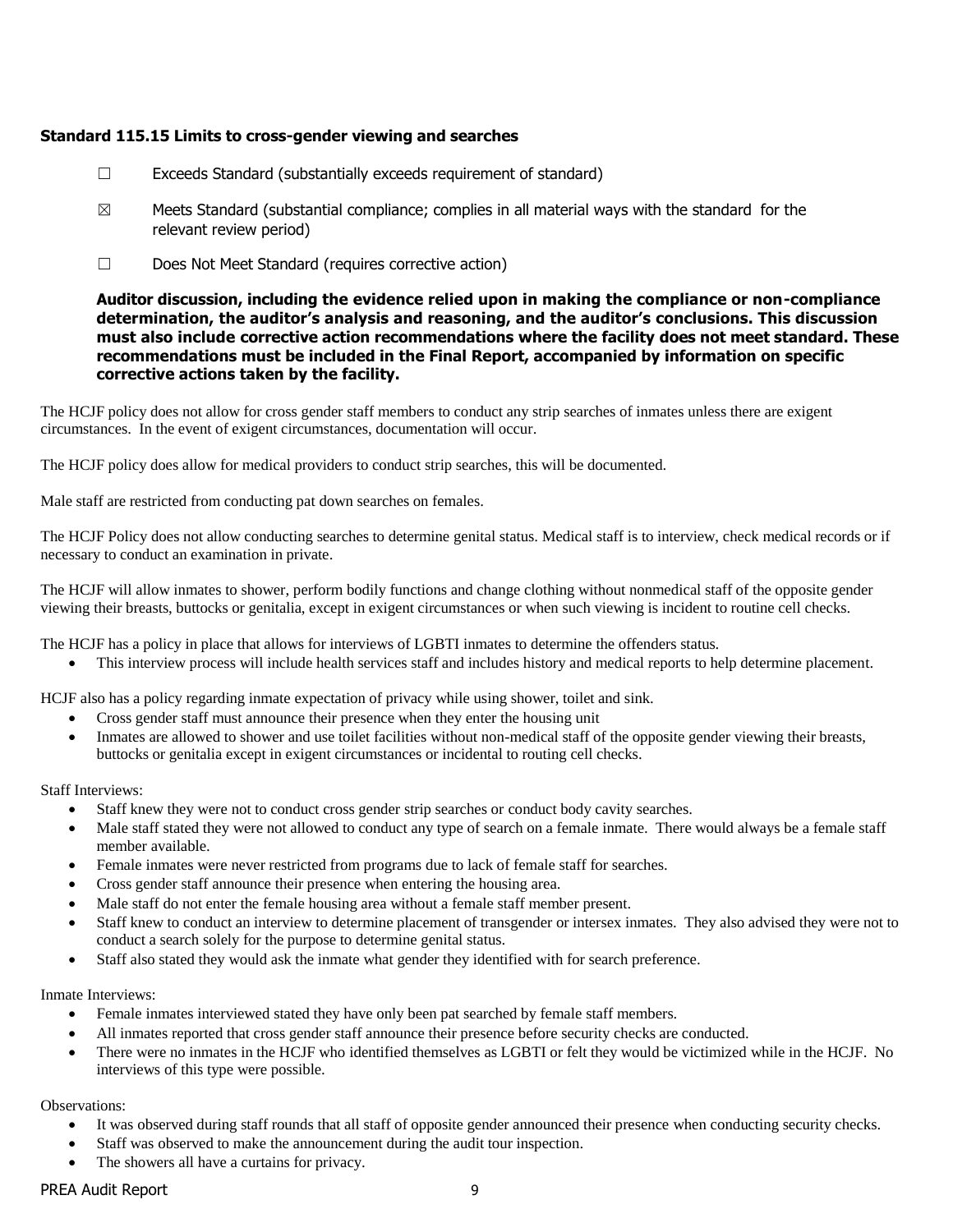Video monitoring of inmates has been modified to prevent viewing of inmates while performing bodily functions or showering.

Policy:

- $A-27$  Pg 16
- Iowa Code Chapter 50. 50.13.2(4)

## **Standard 115.16 Inmates with disabilities and inmates who are limited English proficient**

- $\Box$  Exceeds Standard (substantially exceeds requirement of standard)
- $\boxtimes$  Meets Standard (substantial compliance; complies in all material ways with the standard for the relevant review period)
- ☐ Does Not Meet Standard (requires corrective action)

**Auditor discussion, including the evidence relied upon in making the compliance or non-compliance determination, the auditor's analysis and reasoning, and the auditor's conclusions. This discussion must also include corrective action recommendations where the facility does not meet standard. These recommendations must be included in the Final Report, accompanied by information on specific corrective actions taken by the facility.**

HCJF policy A-27 under " Inmate Education " requires inmates to be oriented during the booking process of sexual misconduct which includes Prevention, Self-Protection, Reporting, Treatment and Counselling.

- This information is communicated verbally and in writing in a language clearly understood by the inmate.
- Appropriate provisions will be made for those not fluent in English and those with disabilities and lower literary levels.

The HCJF does have a PREA Acknowledgement signed during the intake process by each inmate. This acknowledgement confirms the Zero Tolerance Policy and is signed by the inmate at book in. If an inmate is not able to understand, staff will explain or find an interpreter if needed.

The HCJF policy on inmate education makes provisions for those not fluent in English, disabilities and those with lower literary levels. In part, the HCJF utilizes interpreters who will meet with the staff or inmate at the jail. The HCJF also utilizes an on-line interpreting service if needed.

HCJF does not use inmates as interpreters to assist with interpretation of any information.

Inmates are given information on the HCJF policy of prevention, detection and response to sexual abuse and harassment during the intake process. If needed, interpreters are available to assist.

Staff Interviews:

- Staff stated they give the PREA zero Tolerance Policy information to all inmates during booking at intake. This information is written in the English and Spanish languages.
- Staff have a list of interpreters to contact in case assistance is needed or will use an online interpreting service.
- Staff stated they do not use other inmates to assist with interpreting
- Further education information is on video in English and Spanish.
- Staff play the PREA Inmate Education video every morning for all inmates.

### Inmate Interviews:

- There were no inmates with disabilities or other limited English proficiencies being housed during the on site audit.
- Inmates were asked if they understood the information given by staff and all acknowledged they did understand the information and if a question were to come up, they could ask staff for confirmation.
- Inmates stated they were also shown the PREA Video each morning after being placed into housing.

Observations:

- Inmate reporting information is posted in all housing units in both English and Spanish
- The Zero Tolerance Policy information is given to all inmates at booking with a signature stating they understand the information
- Observation of inmate files revealed signatures were obtained that inmates received and understood training
- Jail Inmate Rule Book observed in all housing units ( English and Spanish versions)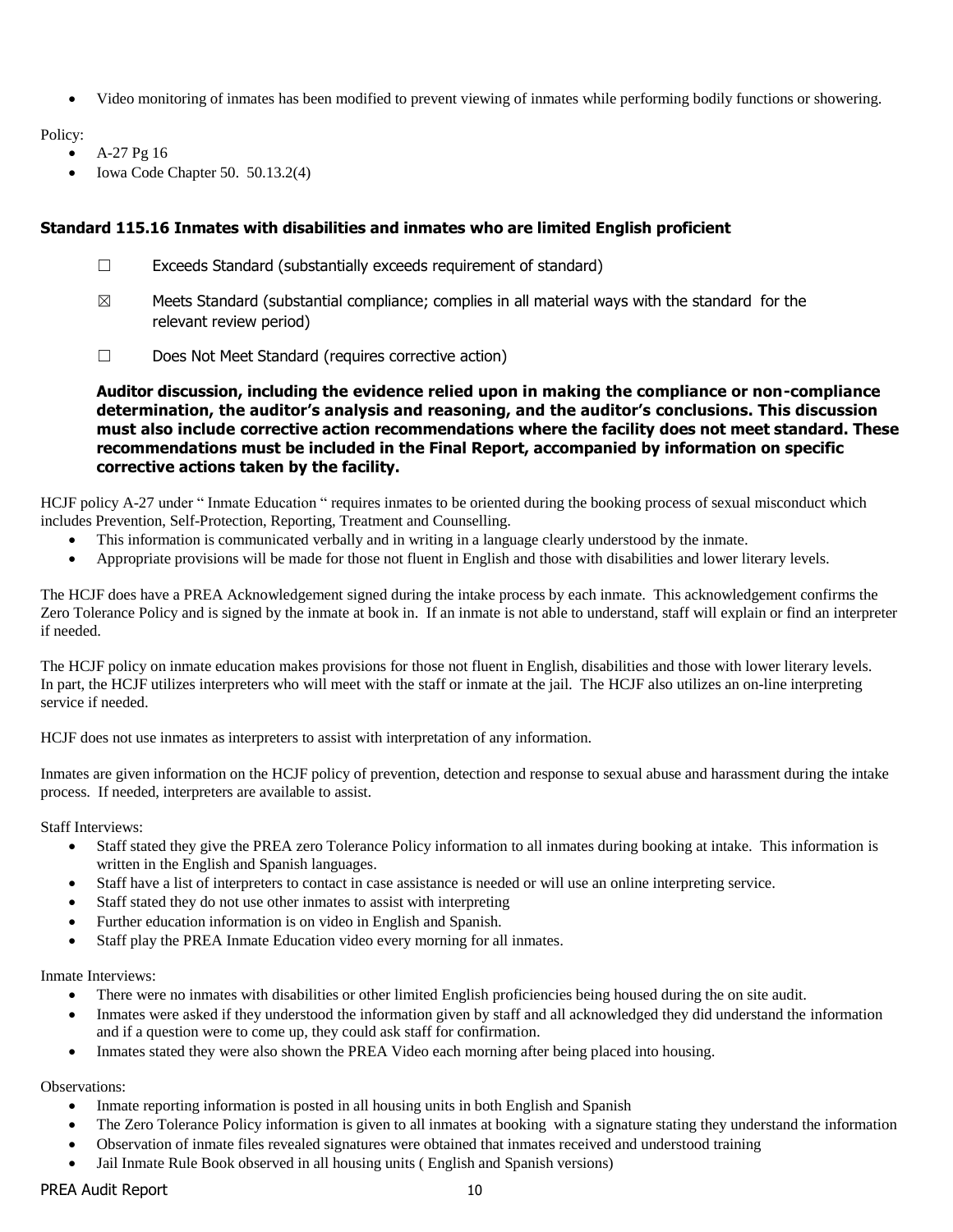• Inmate education video was observed in both English and Spanish versions.

### Policy:

 $\bullet$  A-27 Pg 9

Documentation:

- PREA Brochure Acknowledgement (English and Spanish)
- Henry County Preventing Sexual Misconduct Posting ( English and Spanish )
- Inmate Rule Book (English and Spanish)
- Henry County PREA Zero Tolerance Policy Reporting Information ( English and Spanish )
- Henry County Screening and Risk Assessment questionnaire ( English and Spanish )

## **Standard 115.17 Hiring and promotion decisions**

- $\boxtimes$  Exceeds Standard (substantially exceeds requirement of standard)
- $\Box$  Meets Standard (substantial compliance; complies in all material ways with the standard for the relevant review period)
- ☐ Does Not Meet Standard (requires corrective action)

### **Auditor discussion, including the evidence relied upon in making the compliance or non-compliance determination, the auditor's analysis and reasoning, and the auditor's conclusions. This discussion must also include corrective action recommendations where the facility does not meet standard. These recommendations must be included in the Final Report, accompanied by information on specific corrective actions taken by the facility.**

The HCJF has a hiring policy regarding hiring and promotion of staff.

This policy includes:

- Every person hired that potentially will have contact with inmates shall be the subject of a criminal background check to ensure there are no convictions or substantiated allegations of sexual abuse facilitated by force, threat of force, coercion or who have been civilly or administratively adjudicated for such behavior.
- If such violations are found, the agency will not promote
- During the hiring and background check, the agency will contact all prior institutions the prospective employee worked.
- Each employee will have a background check conducted every 5 years.
- Employees have a duty to report any allegations regarding sexual abuse or harassment and any material misrepresentation regarding sexual abuse or harassment will result in disciplinary action up to an including termination of employment.
- The agency conducts background checks on contractors and volunteers. They also are given training for the zero tolerance policy and removed in the event of engaging in sexual assault or harassment.

The HCJF policy covers any investigations of sexual abuse or harassment, disciplinary sanctions including termination of employment.

All employees are required to cooperate with the investigation and will not interfere with the investigation.

This policy includes the continuation of the investigation even if the alleged abuser has left the employment of Henry County.

Interview with Administration

- The hiring process includes a background check on all new hires. The background check and investigation is conducted to reveal any information and would include criminal and civil history. No person with a sexual assault or harassment record will be hired to oversee or be in contact with inmates.
- Administrators stated they understand the PREA Standards of not hiring or promoting anyone with a history of sexual abuse or harassment.
- The Sheriff stated he would pass on any information he is legally obligated to submit about a former employee to another jail or correctional facility, this would include PREA requirements of reporting to another hiring facility.
- Administrators stated they would not keep on staff or promote any employee who has a substantiated allegation of sexual abuse or harassment.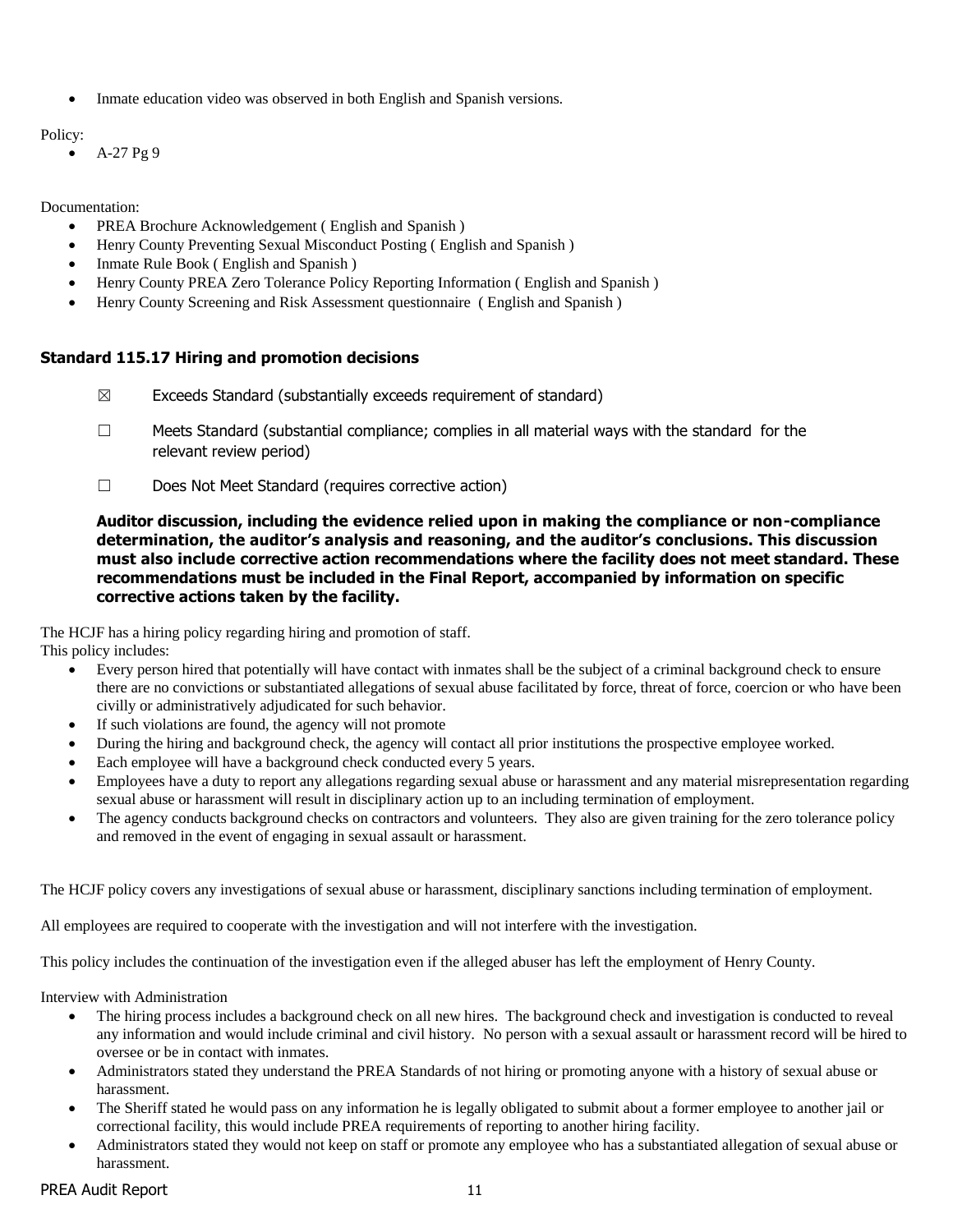- The Sheriff is not held to a labor contract that will prevent him from discipline or termination of employees due to sexual abuse or harassment.
- Administration conducts annual background searches on staff, volunteers and contractors.
- This background check file is kept in a secured file.

Staff Interviews:

 All staff interviewed stated they understood the policy and possible termination for violating any of the sexual harassment or abuse sections.

Interview with Contractors and Volunteers.

 Each of the contractors and volunteers stated they knew a background check was completed before they were allowed into the HCJF. They also understand their privileges will be terminated if misconduct is determined.

Observations:

- Staff files were made available for review. Background check information was documented.
- Volunteer and Contractor background checks were confirmed in file

Policy:

 $\bullet$  A-27 pg 7

Documentation:

• Background check spreadsheet

## **Standard 115.18 Upgrades to facilities and technologies**

- $\boxtimes$  Exceeds Standard (substantially exceeds requirement of standard)
- $\Box$  Meets Standard (substantial compliance; complies in all material ways with the standard for the relevant review period)
- ☐ Does Not Meet Standard (requires corrective action)

**Auditor discussion, including the evidence relied upon in making the compliance or non-compliance determination, the auditor's analysis and reasoning, and the auditor's conclusions. This discussion must also include corrective action recommendations where the facility does not meet standard. These recommendations must be included in the Final Report, accompanied by information on specific corrective actions taken by the facility.**

Henry County Policy states:

- When designing or acquiring any new facility and in planning any substantial expansion or modification of existing facilities, the agency shall consider the effect of the design, acquisition, expansion, or modification upon the agency's ability to protect inmates from sexual abuse.
- When installing or updating a video monitoring system, electronic surveillance system, or other monitoring technology, the agency shall consider how such technology may enhance the agency's ability to protect inmates from sexual abuse.

Interviews with administration:

- Administrators stated there have been no recent updates to the current video monitoring systems.
- Administration advised they are currently working with the Henry County Board of Supervisors and community to replace the current linear style HCJF to a podular remote facility and will consider all factors in the design to alleviate the shortcomings this linear style facility has to address daily.
- The Henry County Sheriff and Administrative staff are working with an architect who has planned and designed other facilities and implements PREA Standards as part of the design of the proposed facility.
- Though this is the audited facility, the HCJF Administratora are taking a forward moving approach of a modern facility to accommodate jail needs while also implementing a facility to address PREA Standards.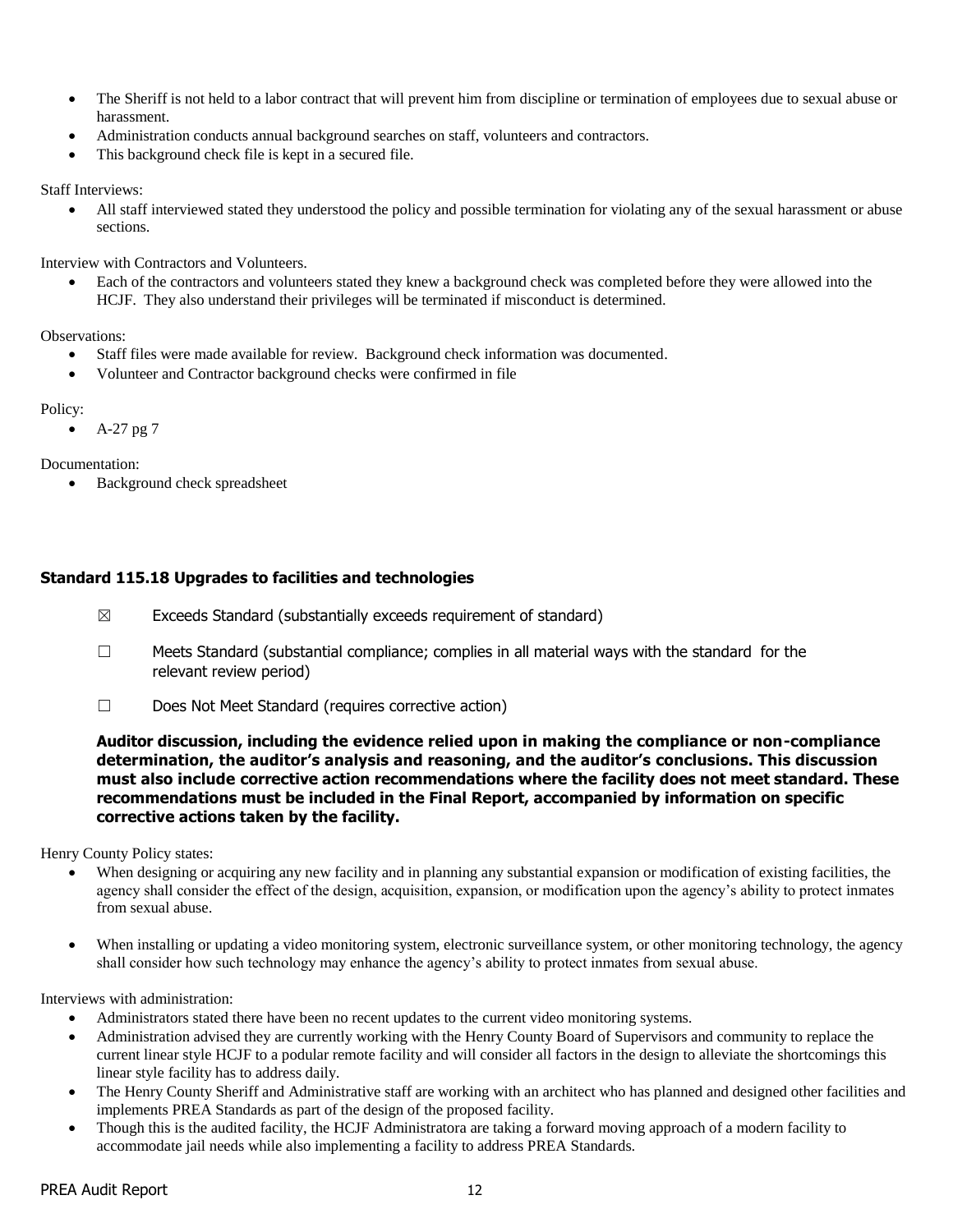Policy:

 $A-27$  Pg 16

### **Standard 115.21 Evidence protocol and forensic medical examinations**

- $\Box$  Exceeds Standard (substantially exceeds requirement of standard)
- $\boxtimes$  Meets Standard (substantial compliance; complies in all material ways with the standard for the relevant review period)
- ☐ Does Not Meet Standard (requires corrective action)

**Auditor discussion, including the evidence relied upon in making the compliance or non-compliance determination, the auditor's analysis and reasoning, and the auditor's conclusions. This discussion must also include corrective action recommendations where the facility does not meet standard. These recommendations must be included in the Final Report, accompanied by information on specific corrective actions taken by the facility.**

The HCJF will use the Henry County Sheriff's Office Investigators in the event of a Sexual Assault Investigation of an inmate of the Henry County Jail. The investigator will be trained in evidence protocol to maximize the potential for obtaining usable physical evidence.

The HCJF Policy states forensic exams and advocacy support will be offed to victims of sexual assault at no cost to the victim

The HCJF has entered into a Memo of Understanding (MOU) with the Rape Victim Advocacy Program (RVAP) of Iowa City to assist, monitor and report as allowed by statute, provide referrals and information, provide advocacy and counselling to victims. This agreement allows RVAP to assist when requested by the victim. This victim advocate will be provided at no cost to the victim.

The HCJF has also entered into an agreement with The Henry County Health Center to provide care to inmates with SAFE/SANE protocol and to comply with PREA Care Standards.

The HCJF does have a response plan that includes: First Responder Duties, Separation of Victim and Perpetrator, Notifications and Evidence. This sexual Assault Checklist is available within the jail office of the HCJF and has been combined into the HCJF Policy Manual.

The HCJF policy does allow for administrative review of the investigation into the allegations of a sexual abuse or sexual harassment complaint for both staff and inmates, all information is to be forwarded to the Sheriff who will determine if the investigation will be completed by Investigators of the Henry County Sheriff or other agency, either entity will conduct the appropriate evidence protocol and forensic medical examinations as needed.

The staff who receive the report of sexual abuse or harassment are trained and follow the protocol policy which includes separation of alleged victim from abuser and directs them to take precautions to prevent destruction of evidence.

The alleged victim will be examined and transported to a medical facility for collection of evidence.

A victim advocate from the Rape Victim Advocacy Support and Prevention Center (RVAP) will be made available to the HCJF during any investigation and request by Henry County.

Staff Interviews:

 Interviews with line staff, booking officers and first responders, all confirm they have been trained on response protocol. Each staff member was able to report they would respond by separating the victim from the abuser, check for medical need, preserve evidence and report for an investigation to begin. This is consistent with the HCJF Sexual Assault 1<sup>st</sup> Responder Checklist.

Investigator Interview:

- Interview with the investigator revealed he has been trained in sexual assault investigations and the interview process, training also includes evidence collection, DNA and preservation of crime scene. The HCJF investigator stated the RVAP will be called to assist as a victim advocate during the investigation and follow up process as per the Letter of Understanding.
- The investigators will utilize the local hospital in Mt Pleasant, IA as the first response of care. This hospital has written a letter of understanding they will provide care with SAFE/SANE Protocol in compliance with PREA Standards.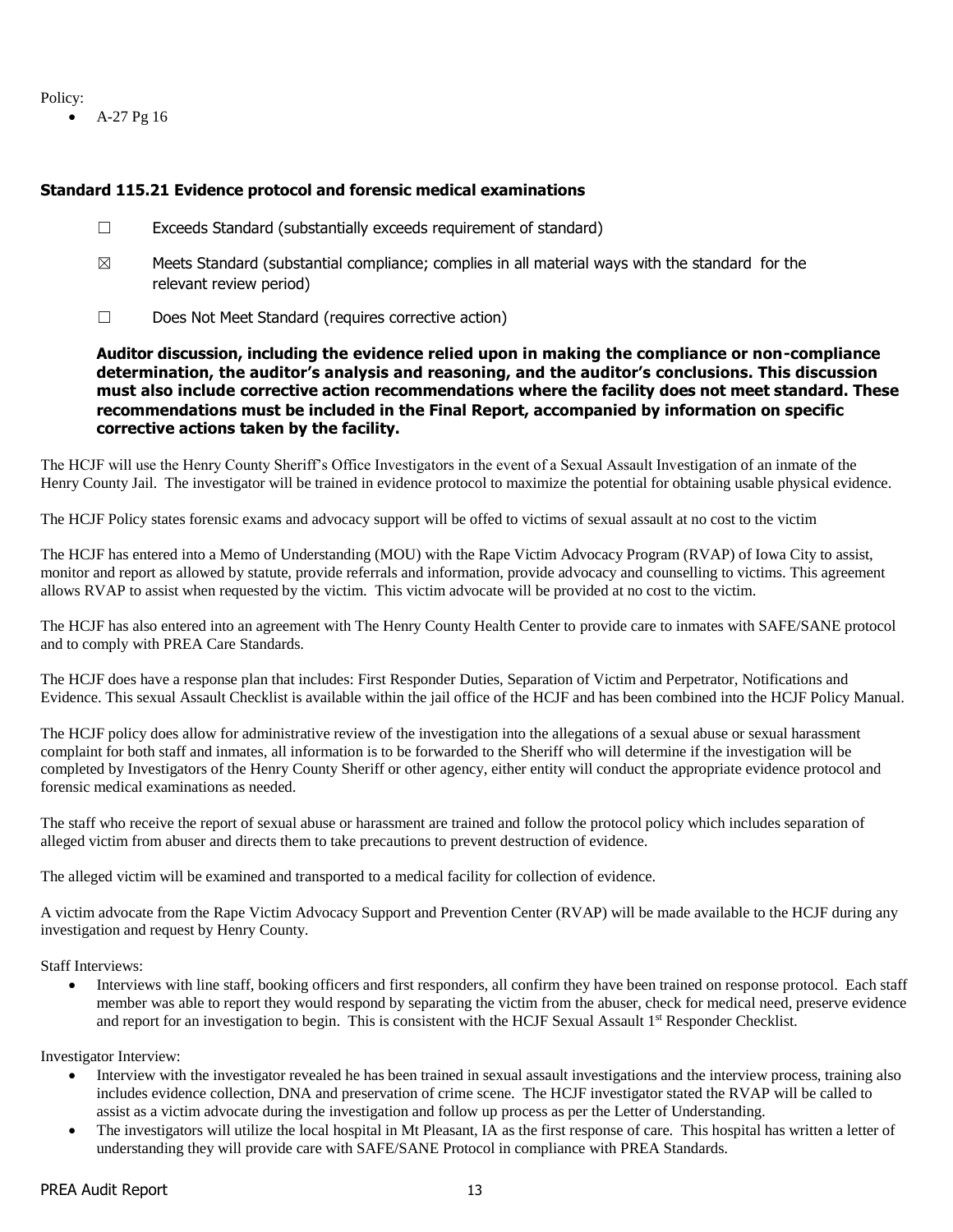Medical Interview:

 Medical staff advised they are on site only 3 hours per week at the HCJF. They stated any reports or allegations of sexual assault would be handled by transporting to the Henry County Health Center for medical care or evidence collection. The HCJF Nurse did state they would be offer victim support up to their level of care and refer the agency and victim to the RVAP Center for expertise in the counselling and investigation.

Policy:

A-27 Pg 12, 13, 19

Documentation:

- Letter of Understanding from RVAP
- Letter of Understanding from Henry County Health Care
- $\bullet$  Henry County Jail Sexual Assault 1<sup>st</sup> Responder Plan and Checklist

### **Standard 115.22 Policies to ensure referrals of allegations for investigations**

- ☐ Exceeds Standard (substantially exceeds requirement of standard)
- $\boxtimes$  Meets Standard (substantial compliance; complies in all material ways with the standard for the relevant review period)
- ☐ Does Not Meet Standard (requires corrective action)

**Auditor discussion, including the evidence relied upon in making the compliance or non-compliance determination, the auditor's analysis and reasoning, and the auditor's conclusions. This discussion must also include corrective action recommendations where the facility does not meet standard. These recommendations must be included in the Final Report, accompanied by information on specific corrective actions taken by the facility.**

The HCJF does have in place policies to ensure referrals of allegations for investigations including criminal and administrative investigations.

The Policy for reporting the allegations for investigation are required in Policy A-27 is under the headings of " Reporting / Investigating Sexual Abuse " All staff are required to report information on any alleged sexual misconduct to their supervisor to begin an investigation of the allegations. This information is then turned over to the Jail Administrator where the case will be assigned to an investigator.

The HCJF does have a web site that posts the Zero Tolerance policy and also information on how to report a PREA violation. Included in this posting is the policy information that all reports will be investigated.

The HCJF web site gives reporting information of the following:

- A. Jailer/ Correctional Officer
- B. Sergeant
- C. Jail Administrator
- D. Sheriff/ Chief Deputy
- E. Medical Staff
- F. Mental Health Provider
- G. Inmate's Attorney
- H. Sexual Abuse Hotline 1-800-656-4673
- I. Iowa Sexual Abuse Hotline 1-800-284-7821
- J. Iowa Citizen's Aides Ombudsman Office

This web site is available for third party reporting purposes also.

Staff Interviews:

- Investigator states he will be involved with investigations for both criminal and administrative.
- If the case is referred to an outside agency for investigation, the Henry County Investigators will assist as needed.
- Sheriff stated he will make the referral for investigator upon report of allegation.

Policy: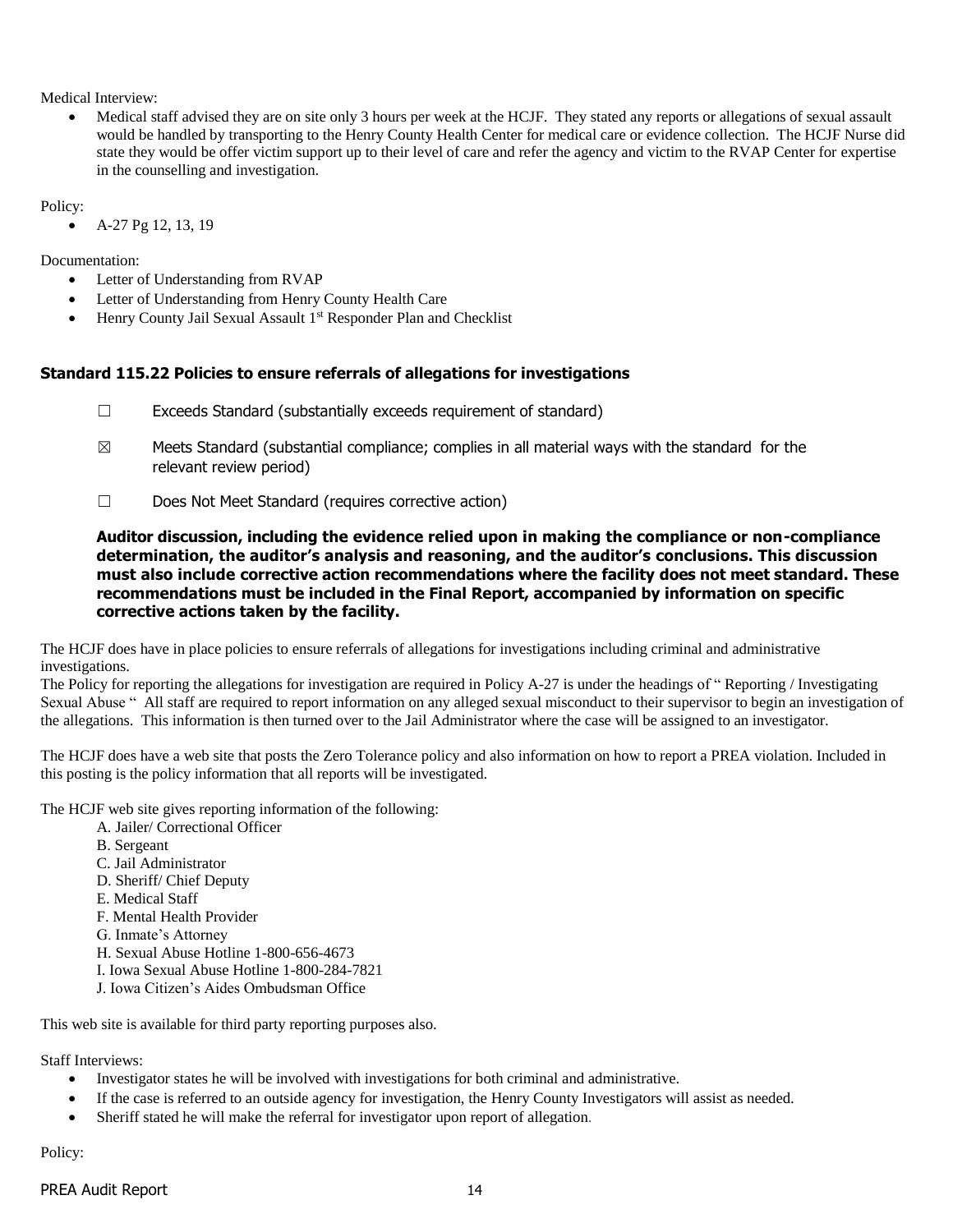$A-27$  Pg 9-11

Documentation:

Henry County Iowa Jail Web Site

## **Standard 115.31 Employee training**

- ☐ Exceeds Standard (substantially exceeds requirement of standard)
- $\boxtimes$  Meets Standard (substantial compliance; complies in all material ways with the standard for the relevant review period)
- ☐ Does Not Meet Standard (requires corrective action)

**Auditor discussion, including the evidence relied upon in making the compliance or non-compliance determination, the auditor's analysis and reasoning, and the auditor's conclusions. This discussion must also include corrective action recommendations where the facility does not meet standard. These recommendations must be included in the Final Report, accompanied by information on specific corrective actions taken by the facility.**

The Henry County Jail Policy requires staff to be knowledgeable of:

- Zero Tolerance Policy for sexual abuse and sexual harassment
- Staff's responsibilities of prevention, detection, reporting and responses.
- Staff is also trained on the inmate's rights to be free from sexual abuse and sexual harassment.
- Policy requires training of inmates and employees to be free from retaliation for reporting
- Training to understand the dynamics of sexual abuse and harassment in confinement.
- Staff is trained on common reactions of sexual abuse and harassment victims
- How to detect and respond to signs of threatened and actual sexual abuse and how to avoid inappropriate relationships with inmates.

The Henry County Jail also complies with Iowa Legislative requirements of Iowa Chapter 50 Jail Standards. The Iowa Jail Standards require training on sexual abuse and reporting for all jail staff. This mandatory training is set by the Iowa Law Enforcement Academy and has been attended by all HCJF Staff.

The HCJF staff has also been trained on Rights of the Transgender Inmate by observing the video " A Diverse Population"

Staff Interviews:

- Interviews of staff were conducted and questions were asked of policy knowledge and practices at the HCJF. Staff were all able to articulate their education of the above policy requirements and responsibilities in the event of an accusation.
- Staff confirmed they would begin the process as trained during their own Henry County Policy Training which includes the Sexual Assault 1 st Responder Plan and Checklist.
- Staff also stated they have been trained during their mandatory annual Iowa Jail School Training as required by Iowa Chapter 50 Jail Standards.

### Observed:

- Staff Training records from the Iowa Law Enforcement Academy
- Staff Training records for Henry County Training
- Staff signatures of PREA Training attended

### Policy

A-27 Pg 8-9

Documentation:

- PREA Power Point Training Documents from South Iowa Area Crime Commission
- Staff Training Signatures

## **Standard 115.32 Volunteer and contractor training**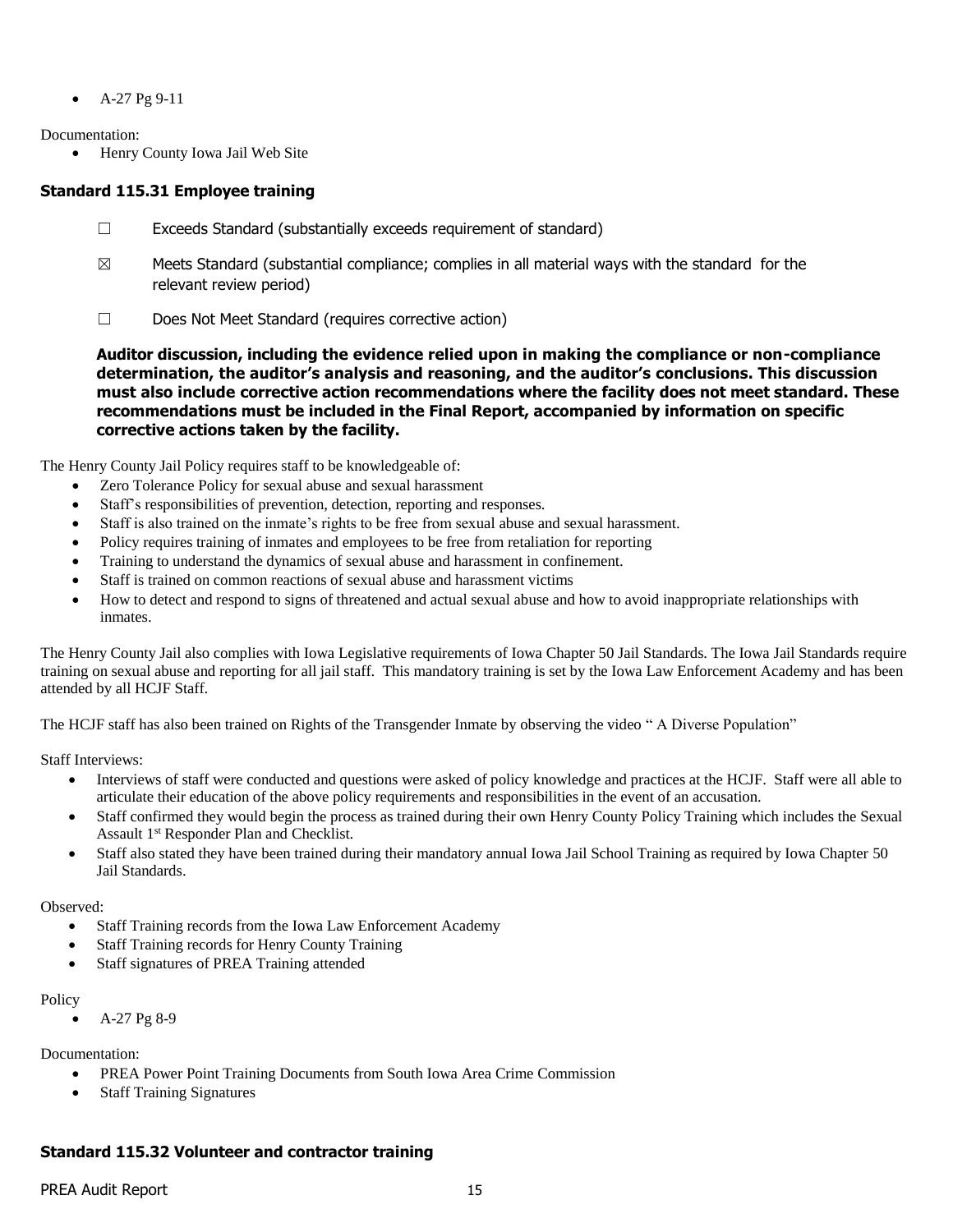- $\Box$  Exceeds Standard (substantially exceeds requirement of standard)
- $\boxtimes$  Meets Standard (substantial compliance; complies in all material ways with the standard for the relevant review period)
- ☐ Does Not Meet Standard (requires corrective action)

### **Auditor discussion, including the evidence relied upon in making the compliance or non-compliance determination, the auditor's analysis and reasoning, and the auditor's conclusions. This discussion must also include corrective action recommendations where the facility does not meet standard. These recommendations must be included in the Final Report, accompanied by information on specific corrective actions taken by the facility.**

The HCJF has written policy requiring all Contractors and Volunteers that may have contact with inmates to be instructed on their responsibilities under the agency's sexual abuse and sexual harassment policies.

All volunteers and contractors are to be trained in all aspects of the PREA Standards and how to report an allegation and includes the zero tolerance policy.

A training acknowledgement form is filled out by the volunteer / contractor. This form states the training and requires the needed information to conduct a background check.

The acknowledgement form advises the volunteer / contractor can be held criminally responsible if violations occur and they will be barred from the facility.

Interviews with contractors and volunteers revealed:

- They are all familiar with the zero tolerance policy
- Who to report to in case of an allegation
- They are not left alone with inmates.
- Contractors are escorted and inmates removed from a work area.
- Volunteers and contractors confirmed they have had background checks completed.

Staff Interviews:

- Staff states they lock down inmates and escort the volunteers / contractors.
- Background checks are completed by administration prior to admittance to the facility
- PREA Training is required of volunteers / contractors prior to facility access

Policy:

 $A-27$  Pg 8

Documentation:

- Contractor / Volunteer Acknowledgement Form
- Background Check Form

### **Standard 115.33 Inmate education**

- $\boxtimes$  Exceeds Standard (substantially exceeds requirement of standard)
- $\Box$  Meets Standard (substantial compliance; complies in all material ways with the standard for the relevant review period)
- ☐ Does Not Meet Standard (requires corrective action)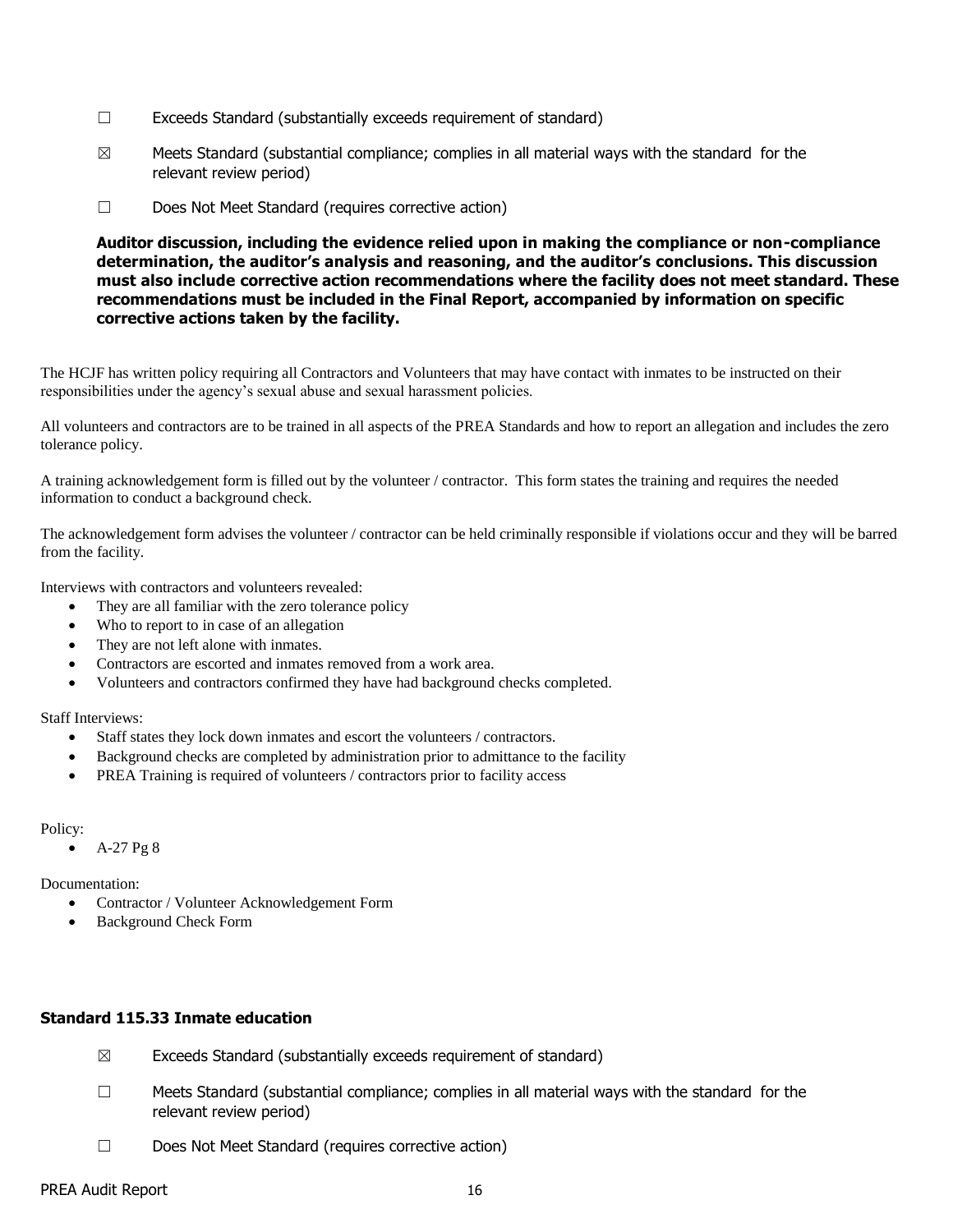### **Auditor discussion, including the evidence relied upon in making the compliance or non-compliance determination, the auditor's analysis and reasoning, and the auditor's conclusions. This discussion must also include corrective action recommendations where the facility does not meet standard. These recommendations must be included in the Final Report, accompanied by information on specific corrective actions taken by the facility.**

The HCJF has a policy requiring all inmates to be given the zero tolerance policy information about sexual abuse and sexual harassment during booking. The policy goes on to state inmates will be given comprehensive training within 30 days of booking. Inmate education is communicated verbally and in writing that is clearly understood by the inmate. Provisions are made for those that are not fluent in English and those with disabilities.

HCJF policy A-27 under " Inmate Education " Inmate education requires inmates to be oriented during the booking process of sexual misconduct which includes the Zero Tolerance Policy and reporting information.

During the booking process, inmates are then given a PREA Acknowledgement Form which they sign and it is placed in their file. This acknowledgement signature form explains the Zero Tolerance Policy of the Henry County Jail.

The policy continues that additional education on PREA is to be completed within 30 days of booking.

The PREA information is communicated both verbally and in writing in a language clearly understood by the inmate. Provisions will be made for those not fluent in the English language and those with disabilities and lower literary levels.

Inmates are provided with comprehensive PREA Training after being placed in a housing unit. This inmate training is completed by showing a video provided by the National Institute of Corrections and taken from the PREA website. This video is played for all inmates every morning at the Henry County Jail and documented.

The intake process training is completed within the first few hours of being brought to jail and the comprehensive training is normally completed within a 24 hour period of booking.

Staff Interviews:

- All staff reported that all inmates are given information of the Zero Tolerance Policy and information on how to report a sexual assault or harassment at booking.
- The inmate is given a signature form stating they have been informed on the Zero Tolerance Policy and how to report an incident.
- Staff reported that upon being held over by the court from initial appearance, the inmate would be placed in housing where the comprehensive training video is played every morning.
- Staff advised all information is available to everyone including those that are limited English proficient.
- Inmates are informed of information in the Henry County Jail Rule Book
- Iowa Law requires staff have annual jail training, this includes PREA Training which all stated they have received at their annual Jail School training.

Inmate Interviews:

- Inmates were questioned about their PREA educational experience while at the Henry County Jail.
	- o All inmates stated they were informed of the Zero Tolerance Policy and how to report an incident during the booking process. They also signed a form stating they were given the information.
	- o All inmates stated they are shown the comprehensive PREA Training Video every morning.
- All inmates knew they could contact staff or outside sources to report a sexual assault or harassment.
- Inmates reported they knew there was information on reporting a sexual assault or harassment incident posted.
- The inmates knew there was information in the Inmate Rule Book on who to report to.
- Inmates were aware of support services.

#### Observations:

- Inmate files were observed and found to have the Booking training of the Zero Tolerance Policy and Reporting forms signed. This was found in every file reviewed.
- Postings in the pods all gave information regarding the Zero Tolerance Policy along with reporting information and service agencies.
- Inmate Rule Books were in all pods, these also have all the PREA reporting information needed for outside agency reporting and toll free phone numbers.
- All information is made available in both English and Spanish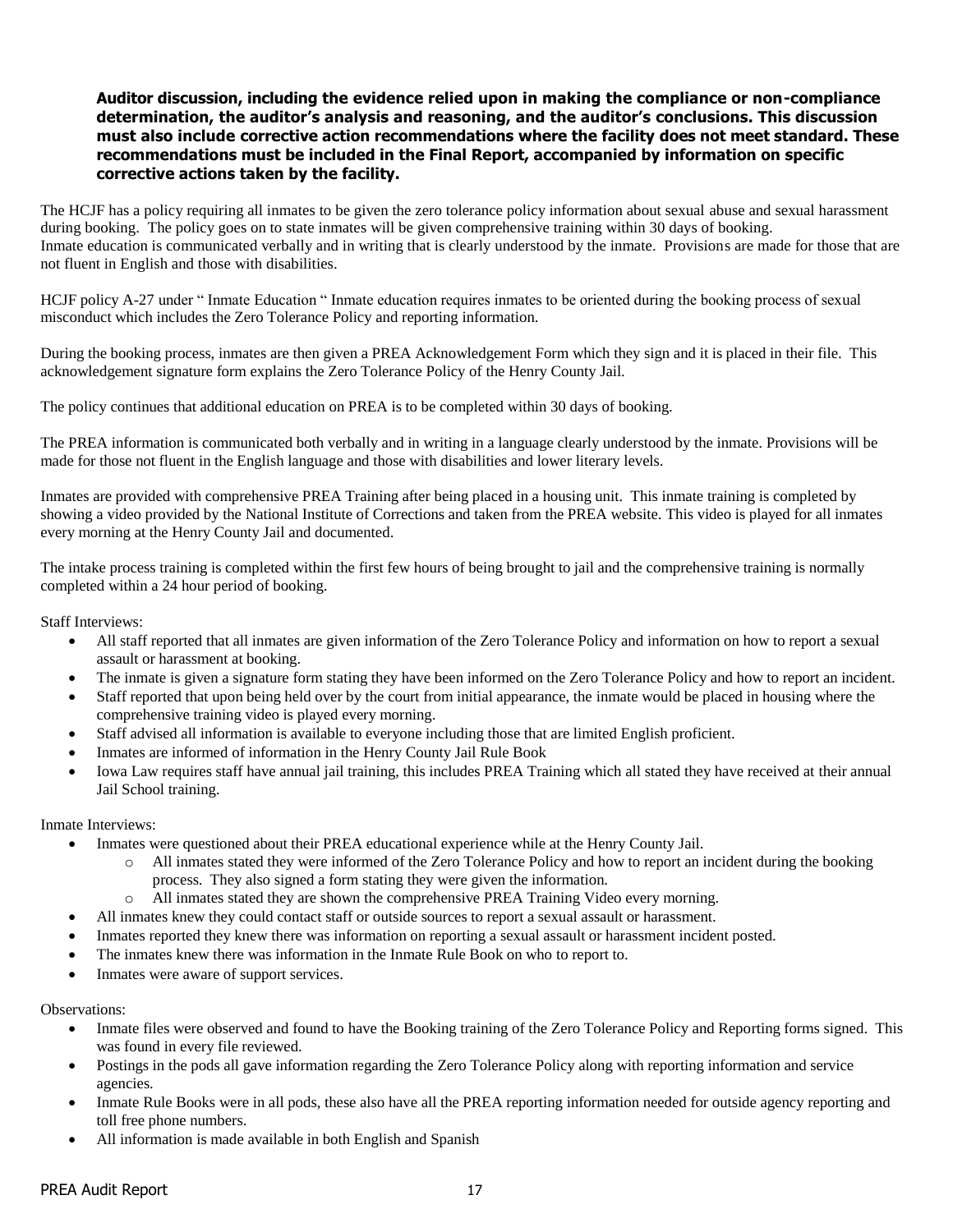## Policy:

 $A-27$ 

## Documentation;

- PREA Zero Tolerance Acknowledgement
- Jail Inmate Rule Book
- Preventing Sexual Abuse Postings
- Staff Training Files

## **Standard 115.34 Specialized training: Investigations**

- ☐ Exceeds Standard (substantially exceeds requirement of standard)
- $\boxtimes$  Meets Standard (substantial compliance; complies in all material ways with the standard for the relevant review period)
- ☐ Does Not Meet Standard (requires corrective action)

**Auditor discussion, including the evidence relied upon in making the compliance or non-compliance determination, the auditor's analysis and reasoning, and the auditor's conclusions. This discussion must also include corrective action recommendations where the facility does not meet standard. These recommendations must be included in the Final Report, accompanied by information on specific corrective actions taken by the facility.**

HCJF will use the Henry County Sheriff's Investigators to investigate allegations of sexual abuse or sexual harassment. The HCJF Policy requires investigators to be trained in investigative techniques including:

- Investigations in confinement settings
- Specialized training for interviewing sexual abuse victims, perpetrators and witnesses
- Training regarding Miranda and Garrity warnings
- Sexual abuse evidence collection including DNA and evidence required to substantiate a case for administrative action or prosecution referral.

Interview with Investigator:

- The Investigator has extensive training and experience in crime scene investigation and sex crimes.
- The Investigator has taken the Specialized Training for Investigators as presented by the PREA Resource Center.

### Policy:

 $\bullet$  A-27 Pg 11

Documentation:

• Investigator's Training Records

## **Standard 115.35 Specialized training: Medical and mental health care**

- $\Box$  Exceeds Standard (substantially exceeds requirement of standard)
- $\boxtimes$  Meets Standard (substantial compliance; complies in all material ways with the standard for the relevant review period)
- ☐ Does Not Meet Standard (requires corrective action)

**Auditor discussion, including the evidence relied upon in making the compliance or non-compliance determination, the auditor's analysis and reasoning, and the auditor's conclusions. This discussion must also include corrective action recommendations where the facility does not meet standard. These recommendations must be included in the Final Report, accompanied by information on specific corrective actions taken by the facility.**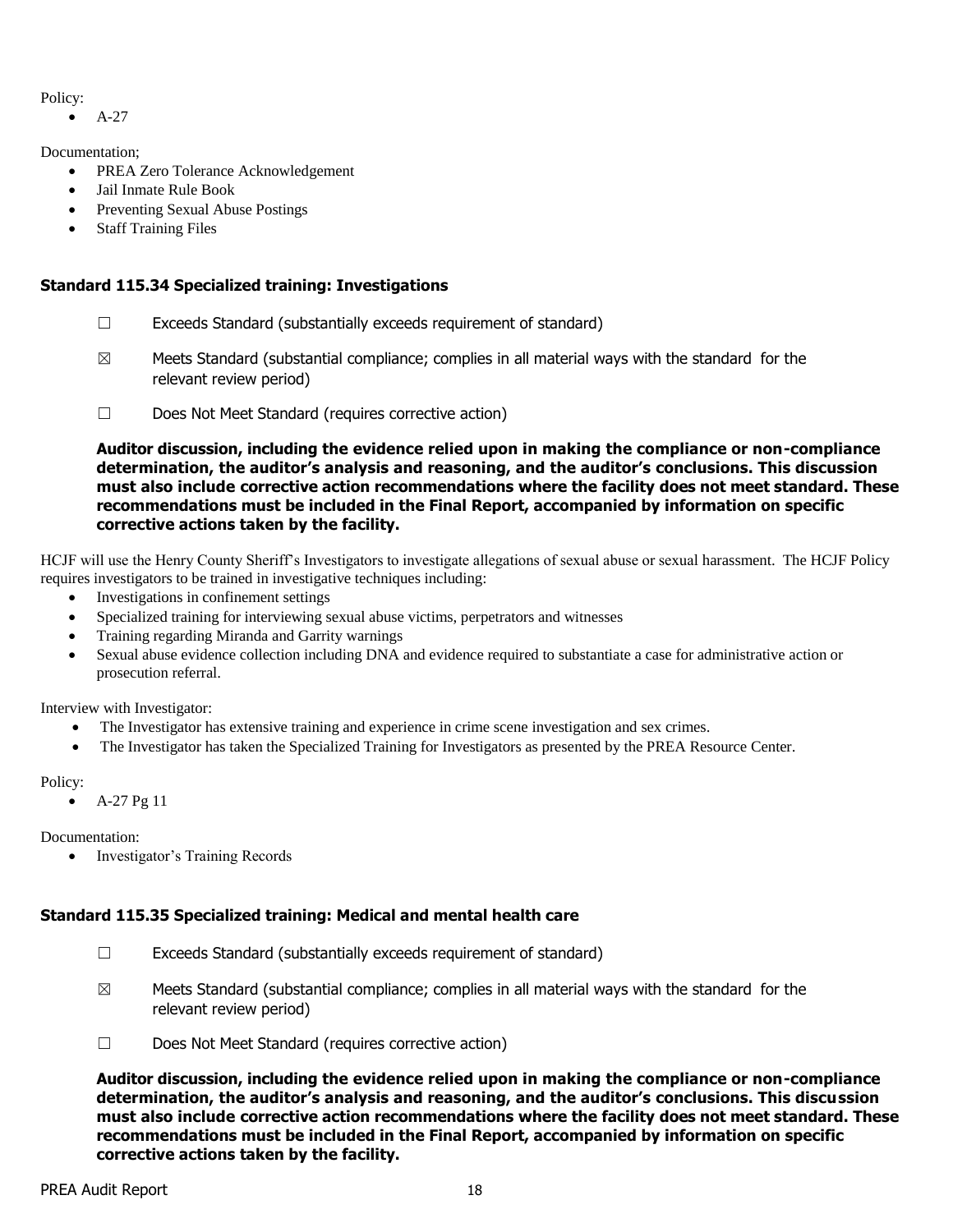Medical staff members are included in the training of the Zero Tolerance Policy, detecting, responding and reporting of sexual abuse or harassment for annual training as required of all staff.

Medical staff may be involved with the initial investigation on site to examine a possible victim but, if determined evidence collection is needed, a referral to another medical facility for evidence collection will be implemented.

Medical staff are not trained to conduct forensic examinations as these exams will be conducted at the Henry County Health center.

Medical Staff Interview:

- Medical staff stated he has been trained in the Zero Tolerance Policy and how to detect and assess signs of sexual abuse and harassment, how to preserve evidence, how to respond professionally to victims and how to report an incident.
- The Henry County Jail Nurse is assigned to the jail for 3 hours per week. This nurse has been trained on as per policy, he stated he is not qualified for Forensic Exams and will refer the investigations to the Henry County Health Center for the appropriate exam and treatment.
- The Henry County Jail Nurse will also assist with follow up and references to the Rape Victim Advocacy and Prevention Program as needed.

### Policy:

A-27

#### Documentation:

- Henry County Jail PREA Training records
- Henry County Health Center Letter of Understanding
- Rape Victim Advocacy Support and Prevention Letter of Understanding

### **Standard 115.41 Screening for risk of victimization and abusiveness**

- $\Box$  Exceeds Standard (substantially exceeds requirement of standard)
- $\boxtimes$  Meets Standard (substantial compliance; complies in all material ways with the standard for the relevant review period)
- ☐ Does Not Meet Standard (requires corrective action)

**Auditor discussion, including the evidence relied upon in making the compliance or non-compliance determination, the auditor's analysis and reasoning, and the auditor's conclusions. This discussion must also include corrective action recommendations where the facility does not meet standard. These recommendations must be included in the Final Report, accompanied by information on specific corrective actions taken by the facility.**

The HCJF does have implemented a screening and classification system for the safety and well being of the inmates.

Policy A-27 addresses the screening of inmates upon booking at the HCJF for the risk of being sexually abused by other inmates or sexually abusive toward other inmates.

The HCJF uses the " Inmate Intake Risk Screening Form " that is utilized during booking on all inmates.

The Screening forms consider whether the inmate has mental, physical or developmental disabilities, age, physical build, previous incarceration, criminal history of violence, prior acts of sexual offenses, whether the inmate is perceived to be LGBTI, if they have a history of sexual victimization, their own perception of vulnerability and if they are being held for civil immigration purposes.

This screening is completed at the time of booking.

PREA Audit Report 19 Policy A-27 also addresses review of the inmate's status. Each inmate's classification will be reviewed thirty (30) days after classification, this policy does allow for an inmate's classification to be reviewed at any time if changes occur or new information is obtained that would warrant a review.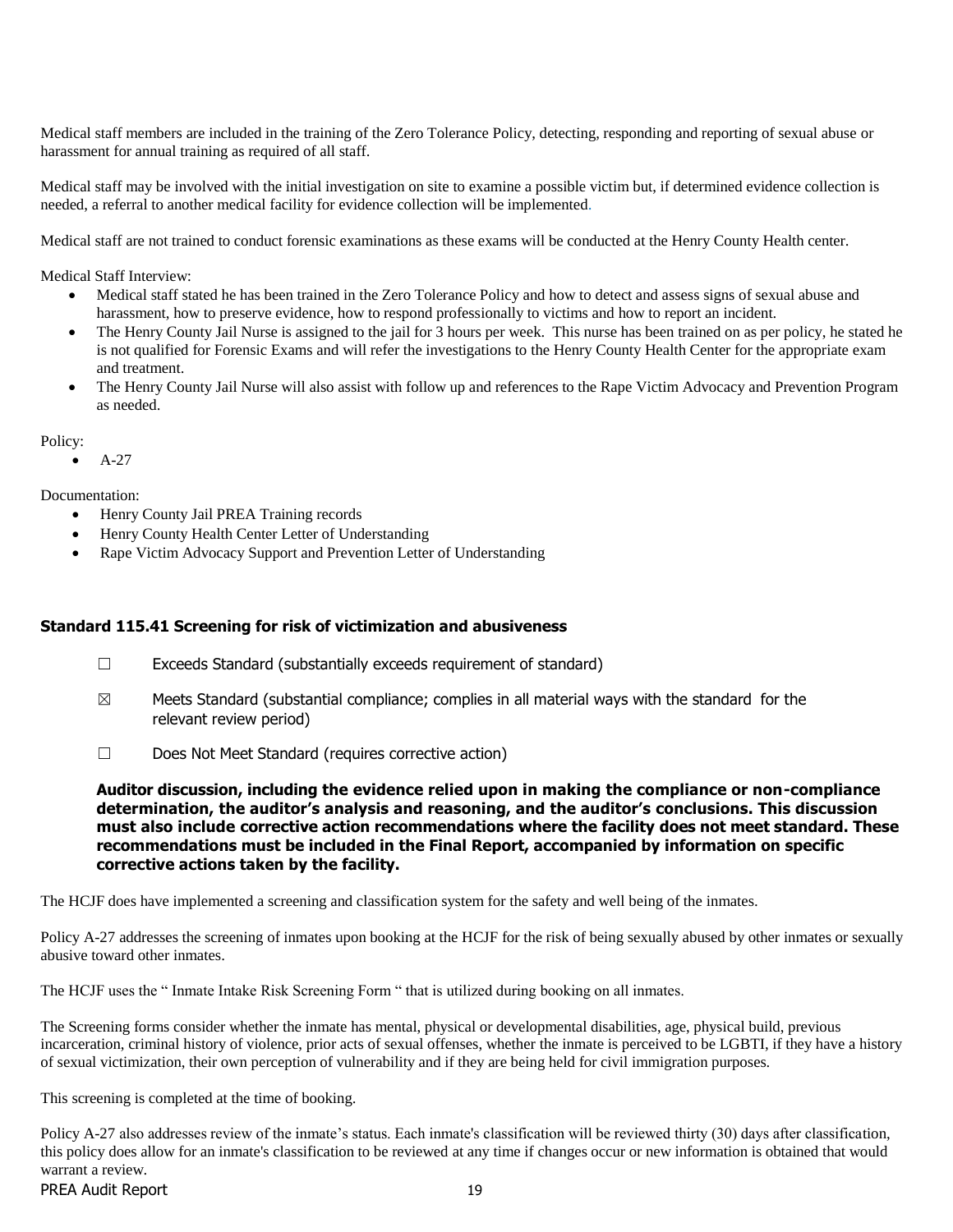The screening information is confidential and only available to security staff that would need the information to assist in appropriate placement of the inmate.

Inmates will not be disciplined for failing to answer the risk assessment questions.

Staff Interviews:

- Booking and security staff were interviewed about the screening instruments used during the booking process.
- Staff advised that all inmates are asked the Inmate Intake Risk Screening form questions.
- Staff secure this form in the inmate file which is kept in a secure area accessible only to security staff.
- Staff stated that if an inmate is determined to need special placement due to victimization, they will reassess their status within 30 days but would do so sooner if new information is obtained.
- Staff also stated there would be no disciplinary action held against an inmate for failing to disclose complete information in response to the screening questions.

Inmate Interviews:

- There were no inmates that perceived themselves to be victims, at risk of abusiveness or LGBTI being held at the HCJF during the onsite audit.
- Those inmates that were interviewed stated they had been asked the Risk Assessment Screening questions during booking and before they were placed in the housing area.
- Those inmates interviewed stated they did not believe they would be disciplined for not answering all questions on the Screening Instrument.
- There were no inmates being held solely on civil immigration purposes so no interviews could be conducted on civil immigration holds.

Observation:

- A random sample of inmate files were reviewed for the screening instrument. This auditor found files that did not have the Risk Screening Form completed as required. The PREA Coordinator was made aware of the incomplete files and took immediate action to remedy this problem. Prior to the onsite audit being completed, the files had been corrected and Risk Assessments completed.
- The files containing the Risk Assessment form is in a secure area and available only to security staff that would need the information for placement.
- It was also observed that in the case of a 30 day review, the HCJF was not implementing a staff notification system. It was recommended an event be entered for review as a reminder to staff. This recommendation was implemented immediately and added to the HCJF Policy prior to the onsite audit being completed. Staff was made aware of the policy change and directions on implementing the procedure.

Policy:

A-27

Documentation:

Henry County Sheriff's Office Inmate Intake Risk Screening Form

## **Standard 115.42 Use of screening information**

- $\Box$  Exceeds Standard (substantially exceeds requirement of standard)
- $\boxtimes$  Meets Standard (substantial compliance; complies in all material ways with the standard for the relevant review period)
- ☐ Does Not Meet Standard (requires corrective action)

**Auditor discussion, including the evidence relied upon in making the compliance or non-compliance determination, the auditor's analysis and reasoning, and the auditor's conclusions. This discussion must also include corrective action recommendations where the facility does not meet standard. These recommendations must be included in the Final Report, accompanied by information on specific**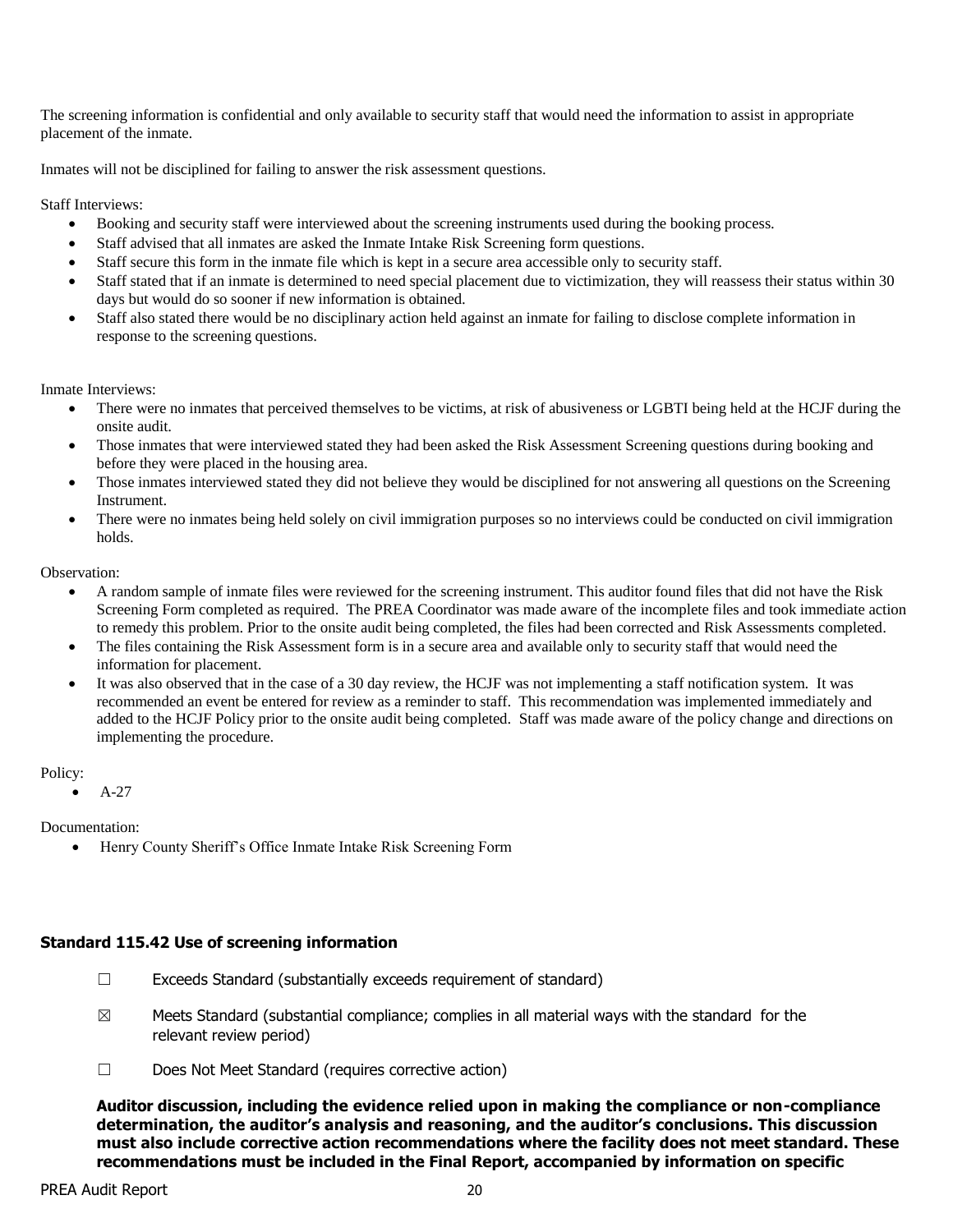## **corrective actions taken by the facility.**

The HCJF does have in place Policy A-27 which addresses the use of the screening material to determine housing and programming assignments, the agency considers on a case-by-case basis whether a placement would ensure the offender's health and safety, and whether the placement would present management or security problems.

Policy A-27 also addresses the review of placement of inmates at high risk for victimization or those that are at high risk of being sexually abusive. Review must be completed within 30 days and any new information can be utilized at any time for reclassification.

- Prior to the completion of the onsite audit, the administration implemented a policy to confirm review would be completed within the 30 day period. This was instituted by entering an event into the computerized scheduling calendar for staff.
- Placement and programming assignments for each transgender or intersex inmate shall be reassessed at least twice each year to review any threats to safety experienced by the inmate.
- Classification is determined on a case by case basis including the inmate's sexual orientation perception is used to ensure the safety of each inmate.
- Transgender and intersex inmates will be given the option to shower separately from other inmates.

Staff Interviews:

- Staff confirmed the placement of inmates is based on the risk assessment as described in 115.41 above. The risk assessment tool is used to classify and keep safe inmates that are at high risk of being sexually victimized for those that may be sexually abusive.
- There were no staff members that could recall anyone in the housing units that would have been considered a potential sexual victim or a sexual aggressor.
- Staff stated they would interview inmates and use all the information on a case by case basis for determination of victimization or abusiveness.
- Staff stated if there were a transgender or intersex inmate being housed at the HCJF, the inmate would be given an opportunity to shower separately from other inmates.
- Staff also stated they would not place LGBTI inmates in a unit based solely on their identification of being LGBTI.

Observations:

- The HCJF has single person showers available in the housing units. An inmate can shower in private without requesting a separate shower facility.
- A single shower is available outside of the housing unit if the need arises to remove an inmate from the housing area.

Policy:

 $A-27$  Pg 6

## **Standard 115.43 Protective custody**

- ☐ Exceeds Standard (substantially exceeds requirement of standard)
- $\boxtimes$  Meets Standard (substantial compliance; complies in all material ways with the standard for the relevant review period)
- ☐ Does Not Meet Standard (requires corrective action)

**Auditor discussion, including the evidence relied upon in making the compliance or non-compliance determination, the auditor's analysis and reasoning, and the auditor's conclusions. This discussion must also include corrective action recommendations where the facility does not meet standard. These recommendations must be included in the Final Report, accompanied by information on specific corrective actions taken by the facility.**

The HCJF Classification and housing placement is determined by information received during the risk screening and intake process. Interviews will be conducted during the intake process as needed to determine any protective custody assignments based on safety of the inmates including sexual victimization risk.

The HCJF policy includes a classification review of 30 days after initial classification. The classification review will be completed sooner or at any time new information is obtained that would influence a status change.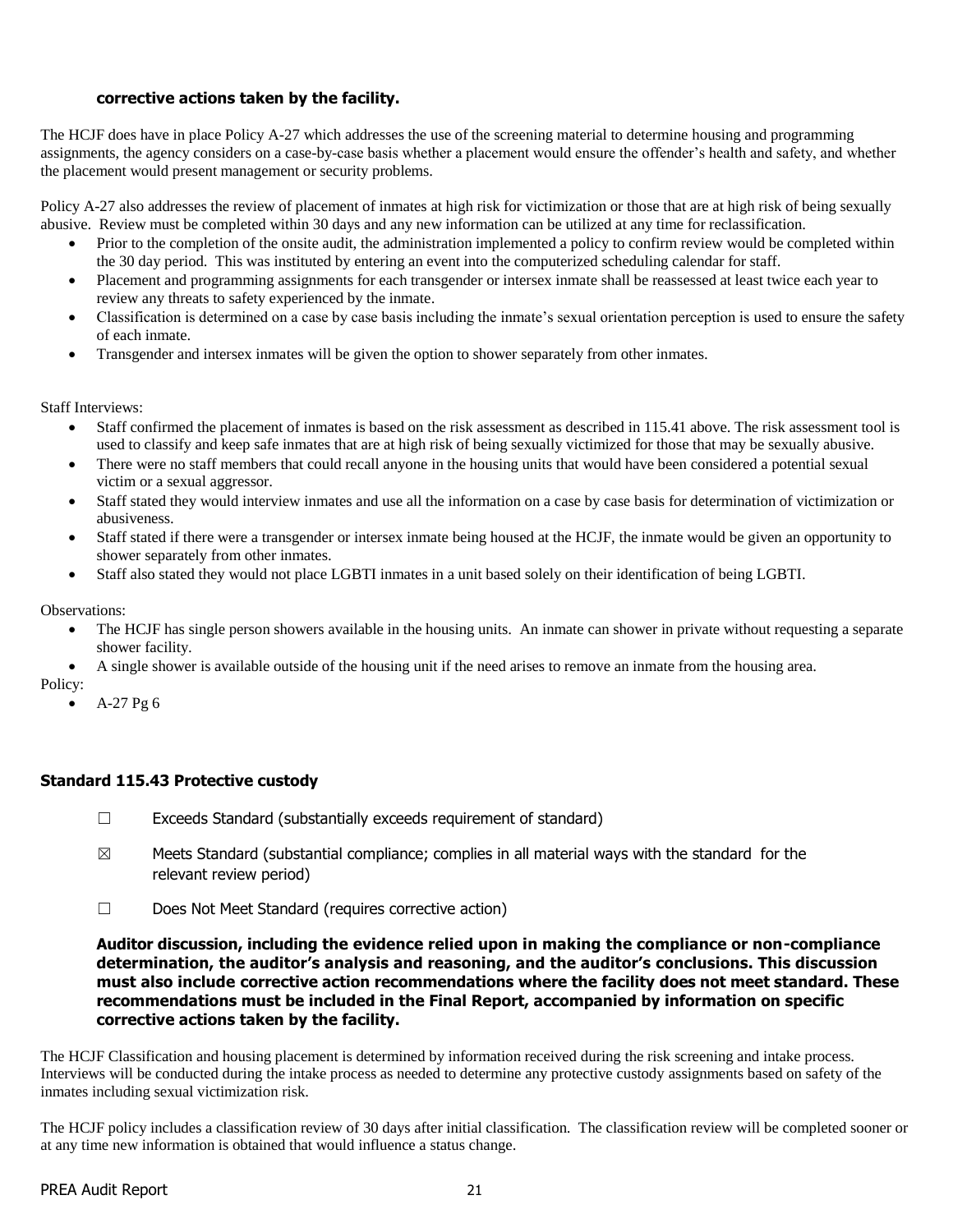Per policy A-27 if an inmate is placed in segregation for their safety based on a case by case determination, they will be afforded all privileges that other inmates are allowed.

Staff Interviews:

- Staff advised that during the booking process and housing assignments, inmates answered the questions regarding the risk assessment and housing placement is made based on these answers.
- Staff stated they could not remember a time when an inmate answered questions advising they were at a high risk of victimization
- When asked what they would do in such an incident they stated the high risk of sexual abuse inmate would be placed in a housing unit that would be safe from predators. The staff also stated there would be no restrictions on any programs or other opportunities that other inmates would have.
- Staff stated they were aware of the reclassification policy of 30 days if needed but they would use any new information obtained before the 30 day requirement to review placement.
- Staff would recommend placement to a facility that offers more options than the HCJF can accommodate if an inmate felt they needed to be in protective custody.
- Administration stated an alternative facility would be contacted to house a protective custody inmate.

Inmate Interviews:

- During the interview of inmates, there were no inmates that reported to be at high risk of sexual victimization.
- There were no inmates that had been held in segregated housing and none had been denied any access to programs or other opportunities while incarcerated.

Observations:

• Due to the size and structural limitations of the HCJF, staff has very limited options for housing high risk or protective custody inmates. The best options available for the HCJF staff are to transfer the inmates to a facility that can accommodate the needs of such an inmate.

Policy:

A-27 Pg 6

### **Standard 115.51 Inmate reporting**

- ☐ Exceeds Standard (substantially exceeds requirement of standard)
- $\boxtimes$  Meets Standard (substantial compliance; complies in all material ways with the standard for the relevant review period)
- ☐ Does Not Meet Standard (requires corrective action)

**Auditor discussion, including the evidence relied upon in making the compliance or non-compliance determination, the auditor's analysis and reasoning, and the auditor's conclusions. This discussion must also include corrective action recommendations where the facility does not meet standard. These recommendations must be included in the Final Report, accompanied by information on specific corrective actions taken by the facility.**

The HCJF offers multiple internal ways to privately report sexual abuse and harassment, an inmate may report an incident of sexual misconduct either verbally or written to:

Correctional Officer, Sergeant, Transport Officer, Jail Administrator, Sheriff or Chief Deputy or Medical Staff

The HCJF also offers inmate's the ability to report to outside sources including:

Inmate's attorney, Iowa Sexual Abuse Hotline, Sexual Assault Hotline, Iowa Ombudsman's Office

All staff are required to document and report all allegations of sexual assault or sexual harassment immediately to a supervisor, this includes third party reports.

Third party reporting information is posted on the HCJF website for anyone in the public to view.

During booking, inmates detained solely for civil immigration purposes are provided information on how to contact relevant consular officials and relevant officials at the Department of Homeland Security.

Interviews with Staff: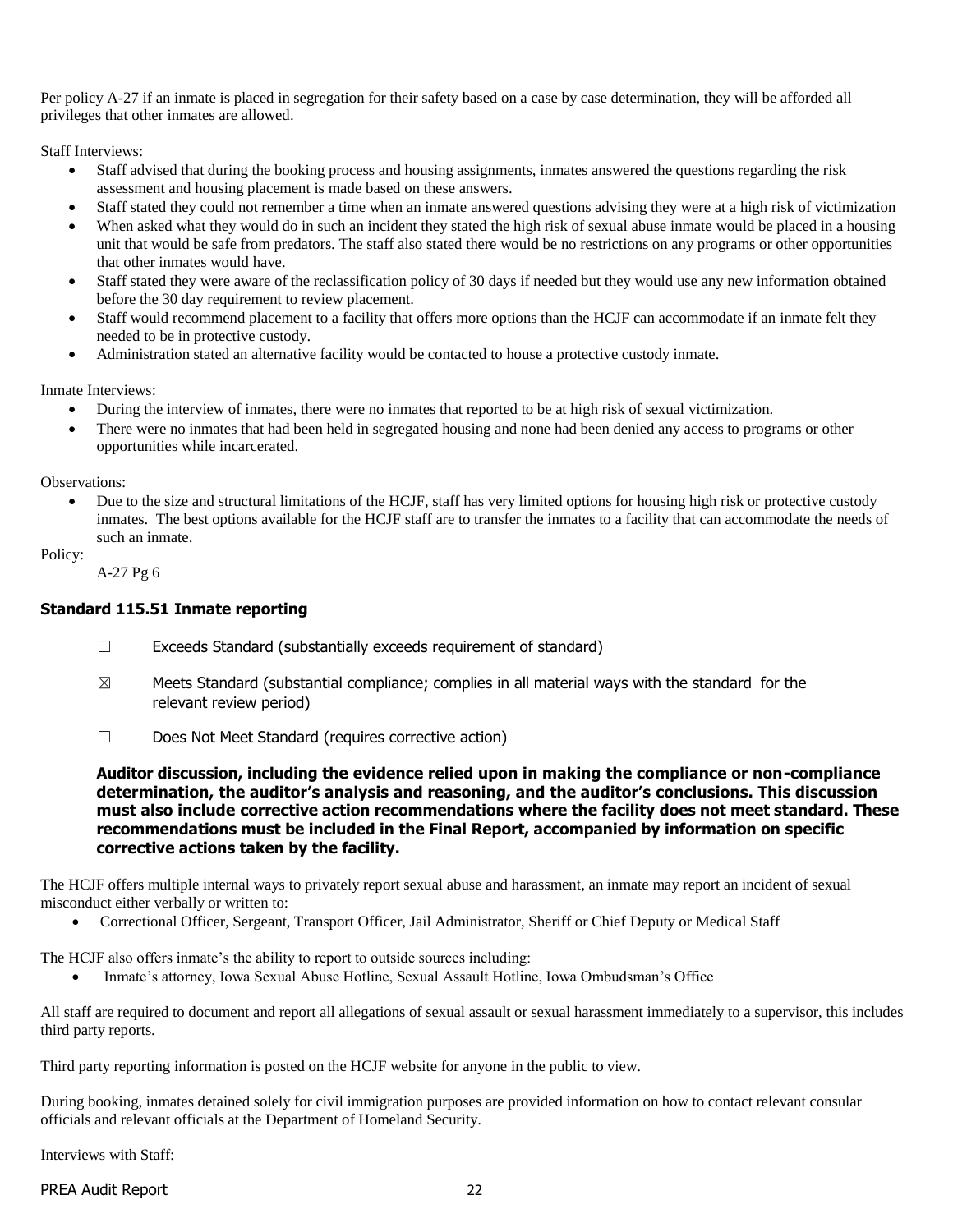- During staff interviews it was learned they were all aware of the requirement to accept any report of sexual abuse or harassment whether made verbally, in writing, anonymously or from a third party.
- Staff stated they could make these reports to a supervisor in private at any time.
- Staff stated they could remove an inmate from the housing area and into a private area to take a report.

Inmate Interviews:

- There were no inmates interviewed that had reported a sexual assault or harassment complaint while in the HCJF.
- The inmates reported they were told how to make a report during the booking process and during the PREA education video that is shown daily.
- All inmates stated they knew the information was posted about who to report any allegation to.
- Inmates stated the information for reporting is in the Jail Rule Book.
- The inmates also stated they knew they could talk to a staff member in private if needed.
- Inmates also reported they knew they could contact a friend, relative or attorney if needed to make a report.

Observations:

- Postings had information on how to report sexual abuse or harassment.
- Postings have toll free phone numbers available to report sexual abuse or harassment.
- HCJF website has reporting information available to the public for third party reporting
- Jail rule book has information on reporting allegations to both internal and external entities.
- Jail rule book contains toll free phone numbers available to report sexual abuse or harassment.

Policy:

•  $A-27$  Pg 9

Documentation:

- Jail Inmate Rule Book
- Reporting Sexual Abuse Postings
- Henry County Jail Web Site

## **Standard 115.52 Exhaustion of administrative remedies**

- ☐ Exceeds Standard (substantially exceeds requirement of standard)
- $\boxtimes$  Meets Standard (substantial compliance; complies in all material ways with the standard for the relevant review period)
- ☐ Does Not Meet Standard (requires corrective action)

### **Auditor discussion, including the evidence relied upon in making the compliance or non-compliance determination, the auditor's analysis and reasoning, and the auditor's conclusions. This discussion must also include corrective action recommendations where the facility does not meet standard. These recommendations must be included in the Final Report, accompanied by information on specific corrective actions taken by the facility.**

The HCJF has an administrative procedure to address inmate grievances for inmate rule violations including sexual abuse as a serious violation. This violation carries administrative sanctions along with a possible criminal charges as written in the jail rule book.

If an allegation of sexual abuse is reported, an investigation will begin immediately.

There are no time restrictions on reporting or filing a grievance of sexual abuse allegations at the HCJF.

The HCJF Policy to issue a final decision will be upon completion of the investigation.

The HCJF will act immediately upon information being obtained alleging an inmate is subject to substantial risk of imminent sexual abuse.

Staff Interviews:

 Staff stated they submit grievances to the administration to investigate, they also stated if the grievance involved a sexual abuse, they would handle the grievance as a sexual abuse complaint and immediately begin the procedure of removing the victim to a safe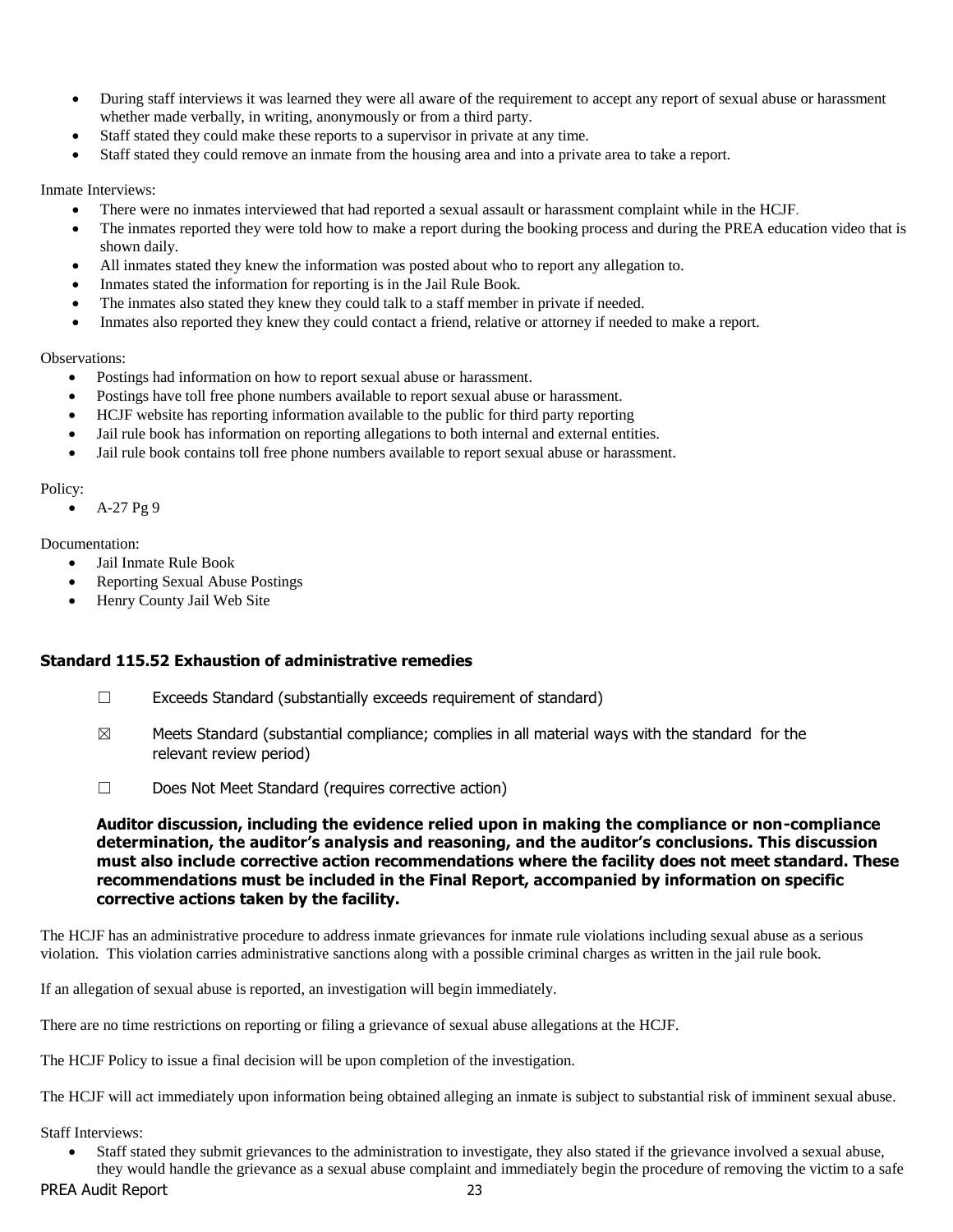area and inform a supervisor to start the investigation.

- Staff stated they would not turn down a grievance for a sexual assault based on timeliness of the report, they would continue the procedure and assure the inmate's safety.
- Administrative staff stated they would not restrict a grievance for sexual assault based on timeliness and an investigation would begin.
- Staff stated they could not recall any grievances or reports made of any sexual abuse allegations at the HCJF.

Inmate Interviews:

- Inmates were aware of how to report a sexual abuse allegation and stated they might put the report in writing on a grievance form but would more likely make a verbal report.
- There were no inmates interviewed that have reported a sexual assault or harassment while in the HCJF.

Observation:

- The Jail Rule Book is given to each inmate when placed in housing. The rule book has instructions on how to file a grievance and covers emergency grievances. If the inmate is filing a grievance on a certain staff member, that staff member is not allowed to be involved with accepting the grievance or involved with the investigation.
- The inmate grievance form has an" Emergency" section for staff to take immediate action.

Policy:

 $\bullet$  A-27 Pg 11-12

Documentation:

- Inmate Rule Book
- Inmate Grievance Form

### **Standard 115.53 Inmate access to outside confidential support services**

- ☐ Exceeds Standard (substantially exceeds requirement of standard)
- $\boxtimes$  Meets Standard (substantial compliance; complies in all material ways with the standard for the relevant review period)
- ☐ Does Not Meet Standard (requires corrective action)

**Auditor discussion, including the evidence relied upon in making the compliance or non-compliance determination, the auditor's analysis and reasoning, and the auditor's conclusions. This discussion must also include corrective action recommendations where the facility does not meet standard. These recommendations must be included in the Final Report, accompanied by information on specific corrective actions taken by the facility.**

During booking, the HCJF staff give reporting information about outside support services. This information is also posted in the intake and cell areas for inmates to see.

Inmates being held on civil immigration only are given immigration and consulate information at booking. This is supplied to them in their language as needed.

Once placed in housing, the inmates have access to the Jail Rule Book which includes toll free contact information of the following:

- Sexual Abuse Hotline 1-800-656-4673
- Iowa Sexual Abuse Hotline 1-800-284-7821
- Iowa Citizen's Aides Ombudsman Office
- This information is also on the PREA Posting

Jail Rule Book advises inmates that non-privileged phone calls may be monitored.

The HCJF has a Letter of Understanding with the Rape Victim Advocacy Programs ( RVAP ) to offer support services for all HCJF Inmates.

Inmate Interviews:

When asked, inmates stated they knew the information about support services were available but did not know specifically what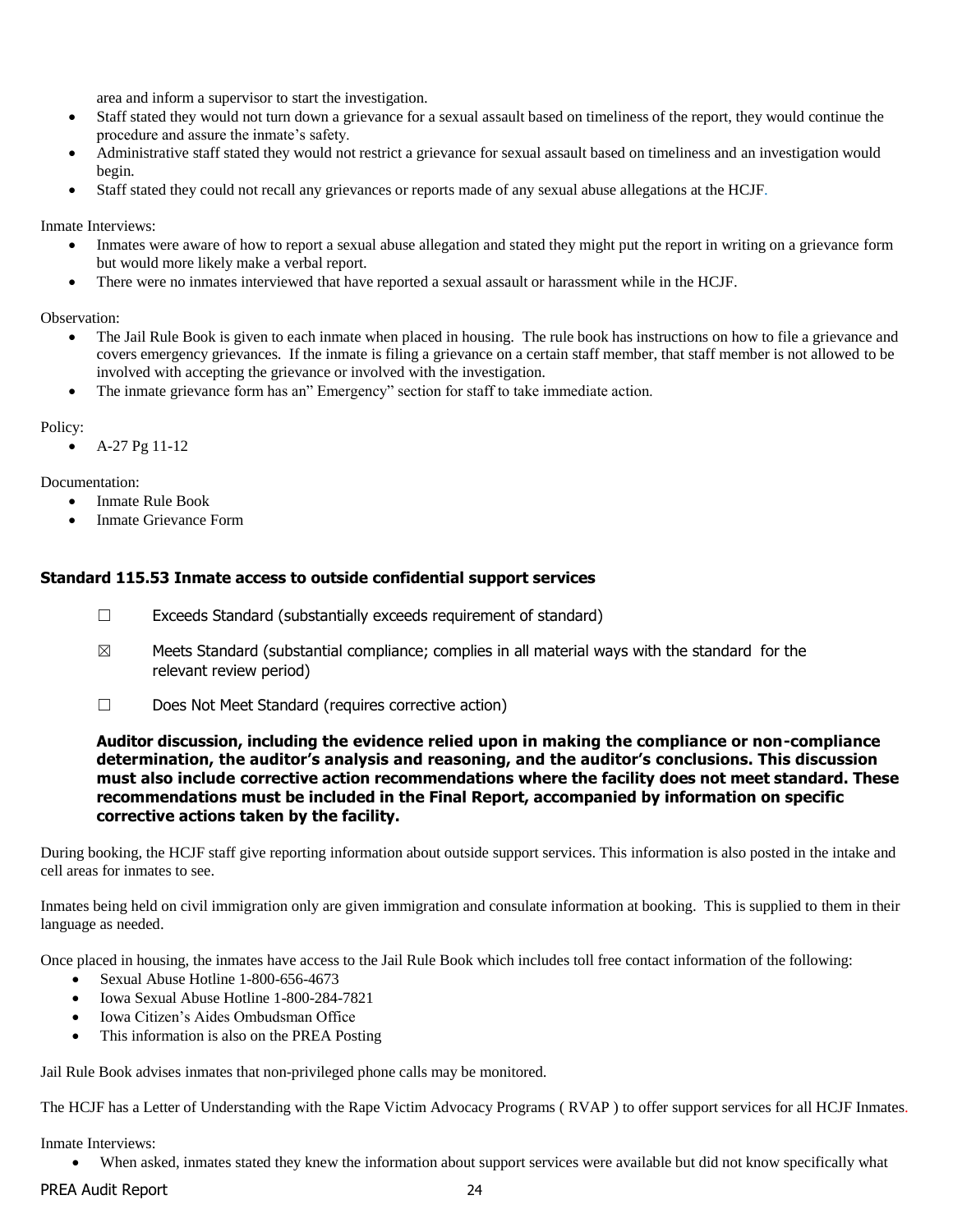these agencies were. They stated they see the information posted and in the rule book but since they did not need the services, they could not recall the information.

- Some inmates stated they also knew the information was in the Jail Rule Book and everyone is given a rule book.
- Inmates were aware that their phone calls could be monitored as they know jail phones are recorded but stated they thought confidential information would not be monitored.

Observations:

- Postings were observed with the multiple reporting agency's toll free phone numbers
- Inmates were observed to have jail rule books in their living units
- Civil Immigration information is available at the Booking Officer work station.
- During the audit tour, a toll free phone call was completed to the support services using inmate phones.
- Reporting information is posted on the Henry County Web site

Policy:

 $\bullet$  A-27 Pg 10

Documentation:

- Letter of Understanding from the Rape Victim Advocacy Program
- Jail Rule Book
- PREA Handout
- PREA Postings in cells
- HCJF website information

## **Standard 115.54 Third-party reporting**

- $\Box$  Exceeds Standard (substantially exceeds requirement of standard)
- $\boxtimes$  Meets Standard (substantial compliance; complies in all material ways with the standard for the relevant review period)
- ☐ Does Not Meet Standard (requires corrective action)

**Auditor discussion, including the evidence relied upon in making the compliance or non-compliance determination, the auditor's analysis and reasoning, and the auditor's conclusions. This discussion must also include corrective action recommendations where the facility does not meet standard. These recommendations must be included in the Final Report, accompanied by information on specific corrective actions taken by the facility.**

The HCJF has a public web site that contains PREA information including contacts for reporting by a third party.

- On this site the HCJF gives information on the Zero Tolerance Policy and gives agencies and phone numbers for the purpose of third party reporting.
- These agencies include:
	- o A. Jailer/ Correctional Officer
	- o B. Sergeant
	- o C. Jail Administrator
	- o D. Sheriff/ Chief Deputy
	- o E. Medical Staff
	- o F. Mental Health Provider
	- o G. Inmate's Attorney
	- o H. Sexual Abuse Hotline 1-800-656-4673
	- o I. Iowa Sexual Abuse Hotline 1-800-284-7821
	- o J. Iowa Citizen's Aides Ombudsman Office
- The HCJF policy requires staff to accept reports made verbally, in writing, anonymously and from third parties.

PREA Audit Report 25 Staff Interviews: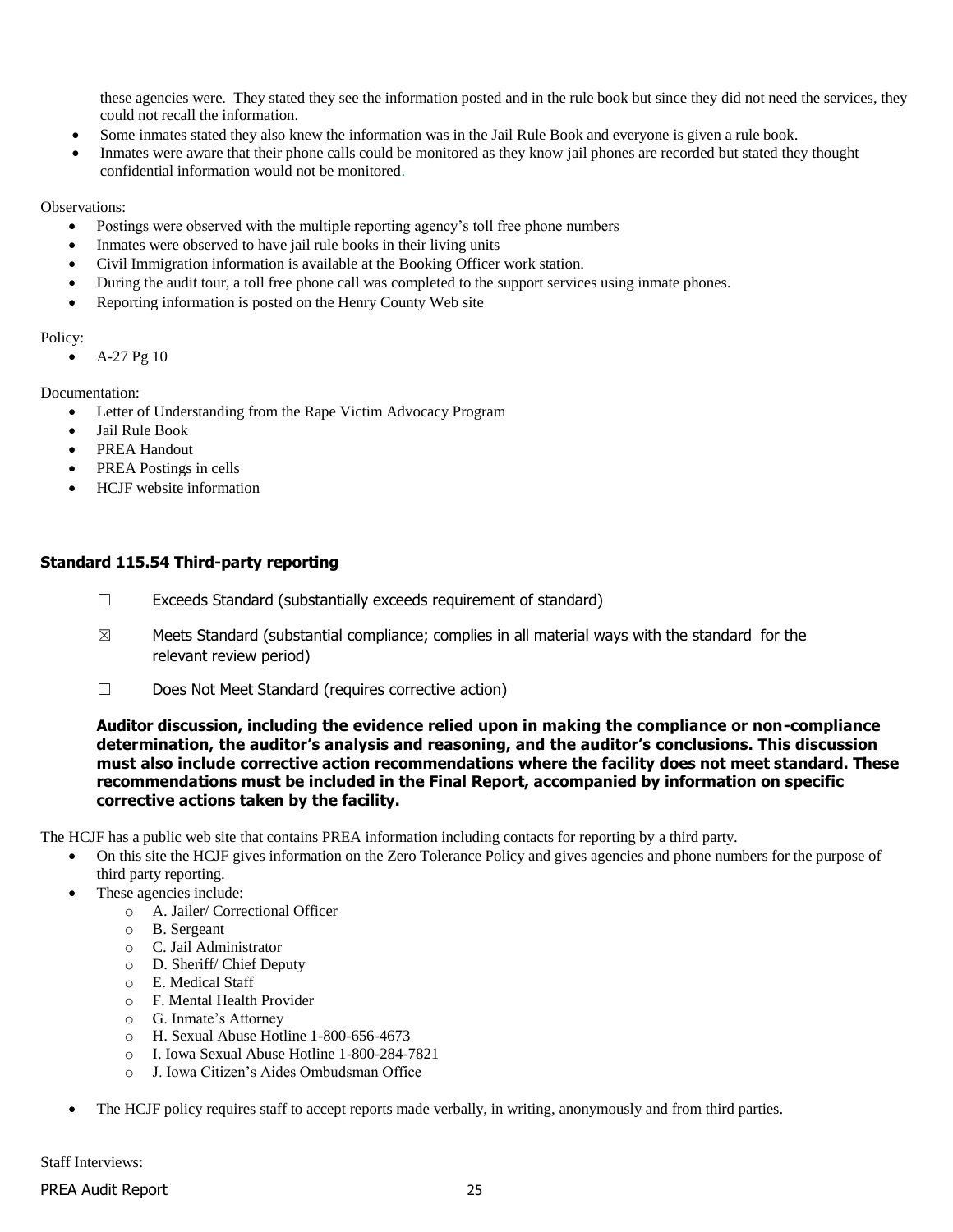All staff interviewed stated they would begin the first responder protocol for an allegation of sexual abuse or harassment if they were informed by a third party and not the victim.

Inmate Interviews:

- During the interviews of random inmates, they stated there was a way to have a family or friend report an allegation of sexual abuse or harassment to the authorities. They stated if needed they would probably make the report themselves but know someone else could do it for them.
- Inmates also stated they could make a report to their attorney if needed.

Observations:

- Henry County Web Site information is posted for third party information
- The HCJF lobby is open to the public and inmate visitors, the HCJF staff has placed informational flyers with reporting information in the lobby. The HCJF will accept reports from these agencies also.

Documentation:

- Henry County Jail Web Site
- PREA Posting
- Responding to Sexual Abuse and Harassment flyer
- Reporting Sexual Misconduct (Henry County Jail Flyer)
- Iowa VINE Victim Notification Service

Policy:

 $\bullet$  A-27 Pg 10

## **Standard 115.61 Staff and agency reporting duties**

- ☐ Exceeds Standard (substantially exceeds requirement of standard)
- $\boxtimes$  Meets Standard (substantial compliance; complies in all material ways with the standard for the relevant review period)
- ☐ Does Not Meet Standard (requires corrective action)

### **Auditor discussion, including the evidence relied upon in making the compliance or non-compliance determination, the auditor's analysis and reasoning, and the auditor's conclusions. This discussion must also include corrective action recommendations where the facility does not meet standard. These recommendations must be included in the Final Report, accompanied by information on specific corrective actions taken by the facility.**

The HCJF does have a policy in effect regarding staff reporting duties.

This policy assures that all staff is required to immediately report any and all allegations or incidents of sexual misconduct to their supervisor, this includes third party or anonymous reports.

The HCJF has a first responder checklist that is available to all staff in the event of a report. This checklist includes the reporting of information to a supervisor.

The HCJF policy also requires that jail staff is not allowed to reveal any information of an investigation or other information obtained that should be kept confidential.

The HCJF policy addresses the issue of retaliation due to reporting a sexual abuse or harassment for both inmates and staff.

In regards to reporting by medical and mental health staff in the jail. These positions are Iowa Mandatory Reporters and they must report any information of a confidential nature that involves sexual abuse or harassment as it pertains to possible criminal charges.

All reports will be referred first to HCJF administration and then on to investigations.

Staff Interviews:

Staff were all aware of their responsibility to report allegations to their supervisors immediately upon receiving information on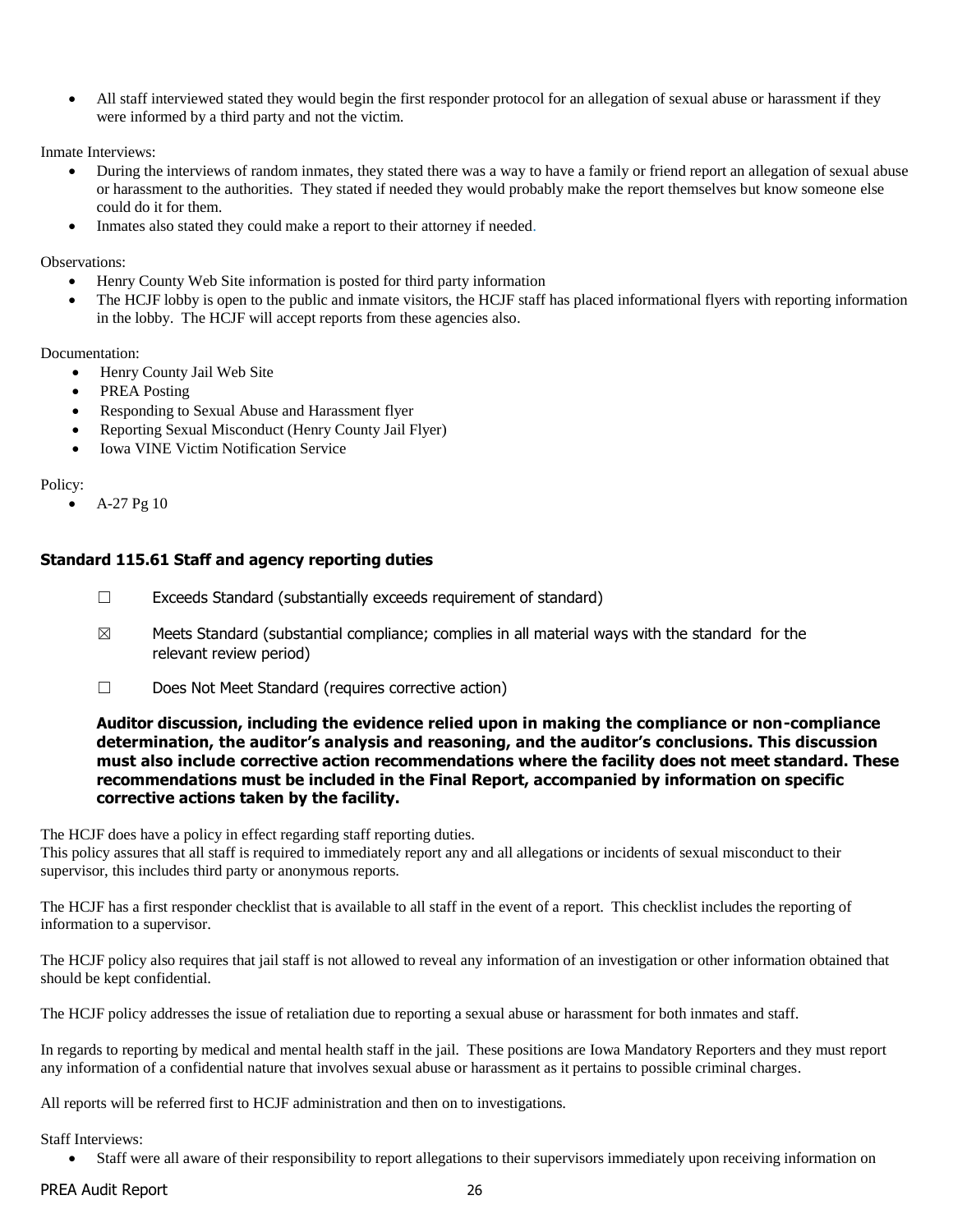allegations.

- During the interviews with the multiple staff members, they all were aware of keeping all information about their job and responsibilities as confidential. If there were any reports made, they would give that information to administration, investigators or other staff that would need the information for purposes of the inmate's safety or investigation.
- Staff were aware of the oversights on any retaliation of reporting both for staff and inmates. Staff stated their responsibilities included observations of inmates and to be aware of any retaliation.

### Observations:

 During the onsite audit tour it was observed the inmate's files and all confidential documentation were kept in secured areas not available to anyone other than those required to access the information.

Policy:

• A-27 Pg 10

Documentation:

• Henry County Jail Sexual Assault 1<sup>st</sup> Responder Plan and Checklist

## **Standard 115.62 Agency protection duties**

- ☐ Exceeds Standard (substantially exceeds requirement of standard)
- $\boxtimes$  Meets Standard (substantial compliance; complies in all material ways with the standard for the relevant review period)
- ☐ Does Not Meet Standard (requires corrective action)

**Auditor discussion, including the evidence relied upon in making the compliance or non-compliance determination, the auditor's analysis and reasoning, and the auditor's conclusions. This discussion must also include corrective action recommendations where the facility does not meet standard. These recommendations must be included in the Final Report, accompanied by information on specific corrective actions taken by the facility.**

The HCJF screening procedure used at booking alerts staff of any inmate who may be a substantial risk of victimization or imminent sexual abuse. Staff are required to take immediate action to protect the inmate. This immediate action is also required after booking and when a report or allegation of sexual abuse is made while the inmate is in the housing unit.

The response protocol of the HCJF for a sexual abuse or harassment report includes the reporting of the allegation to a supervisor and also directs staff to protect the safety of the victim and remove them from the environment in which the alleged misconduct took place.

The HCJF has a First Responder Check List is available to all staff that is kept in the jail control room. The priority on the list includes separating the victim from the abuser.

Staff Interviews:

 When asked about their first responder duties, all staff stated they would immediately remove the alleged victim from the area and place them in a safe location to begin the investigation.

### Policy:

 $\bullet$  A-27 Pg 19

Documentation:

Henry County Jail Sexual Assault 1st Responder Plan and Checklist

## **Standard 115.63 Reporting to other confinement facilities**

☐ Exceeds Standard (substantially exceeds requirement of standard)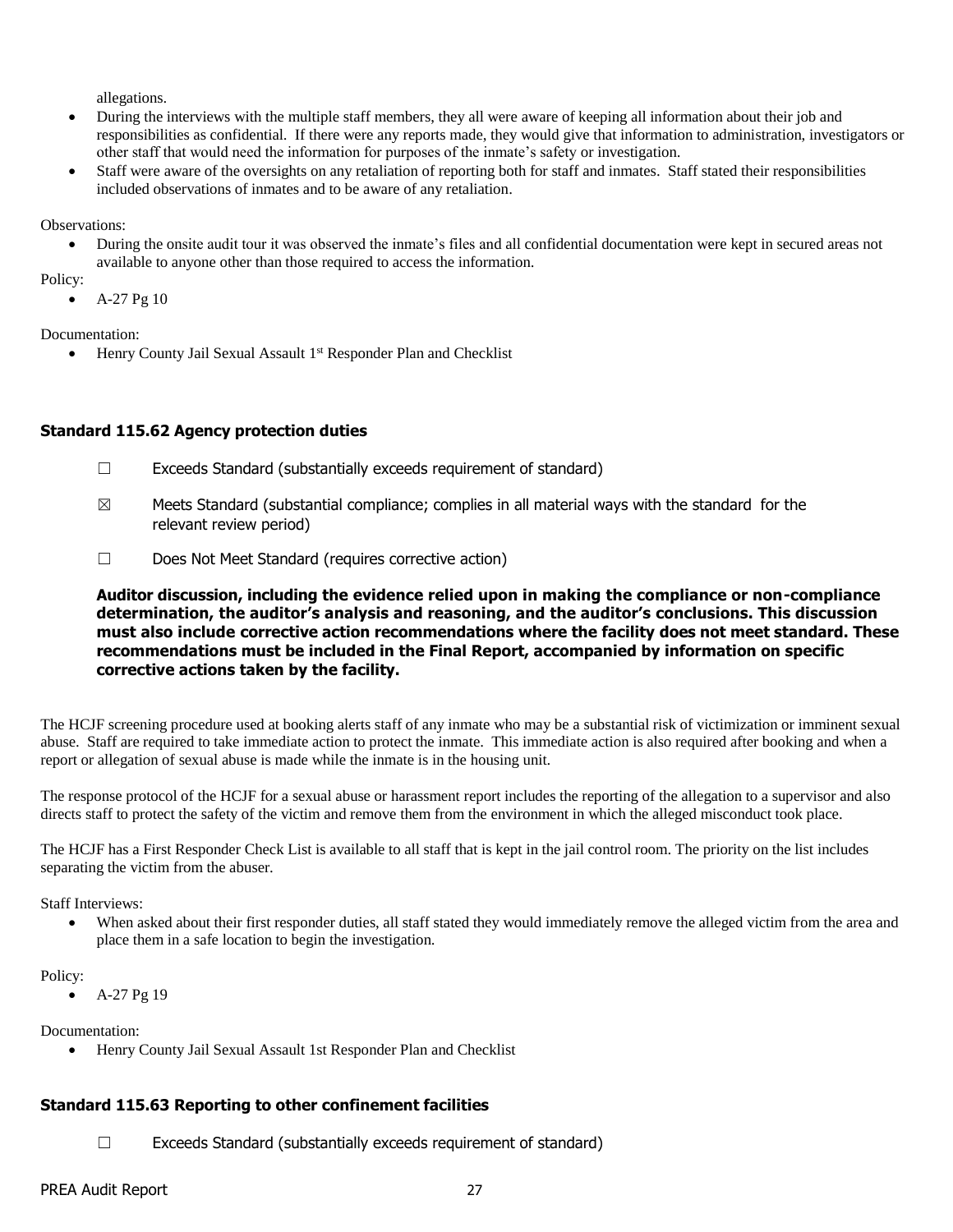- $\boxtimes$  Meets Standard (substantial compliance; complies in all material ways with the standard for the relevant review period)
- ☐ Does Not Meet Standard (requires corrective action)

### **Auditor discussion, including the evidence relied upon in making the compliance or non-compliance determination, the auditor's analysis and reasoning, and the auditor's conclusions. This discussion must also include corrective action recommendations where the facility does not meet standard. These recommendations must be included in the Final Report, accompanied by information on specific corrective actions taken by the facility.**

Standard 115.63 requires the agency head of where the report was taken to contact the agency head of where the alleged infraction took place. Notification must be provided within 72 hours of allegation.

The HCJF will report any alleged infraction to the agency where the infraction took place. This reporting is required to be completed within 72 hours under the HCJF policy and also requires documentation of the reporting as part of the investigation.

Staff Interviews:

- Interviews involving both the Jail Administrator and PREA Coordinator revealed they would report any allegation to the agency where the infraction took place. The reporting information would be documented in the case file.
- The information and report to the agency head would be completed immediately upon learning the incident took place outside of the HCJF.
- Staff advised there have been no reports of allegations of sexual abuse or harassment from either within the HCJF or that was reported to have occurred in another facility.

#### Policy:

A-27 Pg 11

## **Standard 115.64 Staff first responder duties**

- ☐ Exceeds Standard (substantially exceeds requirement of standard)
- $\boxtimes$  Meets Standard (substantial compliance; complies in all material ways with the standard for the relevant review period)
- ☐ Does Not Meet Standard (requires corrective action)

**Auditor discussion, including the evidence relied upon in making the compliance or non-compliance determination, the auditor's analysis and reasoning, and the auditor's conclusions. This discussion must also include corrective action recommendations where the facility does not meet standard. These recommendations must be included in the Final Report, accompanied by information on specific corrective actions taken by the facility.**

The HCJF has adopted a sexual assault first responder plan and checklist that includes:

- Separating the victim from the perpetrator
- Start Emergency Care
- Preserve any evidence and protect the crime scene
- Reporting of the allegation to a supervisor
- Notify Rape Victim Advocacy Program

The first responder protocol or " Henry County Jail Sexual Assault 1st Responder Plan and Checklist " is a comprehensive listing of multiple duties that includes the above first responder duties when a report is made.

 This check off list is kept in the jail and is available to staff members whenever the need arises, this checklist has also been added as policy of the HCJF.

PREA Audit Report 28 Staff Interviews: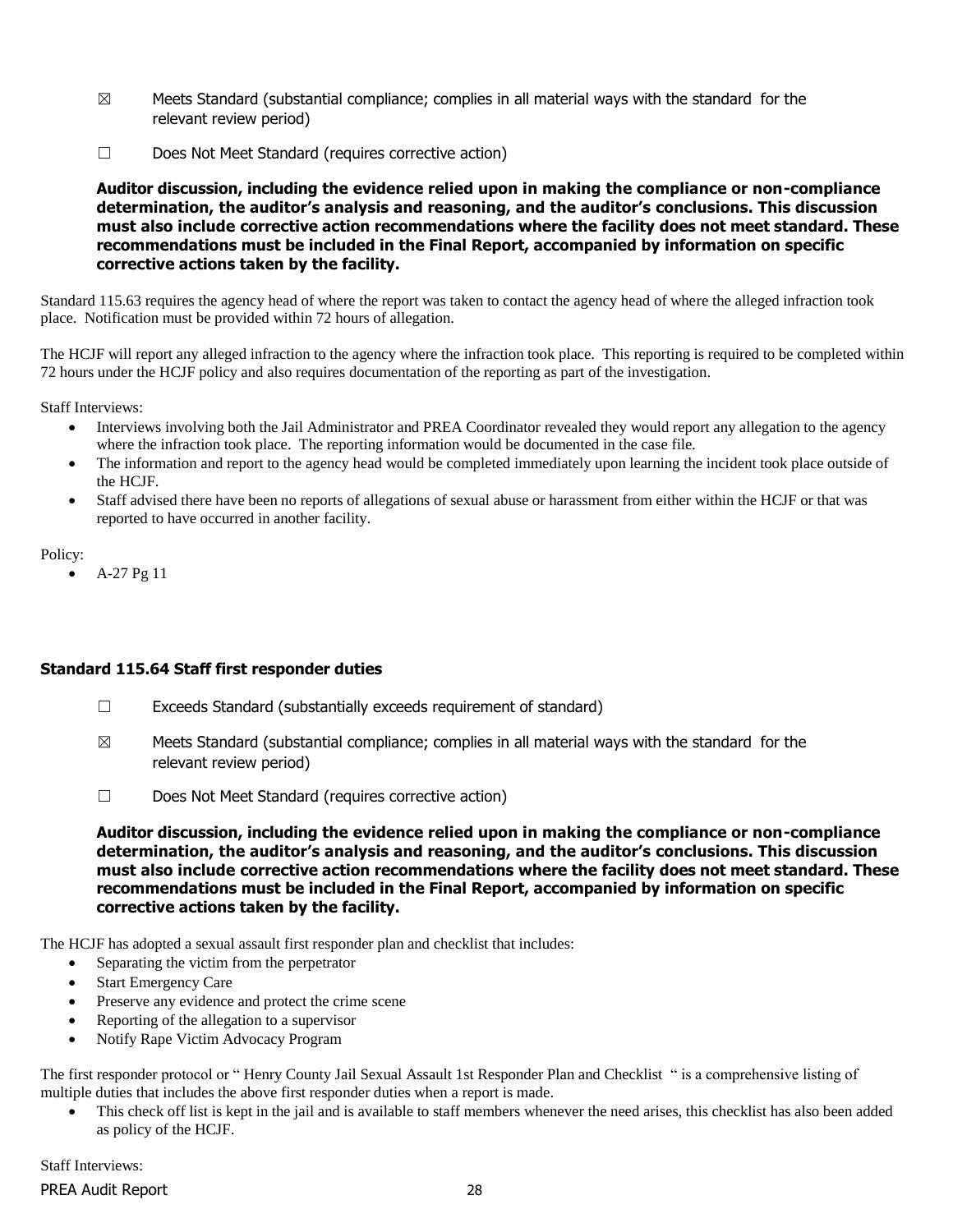- The security staff at the HCJF have multiple duties that include being first responders.
- All staff interviewed have had training and knew they would first make sure the victim was safe by removing the alleged victim from the perpetrator.
- Staff also said the victim would be instructed on what to do to preserve evidence, the first responder would also contact a supervisor and any other person that would need to get involved with the victim's safety or the investigation.
- The first responders all knew to contact medical and administrative assistance.
- Staff also stated they would assist the investigator as needed.

### Observations:

- The Sexual Assault Checklist is available for all security staff and is accessible to jail staff.
- There were no inmates at the HCJF that had reported allegations of sexual assault or harassment to interview.

### Policy:

 $\bullet$  A-27 Pg 20

### Documentation:

Henry County Jail Sexual Assault 1st Responder Plan and Checklist

### **Standard 115.65 Coordinated response**

- $\Box$  Exceeds Standard (substantially exceeds requirement of standard)
- $\boxtimes$  Meets Standard (substantial compliance; complies in all material ways with the standard for the relevant review period)
- ☐ Does Not Meet Standard (requires corrective action)

**Auditor discussion, including the evidence relied upon in making the compliance or non-compliance determination, the auditor's analysis and reasoning, and the auditor's conclusions. This discussion must also include corrective action recommendations where the facility does not meet standard. These recommendations must be included in the Final Report, accompanied by information on specific corrective actions taken by the facility.**

The HCJF has a written plan to give response protocol upon receiving information of an alleged abuse incident for first responders, medical and mental health, investigators and administration.

The HCJF has a written plan and checklist "Henry County Jail Sexual Assault 1st Responder Plan and Checklist" that is available to all staff. This checklist includes the separation of the alleged victim from the perpetrator, contacting medical and mental health, beginning an investigation and contacting administration.

Staff Interviews:

- All line staff knew they were responsible for the safety and welfare of all the inmates and knew their duties of a first responder as required by the agency policy and the guidelines of the Henry County Jail Sexual Assault 1st Responder Plan and Checklist
- Staff understood the importance of removing the victim from the perpetrator as a safety priority.

### Policy:

 $\bullet$  A-27 Pg 20

Documentation:

Henry County Jail Sexual Assault 1st Responder Plan and Checklist

## **Standard 115.66 Preservation of ability to protect inmates from contact with abusers**

 $\Box$  Exceeds Standard (substantially exceeds requirement of standard)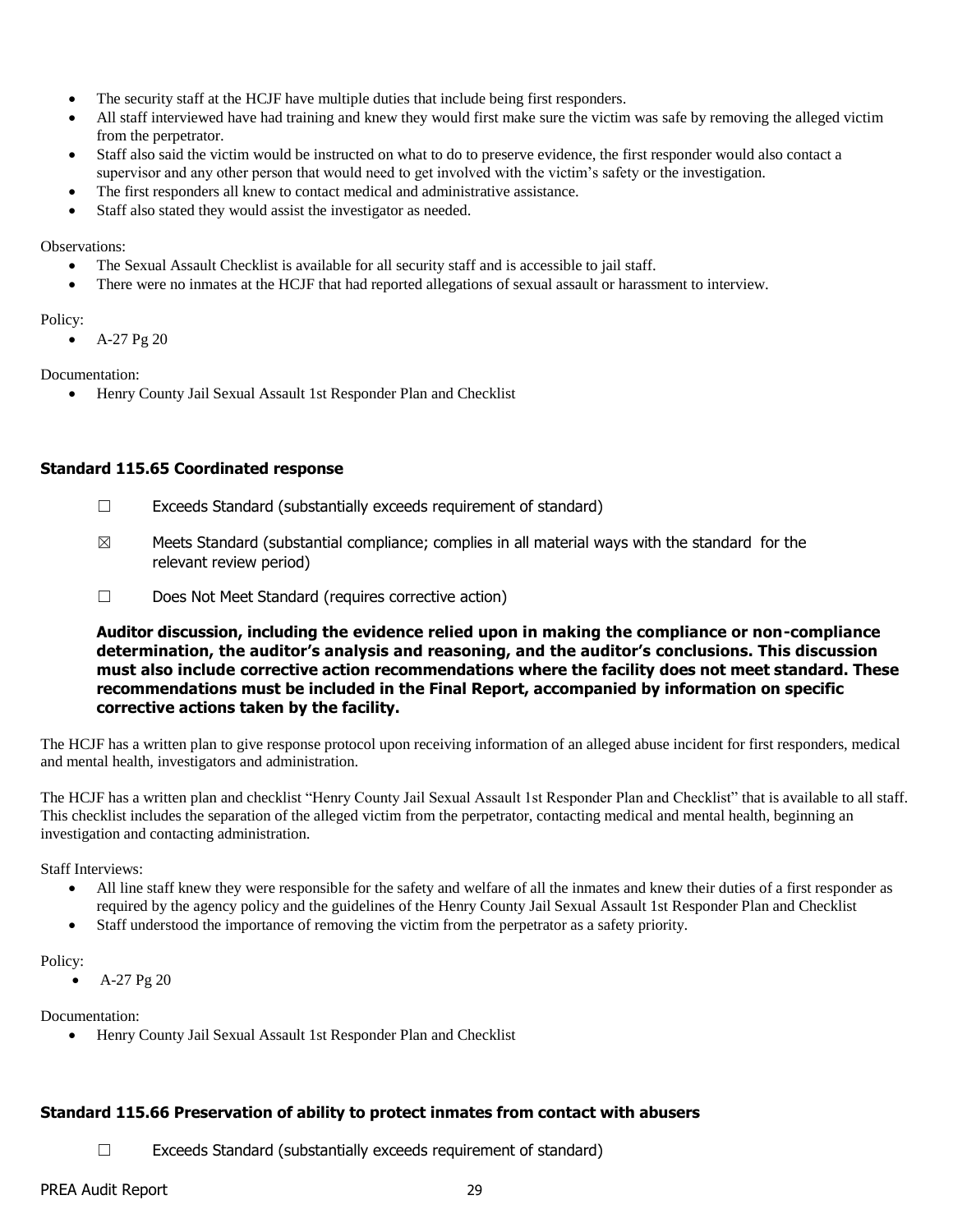- $\boxtimes$  Meets Standard (substantial compliance; complies in all material ways with the standard for the relevant review period)
- ☐ Does Not Meet Standard (requires corrective action)

**Auditor discussion, including the evidence relied upon in making the compliance or non-compliance determination, the auditor's analysis and reasoning, and the auditor's conclusions. This discussion must also include corrective action recommendations where the facility does not meet standard. These recommendations must be included in the Final Report, accompanied by information on specific corrective actions taken by the facility.**

The HCJF has a written policy to give response protocol upon receiving information of an alleged abuse incident which includes first responders, medical and mental health, investigators and administration.

This policy allows for staff to be removed from the contact of the alleged victim during the investigation of the allegation.

The HCJF policy requires that upon any allegation, the accused staff be removed from contact with any inmate in the facility pending the completion of the investigation.

The HCJF is not bound by any collective bargaining agreement that will prevent removal of alleged staff perpetrator from contact with any inmate pending the outcome of the investigation

Staff Interviews:

- All line staff knew they could be removed from the HCJF based on an allegation and during an investigation of a staff on inmate report.
- Supervisory staff stated they would immediately remove staff from having any contact with an alleged victim.
- The Henry County Sheriff stated the collective bargaining agreement did not restrict the removal of an alleged staff perpetrator from the facility.

Policy:

 $\bullet$  A-27 Pg 10, 20

Documentation:

Henry County Jail Sexual Assault 1st Responder Plan and Checklist

## **Standard 115.67 Agency protection against retaliation**

- $\Box$  Exceeds Standard (substantially exceeds requirement of standard)
- $\boxtimes$  Meets Standard (substantial compliance; complies in all material ways with the standard for the relevant review period)
- ☐ Does Not Meet Standard (requires corrective action)

**Auditor discussion, including the evidence relied upon in making the compliance or non-compliance determination, the auditor's analysis and reasoning, and the auditor's conclusions. This discussion must also include corrective action recommendations where the facility does not meet standard. These recommendations must be included in the Final Report, accompanied by information on specific corrective actions taken by the facility.**

The HCJF does have in effect a policy to prevent retaliation for reporting a staff or inmate sexual misconduct. This policy states:

- There shall be absolutely no retaliation against any inmate for reporting perceived or actual abuse or harassment.
- No retaliation can occur against any alleged victim, witness or anyone cooperating with the investigation at any time.
- Staff must document and review any possible retaliation for at least 90 days following a report of sexual abuse or harassment, this will be the responsibility of supervisory staff.
- Staff are subject to disciplinary sanctions up to and including termination for violating the policies of the Henry County Jail regarding sexual abuse or sexual harassment.
- The agency shall employ multiple protection measures, such as housing changes or transfers for inmate victims or abusers, removal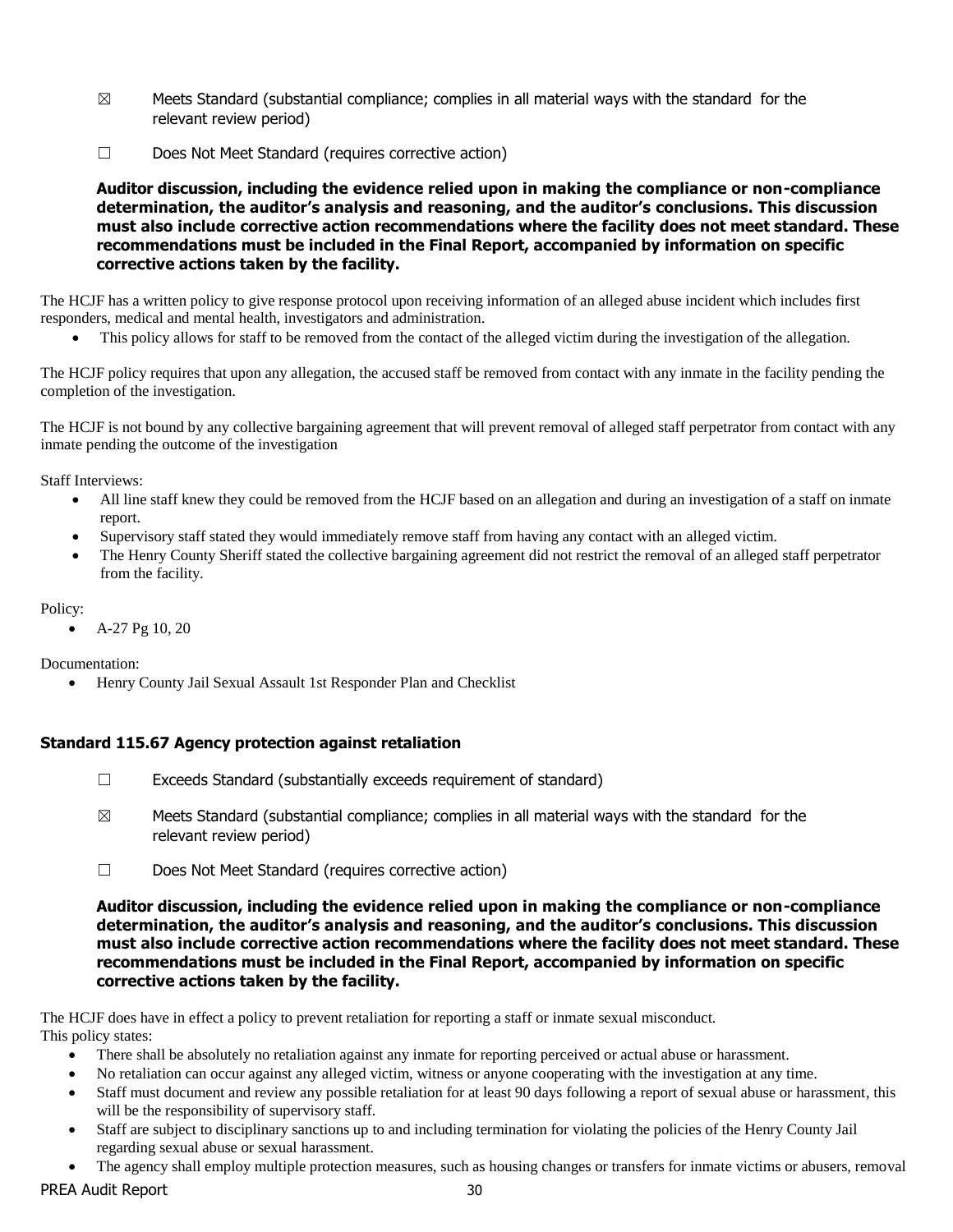of alleged staff or inmate abusers from contact with victims, and emotional support services for inmates or staff who fear retaliation for reporting sexual abuse or sexual harassment or for cooperating with investigations.

- Items the agency should monitor include any inmate disciplinary reports, housing, or program changes, or negative performance reviews or reassignments of staff. The agency shall continue such monitoring beyond 90 days if the initial monitoring indicates a continuing need.
- If any other individual who cooperates with an investigation expresses a fear of retaliation, the agency shall take appropriate measures to protect that individual against retaliation.
- An agency's obligation to monitor shall terminate if the agency determines that the allegation is unfounded.
- The status checks may be extended depending on the investigation. This includes periodic status checks which must be documented.

Staff Interviews:

- Staff stated if an allegation were to be reported, the victim or offender inmates would be separated by removal of staff from the facility or inmate being transferred to another facility pending the outcome of the investigation.
- Staff stated they were aware of the retaliation monitoring of inmates and that it would be part of their daily responsibilities, they would report this information to a supervisor.
- Supervisory staff would monitor and document any staff misconduct and report this to the PREA Coordinator
	- o Supervisory staff advised if there were an allegation of an abuser being a staff member, that staff member would not be in contact with the alleged victim.

#### Observations:

- There were no reports of sexual abuse or harassment at the HCJF for monitoring to occur.
- Documentation of monitoring will be recorded in the PREA records file kept by the PREA Coordinator.

#### Policy:

 $\bullet$  A-27 Pg 13-16

### **Standard 115.68 Post-allegation protective custody**

- $\Box$  Exceeds Standard (substantially exceeds requirement of standard)
- $\boxtimes$  Meets Standard (substantial compliance; complies in all material ways with the standard for the relevant review period)
- ☐ Does Not Meet Standard (requires corrective action)

### **Auditor discussion, including the evidence relied upon in making the compliance or non-compliance determination, the auditor's analysis and reasoning, and the auditor's conclusions. This discussion must also include corrective action recommendations where the facility does not meet standard. These recommendations must be included in the Final Report, accompanied by information on specific corrective actions taken by the facility.**

The HCJF policy includes a classification review of 30 days after initial classification. The classification review will be completed sooner or at any time new information is obtained that would influence a status change.

Per policy A-27, if an inmate is placed in segregation for their safety based on a case by case determination, they will be afforded all privileges.

The HCJF has limited ability to have segregated housing in this facility. The HCJF administration would make available a contracting facility to place a protected inmate in a housing unit that will not restrict activities.

Staff Interviews:

- Staff advised that they have not held an inmate in segregated housing or protective custody due to victimization or sexual abuse concerns that they could recall.
- Staff also stated that if an inmate was to be held in protective custody, they would not be restricted from any programs or other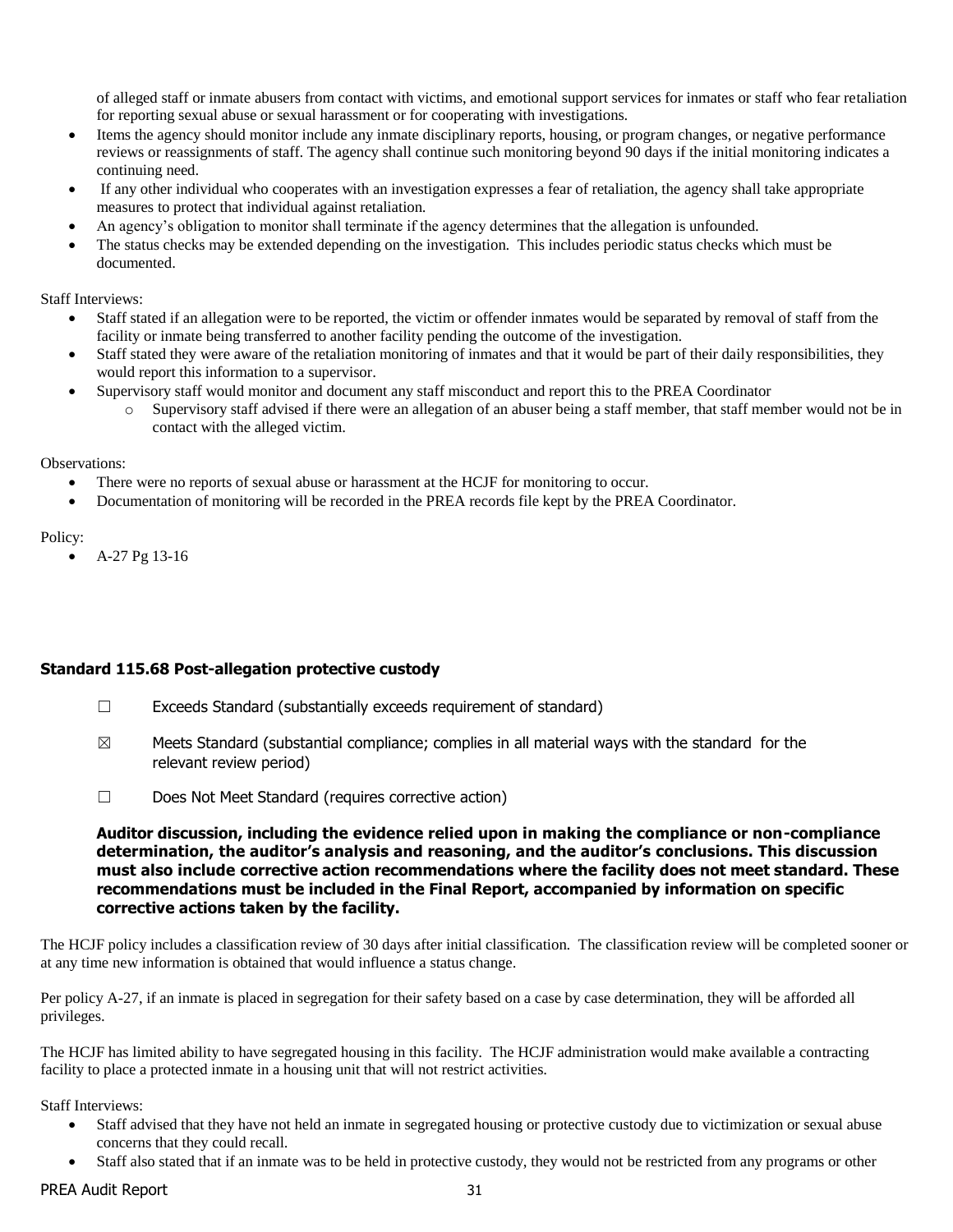opportunities offered other inmates.

- When asked what they would do in such an incident they stated the high risk of sexual abuse inmate would be placed in a housing unit that would be safe from predators and referred to administration to find an appropriate facility to house the inmate. The staff also stated there would be no restrictions on any programs or other opportunities that other inmates would have.
- Staff stated they were aware of the reclassification policy of 30 days if needed but they would use any new information obtained before the 30 day requirement to review placement.

Administrative Interviews:

 The Jail Administrator and PREA Coordinator advised they would transfer an inmate to another contracting facility to house a protected custody inmate.

Inmate Interviews:

- During the interview of inmates, there were no inmates that reported to be at high risk of sexual victimization.
- There were no inmates that had been held in segregated housing and none had been denied any access to programs or other opportunities while incarcerated.

Observations:

 The housing units are designed to have bunks and a common area for the general population. During the onsite tour it was observed the HCJF has limited access to segregated cells and uses the dorm style rooms to house general population inmates and no special status inmates. The inmates in these cells are not restricted from programs or other opportunities.

Policy:

A-27 Pg 6

## **Standard 115.71 Criminal and administrative agency investigations**

- ☐ Exceeds Standard (substantially exceeds requirement of standard)
- $\boxtimes$  Meets Standard (substantial compliance; complies in all material ways with the standard for the relevant review period)
- ☐ Does Not Meet Standard (requires corrective action)

**Auditor discussion, including the evidence relied upon in making the compliance or non-compliance determination, the auditor's analysis and reasoning, and the auditor's conclusions. This discussion must also include corrective action recommendations where the facility does not meet standard. These recommendations must be included in the Final Report, accompanied by information on specific corrective actions taken by the facility.**

The HCJF Policy A-27 addresses the requirements of PREA Standard 115.71 involving Criminal and Administrative Investigations, stating:

- The Henry County Sheriff's Department Investigative Division shall investigate all claims of sexual misconduct.
- The investigation will be done promptly, thoroughly and objectively, including third party and anonymous reports.
- Credibility of the alleged victim must be based on the individual and not on the inmate status.
- Neither staff nor investigators can require an inmate polygraph exam prior to proceeding with an investigation.
- The Henry County Sheriff's Department will use investigators that have been specially trained in investigative techniques including interviewing sexual abuse victims, confinement settings, Miranda and Garrity warnings, sexual abuse evidence collection, criteria and evidence required to substantiate a case for administrative action or prosecution referral.
- The Henry County Jail shall maintain sexual abuse data for a period of ten years.
- All written reports of sexual abuse or harassment must be kept for as long as the alleged abuser is incarcerated or employed by the agency, plus five years.
- The departure of the alleged abuser or victim from the employment or control of the facility or agency shall not provide a basis for terminating an investigation.

The Henry County Sheriff's Department Investigative Policy 2.15 addresses the preservation and collection of evidence including DNA.

PREA Audit Report 32 All investigative information is documented in a written report.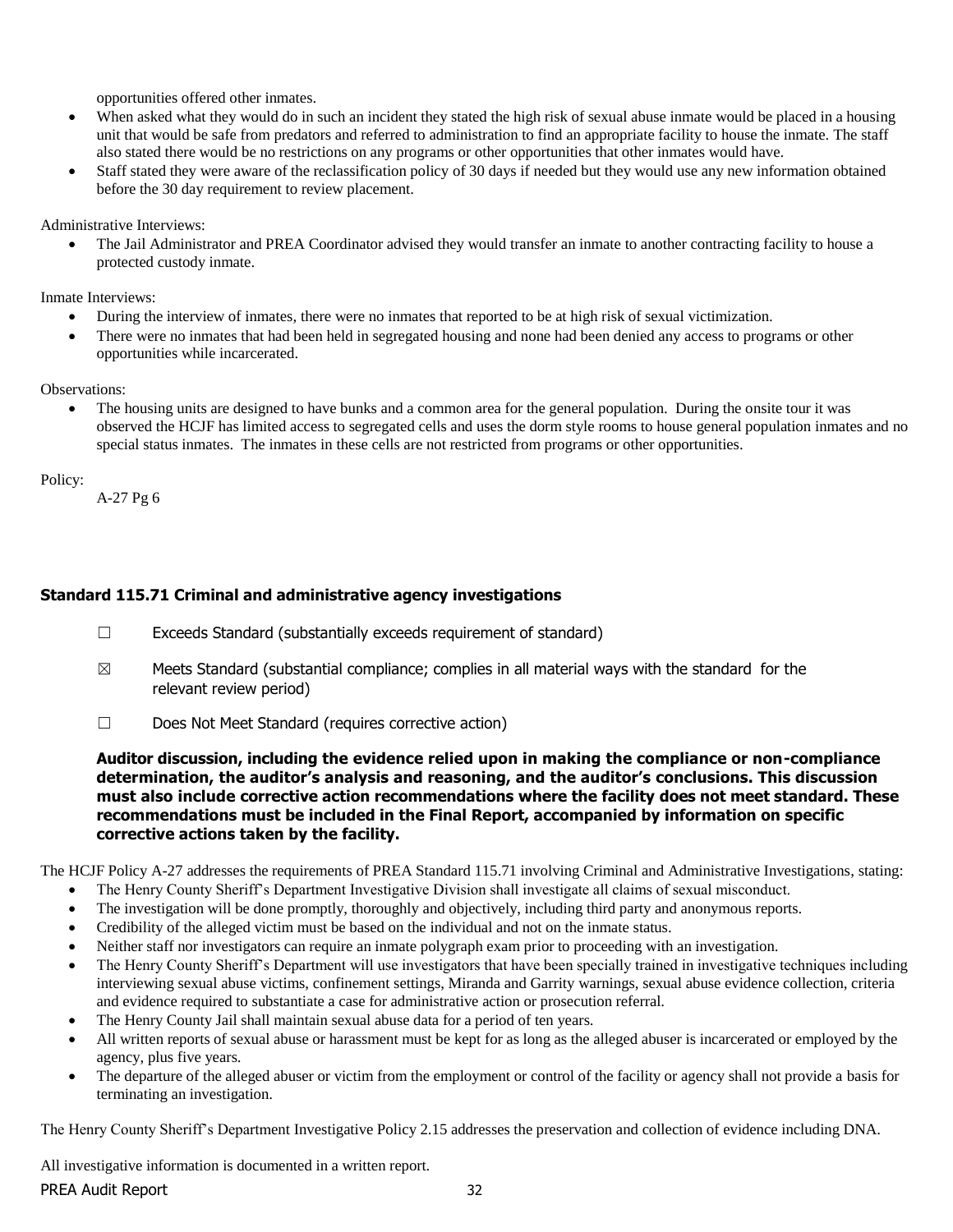Investigator Interviews:

- Interview with the investigator revealed that training has been completed. The investigator is experienced in investigating sexual abuse crimes.
- Experience includes crime scene investigation, evidence collection including DNA, interviewing techniques and working with the prosecuting attorneys and other outside agencies.
- The investigator has been trained in the PREA investigative requirements.
- The investigator will continue to investigate al allegations even if the abuser is no longer an inmate at the HCJF or if the staff member has terminated employment.
- The investigator stated the allegations will be investigated and referred to the prosecuting attorney's office regardless of how the report was initiated.
- The investigator also stated the entire case will be documented and all information including physical evidence and interviews will be considered for criminal or administrative actions due to actions or failure to act.
- There will be no compelled interviews of victims without consultation with the prosecuting attorney.

Administrative Interviews:

- The HCJF Administration were interviewed regarding the investigations process of a sexual abuse or harassment allegation. The interviewed administration stated they would assign a trained investigator to work in conjunction with the Henry County Attorney's Office to make a determination of possible criminal charges or administrative violations.
- Administrators stated all information obtained during the investigation will be recorded and maintained for the five year requirement.

Policy:

- $\bullet$  A-27 Pg 9-12
- 2.15

Documentation:

• Investigator Training Records

## **Standard 115.72 Evidentiary standard for administrative investigations**

- $\Box$  Exceeds Standard (substantially exceeds requirement of standard)
- $\boxtimes$  Meets Standard (substantial compliance; complies in all material ways with the standard for the relevant review period)
- ☐ Does Not Meet Standard (requires corrective action)

**Auditor discussion, including the evidence relied upon in making the compliance or non-compliance determination, the auditor's analysis and reasoning, and the auditor's conclusions. This discussion must also include corrective action recommendations where the facility does not meet standard. These recommendations must be included in the Final Report, accompanied by information on specific corrective actions taken by the facility.**

Policy A-27 addresses the investigation of all sexual abuse or sexual harassment cases. This policy addresses both criminal and administrative investigations and covers the determination of whether to file charges criminally or administrative. These cases will be investigated and completed for all allegations.

This policy goes on to state:

 Substantiation of sexual abuse or harassment shall be by the preponderance of the evidence and not the criminal standard of beyond a reasonable doubt.

Investigator Interview:

- The investigations interview revealed the standard used for administrative actions is less than that used for a criminal investigation.
- The investigation reports and findings will be turned over to the Henry County Administration for determination of administrative action.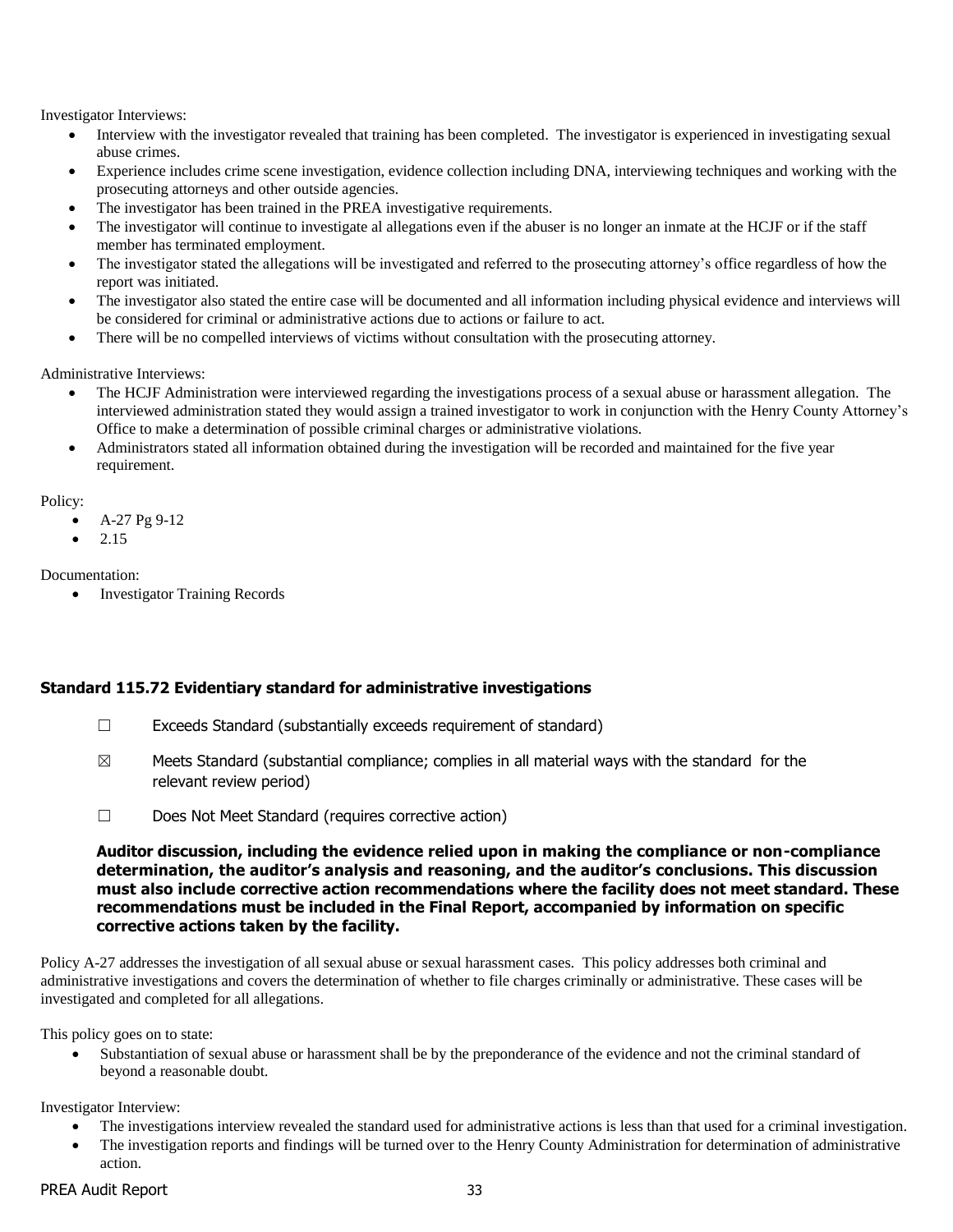If an investigation is completed and the Henry County Attorney does not recommend criminal charges, the Henry County Administration can continue with an administrative action. The burden of proof for administrative sanctions are determined by a preponderance of evidence and not by the criminal standard of beyond a reasonable doubt.

Administrative Interview:

Upon conclusion of an investigation, the reports and findings will be used to determine any administrative sanctions.

Policy:

• A-27 Pg 12

### **Standard 115.73 Reporting to inmates**

- ☐ Exceeds Standard (substantially exceeds requirement of standard)
- $\boxtimes$  Meets Standard (substantial compliance; complies in all material ways with the standard for the relevant review period)
- ☐ Does Not Meet Standard (requires corrective action)

**Auditor discussion, including the evidence relied upon in making the compliance or non-compliance determination, the auditor's analysis and reasoning, and the auditor's conclusions. This discussion must also include corrective action recommendations where the facility does not meet standard. These recommendations must be included in the Final Report, accompanied by information on specific corrective actions taken by the facility.**

HCJF Policy A-27 addresses the response to an inmate's allegation of sexual abuse or harassment.

- Upon completion of the investigation and if the inmate is still custody of the HCJF, the inmate will be notified on the outcome of the investigation whether the allegation has been determined to be: Substantiated, Unsubstantiated or Unfounded.
- Following an inmate's allegation that a staff member has committed sexual abuse against the inmate, the agency shall subsequently inform the inmate (unless the agency has determined that the allegation is unfounded) whenever:
	- o The staff member is no longer posted within the inmate's unit;
	- o The staff member is no longer employed at the facility;
	- o The agency learns that the staff member has been indicted on a charge related to sexual abuse within the facility; or
	- o The agency learns that the staff member has been convicted on a charge related to sexual abuse within the facility.
	- o Following an inmate's allegation that he or she has been sexually abused by another inmate, the agency shall subsequently inform the alleged victim whenever:
	- o The agency learns that the alleged abuser has been indicted on a charge related to sexual abuse within the facility; or
	- o The agency learns that the alleged abuser has been convicted on a charge related to sexual abuse within the facility.
	- o All such notifications or attempted notifications shall be documented.
	- o An agency's obligation to report under this standard shall terminate if the inmate is released from the agency's custody.

Administrative Interview:

- The HCJF Administrators stated that if an allegation of sexual abuse involved a HCJF staff member, that staff member would be removed from contact with the alleged victim and the victim would be notified. The primary response would be to place the alleged staff member on leave pending the investigation.
- The HCJF would also make this information available to the victim regarding employment status or charges filed if the victim is still housed at the HCJF.
- All reports and documentation will be included in the investigative report and all information retained.
- Interviews of administrative staff confirmed there were no reports of sexual abuse or harassment from incarcerated inmates of the HCJF.

Observations:

- There were no inmates in custody that have reported an allegation of sexual abuse or harassment to interview.
- There were no records of complaints in the PREA files kept by the PREA Coordinator for review.

Policy:

A-27 Pg 11-12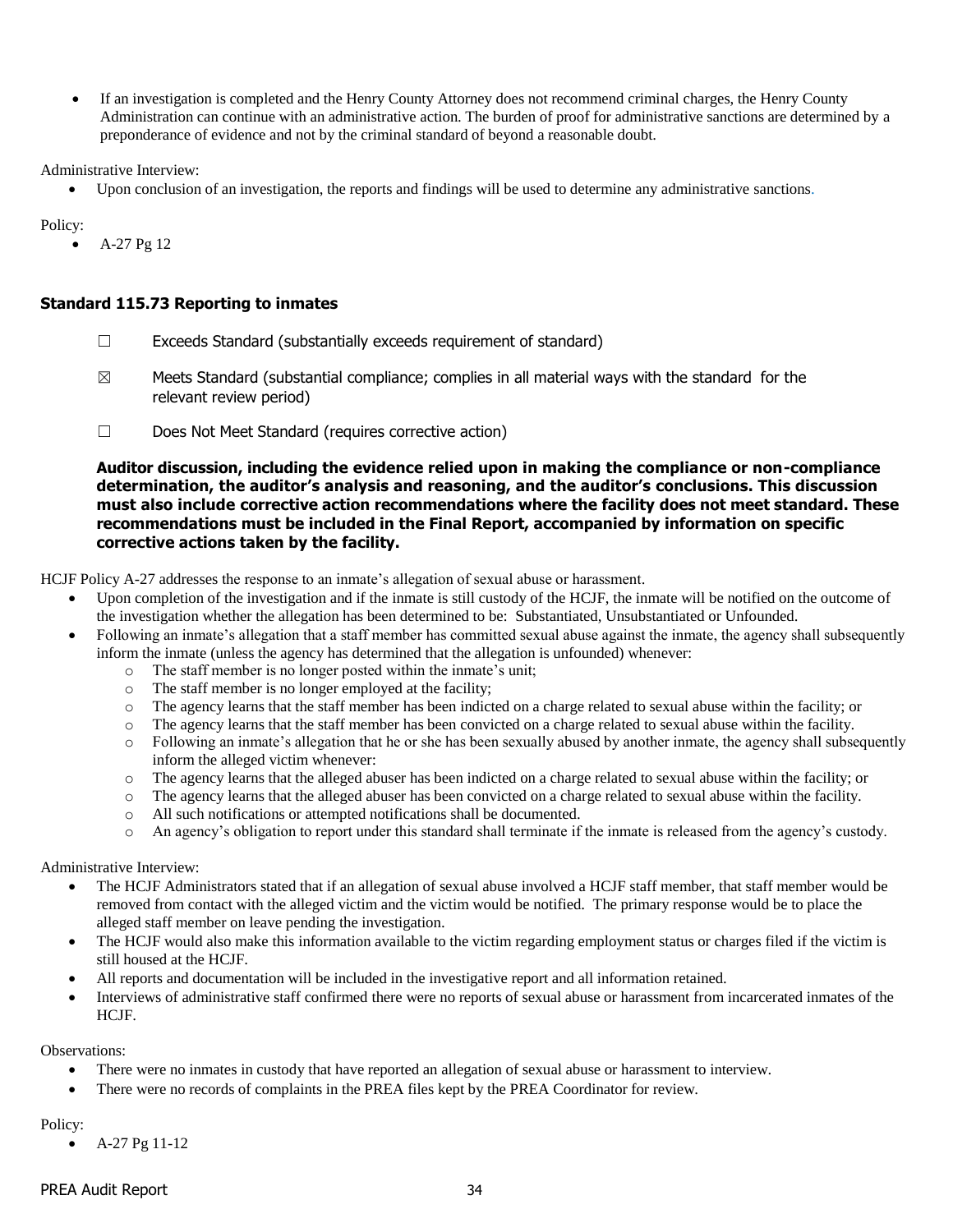## **Standard 115.76 Disciplinary sanctions for staff**

- $\Box$  Exceeds Standard (substantially exceeds requirement of standard)
- $\boxtimes$  Meets Standard (substantial compliance; complies in all material ways with the standard for the relevant review period)
- ☐ Does Not Meet Standard (requires corrective action)

**Auditor discussion, including the evidence relied upon in making the compliance or non-compliance determination, the auditor's analysis and reasoning, and the auditor's conclusions. This discussion must also include corrective action recommendations where the facility does not meet standard. These recommendations must be included in the Final Report, accompanied by information on specific corrective actions taken by the facility.**

HCJF policy subjects staff to disciplinary sanctions up to and including termination for violating the sexual abuse or harassment policy.

The HCJF Policy A-27 goes on to state:

 All terminations for violations of Henry County Jail sexual abuse or sexual harassment policies or resignations by staff who would have been terminated if not for their resignation, shall be reported to law enforcement agencies, unless the activity was clearly not criminal.

Administrative Interviews:

- The interviews with administrators confirmed that staff will be subject to disciplinary sanctions up to and including termination of employment.
- The HCJF administration will not employ or promote any staff member that has been convicted of sexual abuse.
- If a staff member is terminated or resigns due to criminal sexual abuse or harassment, this information will be made available to other law enforcement agencies as required.
- During the interviews with the administration, it was learned there have been no terminations or resignations of staff members due to sexual abuse or harassment complaints.

Policy:

A-27 Pg 13

### **Standard 115.77 Corrective action for contractors and volunteers**

- $\Box$  Exceeds Standard (substantially exceeds requirement of standard)
- $\boxtimes$  Meets Standard (substantial compliance; complies in all material ways with the standard for the relevant review period)
- ☐ Does Not Meet Standard (requires corrective action)

**Auditor discussion, including the evidence relied upon in making the compliance or non-compliance determination, the auditor's analysis and reasoning, and the auditor's conclusions. This discussion must also include corrective action recommendations where the facility does not meet standard. These recommendations must be included in the Final Report, accompanied by information on specific corrective actions taken by the facility.**

The HCJF has in place a policy for prohibiting contact of any volunteer or contractor who has engaged in sexual abuse or harassment.

- This policy also requires notification to other law enforcement agencies. Unless activity was clearly not relevant.
- Any contractor that violates this policy will be prohibited from contact with inmates.

Administrative Interviews:

 The HCJF Administration stated if there were an allegation of sexual abuse or harassment against a volunteer or contractor, that volunteer or contractor would not be allowed access to the facility pending investigation. If the investigation revealed a violation, the volunteer or contractor would be barred from the facility.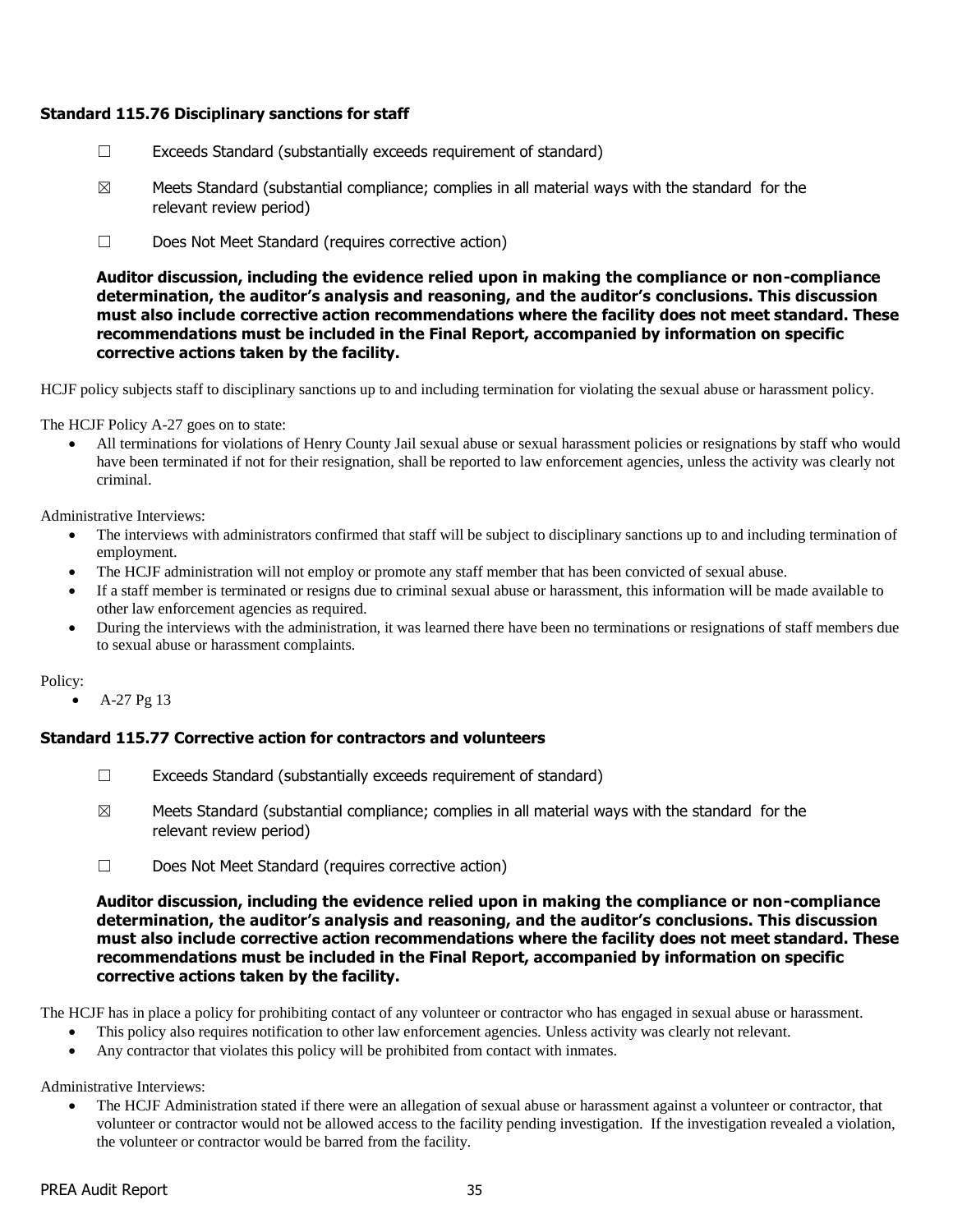Volunteer / Contractor Interviews:

- Interviews with the volunteers and contractors of the HCJF revealed they have been trained on the zero tolerance policy and how to report an allegation.
- The volunteers and contractors stated they would be terminated from access to the HCJF pending an investigation and that they could face criminal charges based on the investigation.
- The volunteers and contractors noted they were always accompanied by staff and inmates would have been removed from the area.

Inmate Interviews:

- The inmates interviewed stated that during their incarceration at the HCJF, they have had no contact with any contractor or volunteer.
- There were no inmates reporting any violation of volunteers or contractors.

Observations:

- There were no contractors or volunteers present at the HCJF during the onsite audit to observe.
- The HCJF Administration contacted a volunteer to be available for interview.

#### Policy:

 $-A-27$  Pg 13

### **Standard 115.78 Disciplinary sanctions for inmates**

- $\Box$  Exceeds Standard (substantially exceeds requirement of standard)
- $\boxtimes$  Meets Standard (substantial compliance; complies in all material ways with the standard for the relevant review period)
- ☐ Does Not Meet Standard (requires corrective action)

**Auditor discussion, including the evidence relied upon in making the compliance or non-compliance determination, the auditor's analysis and reasoning, and the auditor's conclusions. This discussion must also include corrective action recommendations where the facility does not meet standard. These recommendations must be included in the Final Report, accompanied by information on specific corrective actions taken by the facility.**

Inmates of the HCJF are held to administrative disciplinary sanctions pursuant to a formal disciplinary process and finding that the inmate engaged in inmate on inmate sexual abuse or upon a criminal finding of guilt.

- Inmate rules do not allow any form of sexual contact among HCJF inmates.
- The administrative sanctions are posted in the Inmate Rule Book along with the procedure for filing grievances.
- Inmate victims of sexual abuse will be given access to mental health services as needed and recommended by health care professionals.

Administrative Interviews:

- Interviews of administrators advised an investigation will be conducted for all allegations and reports. The information obtained could result in criminal or administrative sanctions. The investigation will be conducted by a qualified investigator and information passed on to administrators for an administrative review.
- The sanctions used for violation of the administrative rules are based on seriousness of the offense.
- There have been no reports or administrative sanctions at the HCJF to have been documented.

Medical Staff Interviews:

 Interview with medical staff confirmed the counselling and therapy would be conducted in coordination with the assistance and recommendation of the Rape Victim Advocacy Program or the Henry County Health Center.

Inmate Interviews:

 There were no inmates interviewed that have reported any allegations of sexual abuse or harassment while incarcerated at the HCJF.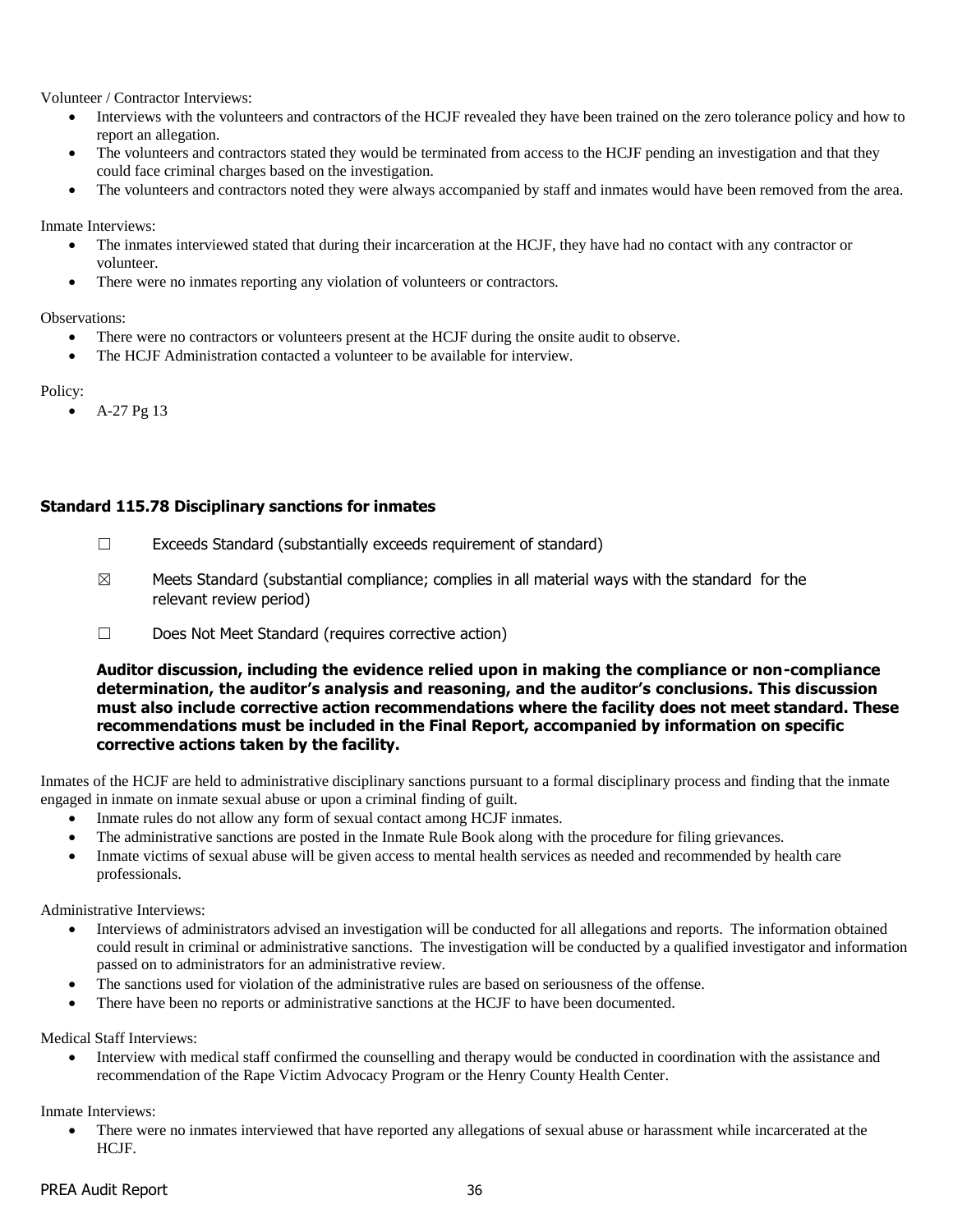Policy:

 $\bullet$  A-27 Pg 14

Documentation:

- Inmate Rule Book
- Letter of Understanding with RVAP
- Letter of Understanding with Henry County Health Center

## **Standard 115.81 Medical and mental health screenings; history of sexual abuse**

- $\Box$  Exceeds Standard (substantially exceeds requirement of standard)
- $\boxtimes$  Meets Standard (substantial compliance; complies in all material ways with the standard for the relevant review period)
- ☐ Does Not Meet Standard (requires corrective action)

**Auditor discussion, including the evidence relied upon in making the compliance or non-compliance determination, the auditor's analysis and reasoning, and the auditor's conclusions. This discussion must also include corrective action recommendations where the facility does not meet standard. These recommendations must be included in the Final Report, accompanied by information on specific corrective actions taken by the facility.**

The HCJF uses a screening tool to determine medical and mental health problems of the inmates. This screening tool is used in conjunction with the classification system used during intake and booking at the HCJF.

- The screening tool used by the HCJF includes the question "Have you ever experienced any type of sexual victimization in any jail or prison ?"
- The next questions asked "Have you ever experienced any type of sexual victimization in the community?"
- If either of these questions are answered " YES", medical staff will follow up with an interview within the 14 day requirements of the PREA Standard.
- Inmates must be informed by medical and mental health providers the extent of any confidentiality and mandatory reporting rules at initiation of services.
- Inmates that report they have been sexually victimized are given the opportunity for therapy and counselling through the RVAP.

Staff Interviews:

 Staff advised if an inmate reported any medical conditions or answered the " Yes " to the screening questions, a supervisor would be notified and medical would be notified for follow up.

Medical Staff Interview:

- Interview with medical staff confirmed that if an inmate responds that they have been a sexual assault victim, it will be documented and medical will be informed for an interview and follow up services implemented.
- Medical staff stated they are on site part time and will meet with the inmate victim within one week of the inmate's arrival to the jail.
- If there are any emergency needs, the jail staff will transport the inmate to the Henry County Health Center.
- Medical staff will assume a support role with the Rape Victim Advocacy Program or the Henry County Health Center.
- Medical also stated they would advise the inmate of their duty to report as an Iowa Mandatory Reporter.
- Medical also stated the medical files and any reports would be kept in a secured area available only to other medical staff or those needing the information to assure the inmate's safety.

Inmate Interviews:

There were no inmates interviewed that reported any sexual abuse either within a facility or the community.

Observations:

The medical records were observed in the secured medical office at the HCJF.

Policy:

A-27 Pg 13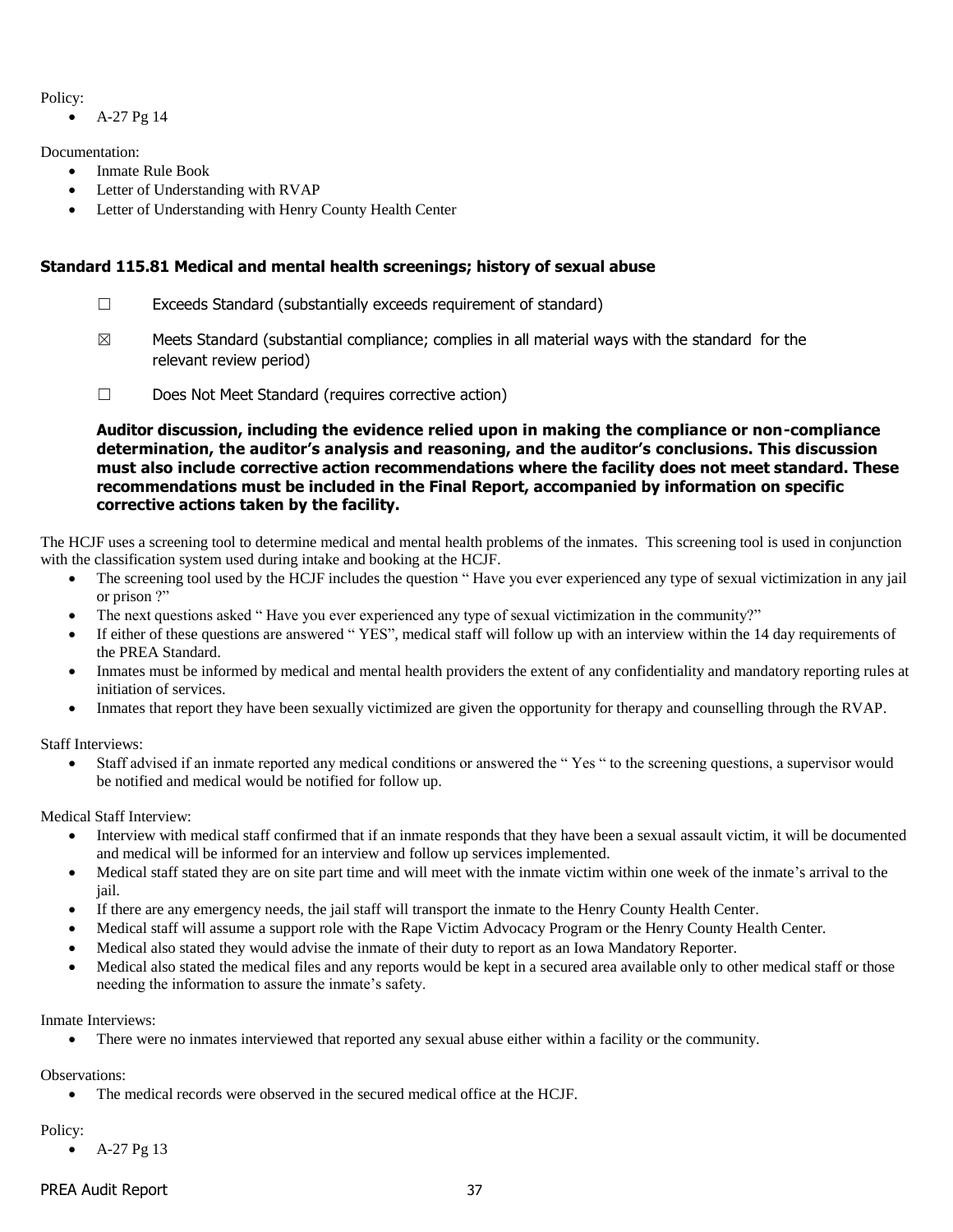Documentation:

- Inmate Intake Risk Screening Form
- Letter of Understanding from Rape Victim Advocacy Program
- Letter of Understanding from the Henry County Health Center

### **Standard 115.82 Access to emergency medical and mental health services**

- $\Box$  Exceeds Standard (substantially exceeds requirement of standard)
- $\boxtimes$  Meets Standard (substantial compliance; complies in all material ways with the standard for the relevant review period)
- ☐ Does Not Meet Standard (requires corrective action)

**Auditor discussion, including the evidence relied upon in making the compliance or non-compliance determination, the auditor's analysis and reasoning, and the auditor's conclusions. This discussion must also include corrective action recommendations where the facility does not meet standard. These recommendations must be included in the Final Report, accompanied by information on specific corrective actions taken by the facility.**

The HCJF does offer access to medical and mental health services per policy A-27 which states in part:

- Inmate victims of alleged sexual abuse shall receive timely, without unnecessary delay, access to medical treatment and crisis intervention services as needed including mental health counseling.
- Victims will receive prompt information about contraception, pregnancy tests and sexually transmitted disease at no cost to the inmate, regardless of whether the victim names the abuser or cooperates with any investigation arising out of the incident.

The HCJF has implemented the "Henry County Jail Sexual Assault 1<sup>st</sup> Responder Plan and Checklist" as a response plan to protect victims and requires emergency health care needs to be met and reporting to begin.

The HCJF has a Letter of Understanding with the Rape Victim Advocacy and Support Program (RVAP) who use professionally accepted standards of care and agree to follow PREA Standards.

Medical Staff Interviews:

- Medical staff stated that if there are any emergency needs, the jail staff will transport the inmate to the Henry County Health Center.
- Medical staff will assume a support role with the Rape Victim Advocacy Center.
	- o This includes information of STD's and contraception though these items would be addressed at the hospital during the initial investigation and emergency medical treatment.

Staff Interviews:

 First responder staff stated they would separate the alleged victim from the perpetrator and begin the process of securing the scene and obtaining medical assistance for the victim.

Policy:

A-27 Pg 12, 19

Documentation:

- Henry County Jail Sexual Assault 1st Responder Plan and Checklist
- Letter of Understanding from the RVAP
- Letter of Understanding from the Henry County Health Center

### **Standard 115.83 Ongoing medical and mental health care for sexual abuse victims and abusers**

- $\Box$  Exceeds Standard (substantially exceeds requirement of standard)
- $\boxtimes$  Meets Standard (substantial compliance; complies in all material ways with the standard for the relevant review period)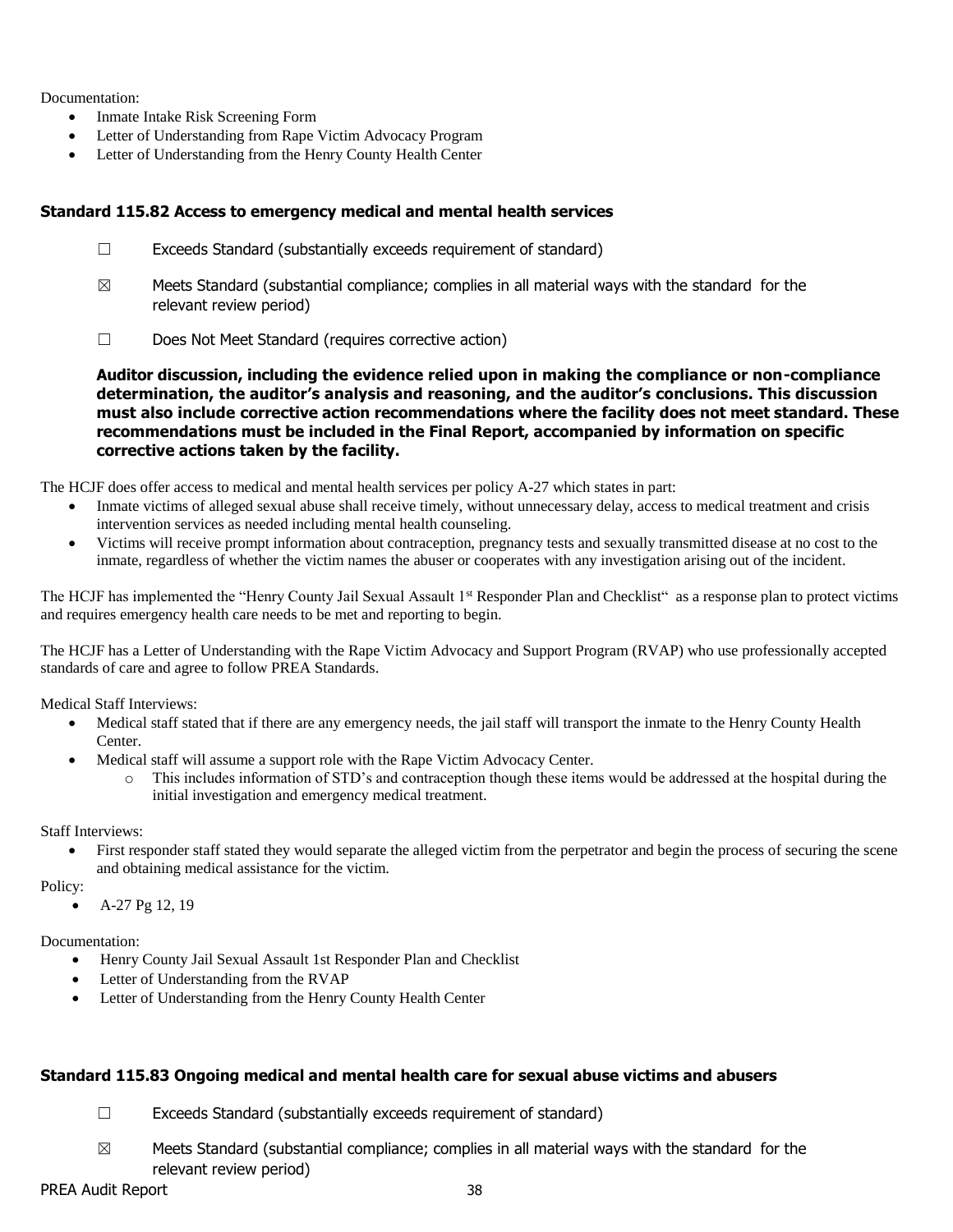☐ Does Not Meet Standard (requires corrective action)

**Auditor discussion, including the evidence relied upon in making the compliance or non-compliance determination, the auditor's analysis and reasoning, and the auditor's conclusions. This discussion must also include corrective action recommendations where the facility does not meet standard. These recommendations must be included in the Final Report, accompanied by information on specific corrective actions taken by the facility.**

The HCJF offers medical and mental health evaluation and treatment of inmates who have been victimized by sexual abuse or abusers in correctional facilities.

This treatment includes:

- Follow up services
- Treatment plans
- Pregnancy tests
- STD testing
- Referrals upon release from the HCJF.
- These services will be provided without cost to the victim regardless of whether the victim cooperates with the investigation

The HCJF has a Letter of Understanding with the Rape Victim Advocacy Program for follow up care and support services.

Medical Staff Interviews:

- Medical staff confirm they will supply and support the needed follow up care and recommendations of medical treatment and referrals to victims and abusers.
- The medical staff will act in a support role to fulfill these duties with the RVAP.

Administrative Interviews:

- The administration of the HCJF confirm the policy and these services will be provided without cost.
- The administration will comply with the recommendations of medical health professionals.

#### Policy:

 $\bullet$  A-27 Pg 12

### Documentation:

- Letter of Understanding with RVAP
- Letter of Understanding with the Henry County Health Center

## **Standard 115.86 Sexual abuse incident reviews**

- $\Box$  Exceeds Standard (substantially exceeds requirement of standard)
- $\boxtimes$  Meets Standard (substantial compliance; complies in all material ways with the standard for the relevant review period)
- ☐ Does Not Meet Standard (requires corrective action)

**Auditor discussion, including the evidence relied upon in making the compliance or non-compliance determination, the auditor's analysis and reasoning, and the auditor's conclusions. This discussion must also include corrective action recommendations where the facility does not meet standard. These recommendations must be included in the Final Report, accompanied by information on specific corrective actions taken by the facility.**

The HCJF has implemented a review policy to be completed at the conclusion of every sexual investigation.

This policy of incident review is required to occur within 30 days of the investigation.

The policy also includes the make-up of a review team to include the Sheriff, Jail Administrator, Assistant Jail Administrator, South Area Crime Commission and includes line staff recommendations, medical and mental health professionals and investigators.

The review team is tasked with: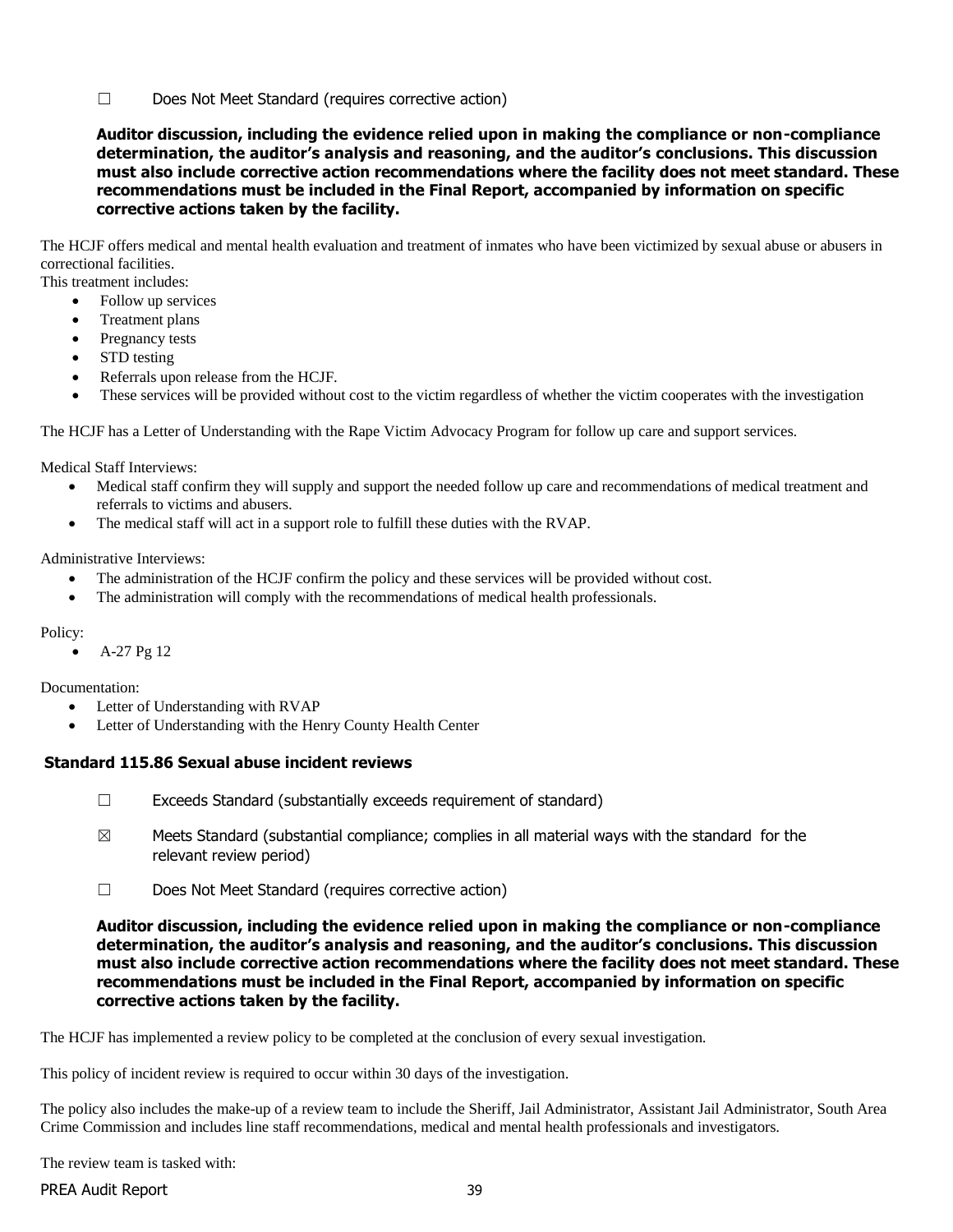- Consider any necessary changes to policy or practice that might prevent, detect, or better respond to sexual abuse.
- Consider whether the incident or allegation was motivated by race; ethnicity; gender identity, lesbian, gay, bisexual, transgender, or intersex identification, status, or perceived status; or gang affiliation; or was motivated or otherwise caused by other group dynamics at the facility;
- Examine the facility for any physical barrier that might enable the abuse.
- Assess the adequacy of staffing patterns and training
- Prepare a report of its findings for the PREA Coordinator.
- The HCJF shall implement the recommendations, or document its reasons for not doing so.

Administrative Interviews:

- The HCJF stated they have had no incidents or reports of sexual abuse or harassment to review.
- The HCJF administration will conduct these reviews as policy states for the safety and protection of inmates.
- The reports will be forwarded to the Sheriff and PREA Coordinator

Policy:

A-27 Pg 14-15

### **Standard 115.87 Data collection**

- $\Box$  Exceeds Standard (substantially exceeds requirement of standard)
- $\boxtimes$  Meets Standard (substantial compliance; complies in all material ways with the standard for the relevant review period)
- ☐ Does Not Meet Standard (requires corrective action)

**Auditor discussion, including the evidence relied upon in making the compliance or non-compliance determination, the auditor's analysis and reasoning, and the auditor's conclusions. This discussion must also include corrective action recommendations where the facility does not meet standard. These recommendations must be included in the Final Report, accompanied by information on specific corrective actions taken by the facility.**

The HCJF policy A-27 addresses the PREA Standard 115.87 Data Collection by stating part:

- The agency shall collect accurate, uniform data for every allegation of sexual abuse at facilities under its direct control using a standardized instrument and set of definitions.
- The agency shall aggregate the incident-based sexual abuse data at least annually.
- The incident-based data collected shall include, at a minimum, the data necessary to answer all questions from the most recent version of the Survey of Sexual Violence conducted by the Department of Justice.
- The agency shall maintain, review, and collect data as needed from all available incident-based documents, including reports, investigation files, and sexual abuse incident reviews.
- The agency also shall obtain incident-based and aggregated data from every private facility with which it contracts for the confinement of its inmates.
- Upon request, the agency shall provide all such data from the previous calendar year to the Department of Justice no later than June 30.

Administrative Interviews:

- Interviews with the Sheriff and PREA Coordinator confirm they will follow this policy for reporting and obtaining data as required.
- These interviews confirmed there were no reports of allegations or sexual abuse at the HCJF to report.

Policy:

 $A-27$  Pg 15

## **Standard 115.88 Data review for corrective action**

☐ Exceeds Standard (substantially exceeds requirement of standard)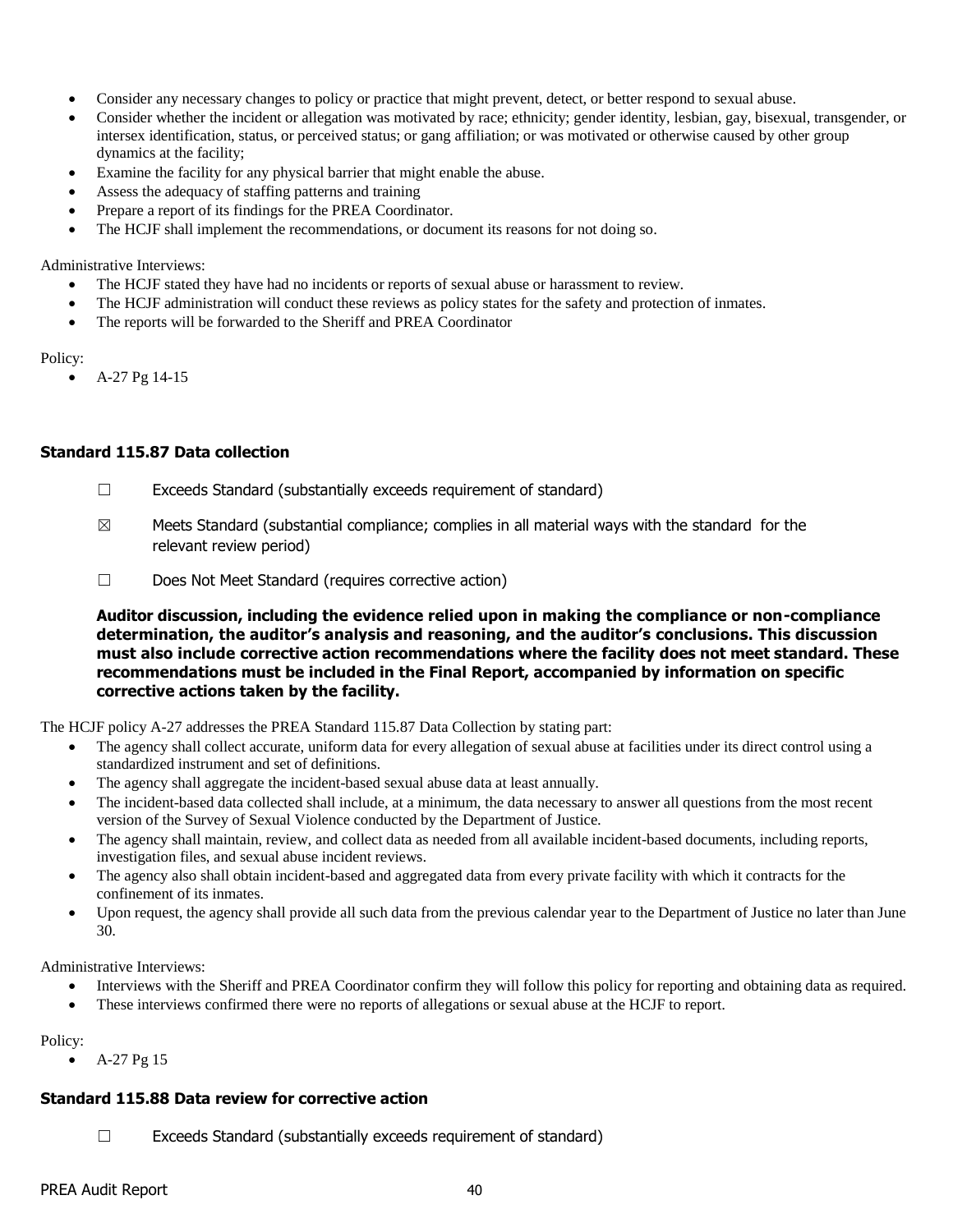- $\boxtimes$  Meets Standard (substantial compliance; complies in all material ways with the standard for the relevant review period)
- ☐ Does Not Meet Standard (requires corrective action)

**Auditor discussion, including the evidence relied upon in making the compliance or non-compliance determination, the auditor's analysis and reasoning, and the auditor's conclusions. This discussion must also include corrective action recommendations where the facility does not meet standard. These recommendations must be included in the Final Report, accompanied by information on specific corrective actions taken by the facility.**

The HCJF has implemented a Data review for corrective action in order to assess and improve the effectiveness of its sexual abuse prevention detection and response policies, practices and training including by:

- Identifying problem areas
- Taking corrective action on an ongoing basis
- Preparing an annual report of its findings and corrective actions.
- Such report shall include a comparison of the current year's data and corrective actions with those from prior years and shall provide an assessment of the agency's progress in addressing sexual abuse.
- The HCJF's report shall be approved by the Sheriff or his designee and made available to the public through it's web site.
- The HCJF may redact specific material from the reports when publication would present a clear and specific threat to the safety and security of a facility, but must indicate the nature of the material redacted.

Administrative Interviews:

- The HCJF administration confirmed they would retain, assess and report information as per policy and PREA Standards.
- The HCJF administration will redact personal identifiers in all reports made to the public.
- There have been no PREA allegations to report at the HCJF.

#### Policy:

 $A-27$  Pg 15

### **Standard 115.89 Data storage, publication, and destruction**

- ☐ Exceeds Standard (substantially exceeds requirement of standard)
- $\boxtimes$  Meets Standard (substantial compliance; complies in all material ways with the standard for the relevant review period)
- ☐ Does Not Meet Standard (requires corrective action)

### **Auditor discussion, including the evidence relied upon in making the compliance or non-compliance determination, the auditor's analysis and reasoning, and the auditor's conclusions. This discussion must also include corrective action recommendations where the facility does not meet standard. These recommendations must be included in the Final Report, accompanied by information on specific corrective actions taken by the facility.**

The HCJF has addressed the standard regarding publication and destruction in policy A-27 by stating:

- All data collected is securely retained
- The HCJF shall make all aggregated sexual abuse data is under its direct control and private facilities with which it contracts, readily available to the public at least annually.
- Before making aggregated sexual abuse data publicly available, the HCJF shall remove all personal identifiers.
- The HCJF shall maintain sexual abuse data collected for at least 10 years after the date of the initial collection unless Federal, State, or local law requires otherwise.

Administrative Interviews:

- The HCJF PREA Coordinator will be in charge of reporting documentation. This information will be kept in the secured file for PREA reporting information.
- The HCJF administration will publish the PREA reporting information on the Henry County Sheriff's Office web site.